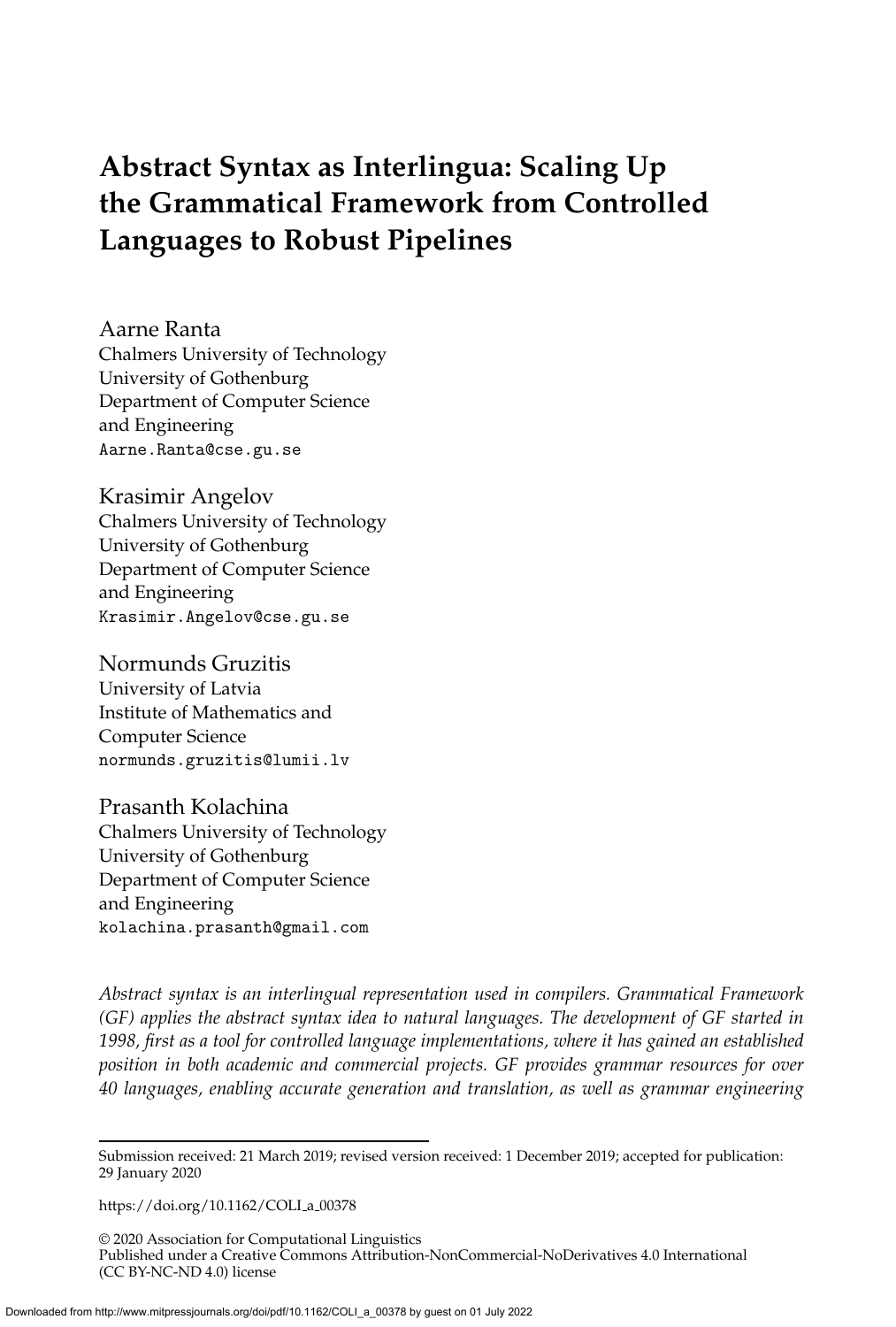*tools and components for mobile and Web applications. On the research side, the focus in the* last ten years has been on scaling up GF to wide-coverage language processing. The concept *of abstract syntax offers a unified view on many other approaches: Universal Dependencies, WordNets, FrameNets, Construction Grammars, and Abstract Meaning Representations. This makes it possible for GF to utilize data from the other approaches and to build robust pipelines. In return, GF can contribute to data-driven approaches by methods to transfer resources from one language to others, to augment data by rule-based generation, to check the consistency of handannotated corpora, and to pipe analyses into high-precision semantic back ends. This article gives an overview of the use of abstract syntax as interlingua through both established and emerging NLP applications involving GF.*

# **1. Introduction**

Like many other computing tasks, Natural Language Processing (NLP) can be divided to two phases: analysis and synthesis. The analysis phase involves Natural Language Understanding (NLU), whereas the synthesis phase may serve different kinds of tasks, such as Natural Language Generation (NLG), question answering, and conversion to logical forms. Machine Translation (MT) is a representative example of NLP, which can be structured as a combination of NLU from one language with NLG to another language. This architecture is shown in the Vauquois triangle (Figure [1,](#page-2-0) adapted from Vauquois [1968\)](#page-0-0): The result of NLU is a meaning representation in an **interlingua**, and NLG renders this meaning faithfully in the target language.

For Vauquois, interlingua-based translation was the ideal, because it guarantees that the source language meaning is rendered faithfully in the target language, whatever differences there are in the surface syntax. At the same time, he was aware that this method might not be realistic to implement in practice, and that approximations might be needed. Thus his triangle includes shortcuts on different levels: word-to-word transfer and syntactic transfer. Character-to-character transfer is a later approach used in Neural Machine Translation (NMT; Lee, Cho, and Hofmann [2016\)](#page-0-0).

We have annotated Figure [1](#page-2-0) with labels indicating how problematic each phase is. On the lowest level, lexical (morphological) analysis is well understood thanks to a long tradition and reliable analyzers; exceptions are provided by languages that do not mark word boundaries and by systems that have to recover from spelling mistakes. Going one step higher, syntactic parsing, which we take to include part-ofspeech disambiguation, is uncertain, because natural languages are ambiguous and also because syntactic grammars are usually incomplete. For similar but even stronger reasons, semantic interpretation can be labeled as highly uncertain. Finally, the semantic interlingua itself is problematic, and all known attempts to build one have remained incomplete.

Target generation is in principle a solved problem if it starts from a formalized interlingua, since it can be performed by a deterministic program. But the transfer from source to target is less certain on the lower levels than on the higher levels; for example, on the word-to-word level, the order of words in the target language is just a guess.

Most traditional MT methods operate on the lower levels: Statistical MT (SMT; Koehn [2010\)](#page-0-0) is usually either word-to-word or phrase-to-phrase transfer, $^1$  $^1$  and so are

<span id="page-1-0"></span><sup>1</sup> A "phrase" in SMT can be any sequence of words, not necessarily a grammatical phrase.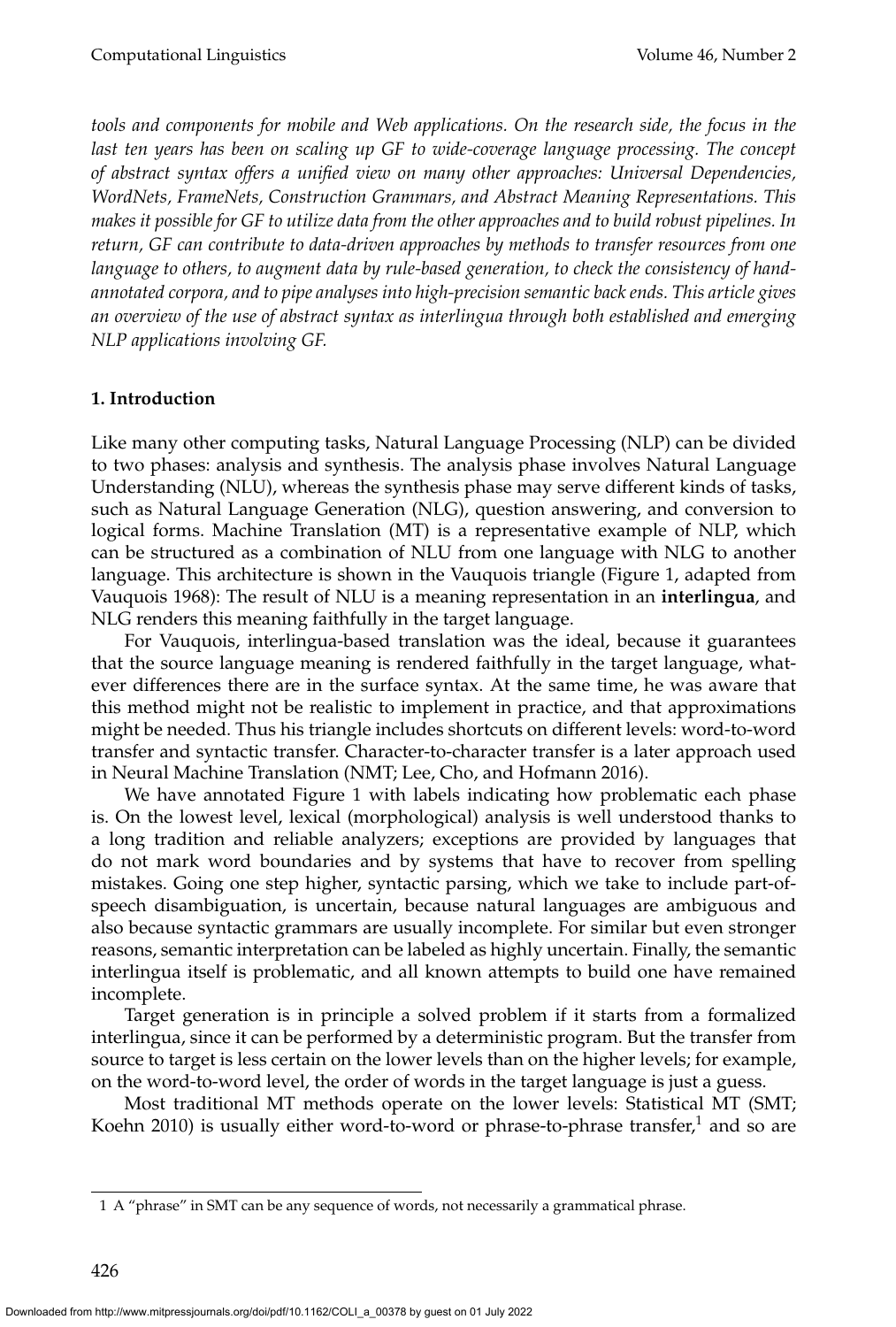

**Figure 1**

<span id="page-2-0"></span>The Vauquois triangle, annotated with estimates of how difficult or how reliable each translation phase is.

rule-based systems such as Apertium [\(Forcada et al. 2011\)](#page-0-0). More recently, NMT has introduced character-to-character transfer, which Vauquois did not consider at all [\(Lee,](#page-0-0) [Cho, and Hofmann 2016\)](#page-0-0) . But in a system where all steps are uncertain, ranking the alternatives globally rather than separately in a pipeline actually does make sense, even though it comes with the price of not being able to use linguistic knowledge and to explain step by step how the translation is achieved.

At the same time as going down to the lowest possible level of transfer, NMT has made claims of using an interlingua, just not of the kind that humans construct but something that arises as an internal representation in a neural network [\(Lu et al. 2018\)](#page-0-0). The main advantage is the same as in traditional interlinguas: one does not need to build  $n(n-1)$  translation functions to cover all pairs of *n* languages, but it is enough to have 2*n* (Figure [2\)](#page-3-0). In the NMT world, this method has been given the name **zeroshot translation**—translation between language pairs for which the system has not been explicitly trained. Similar advantages can be shown in other NLP tasks: For instance, the answer function in question answering can be defined uniformly in terms of the interlingua, rather than for all languages separately [\(Zimina et al. 2018\)](#page-0-0).

A universal interlingua that accurately expresses all meaning in natural languages would be the ideal translation method. But no one has managed to build one, and it is not sure if the concept even makes sense. Therefore it is useful to consider interlinguas with less ambitious specifications:

- **deep interlinguas**, covering fragments of language with high precision,
- **shallow interlinguas**, with wide coverage but lower precision, and
- **layered interlinguas**, using shallow interlinguas as backup for deep ones.

Examples of the first kind can be found in **Controlled Natural Languages** (CNL), where the interlingua can be a domain-specific semantic structure or an "ontology"; see [Kuhn](#page-0-0) [\(2014\)](#page-0-0) for a recent survey of CNL, and [Hutchins and Somers \(1992\)](#page-0-0) for its potential in translation. A deep interlingua can actually start with a semantic model and generate a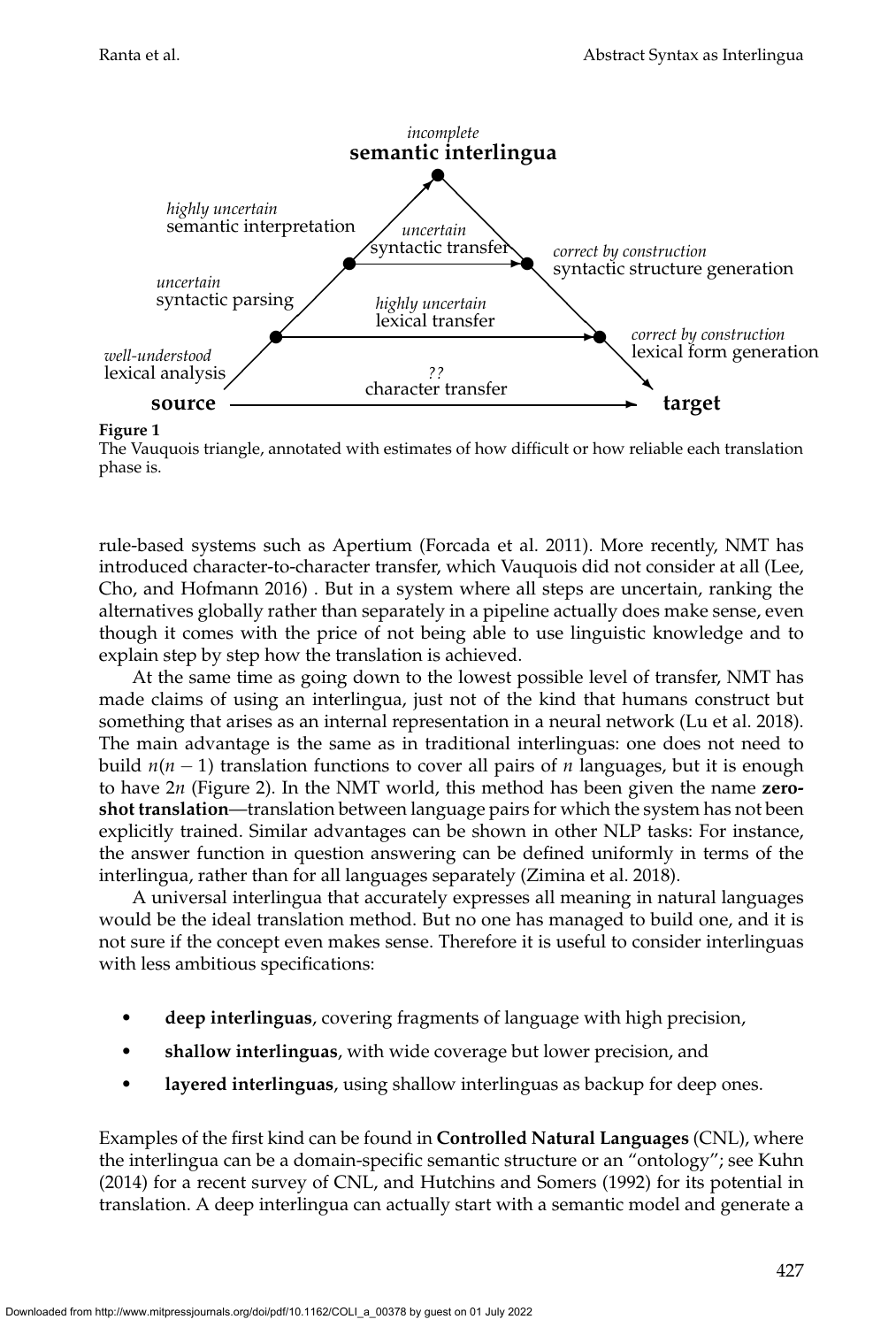

<span id="page-3-0"></span>A translation system with 12 languages using transfer (left) vs. interlingua (right).

fragment of language that matches it, rather than starting with a language and trying to find a semantic model.

Shallow interlinguas are representations of some aspects of language that help translation, without going as deep as the full meaning to be rendered. A simple example of a shallow interlingual representation would be a sequence of word senses, such as the ones in multilingual WordNets. The translator would first map source language words to these senses, and then map the senses as target language words in the same order. The words would often appear in wrong senses, in wrong order, or in wrong forms, but the translation could still be helpful.

A bit less shallow interlingua could add syntactic structure to the words, so that it could reorder the words or even enforce agreement in accordance with the rules of the target language. Such a system would still not always select correct word senses, identify multiword constructions, or change the syntactic structure when needed [\(Dorr](#page-0-0) [1994\)](#page-0-0). But it could guarantee the grammatical correctness of the output.

Figure [3](#page-4-0) shows the architecture of a layered interlingua system, where the transferbased shortcuts of the original Vauquois triangle are replaced by interlinguas of varying depth. Such a system enjoys some of the advantages of the original interlingua idea—in particular, the linear scale-up as languages are added.

The main topic of this article is to show how to build and combine interlinguas of different levels, by using **Grammatical Framework** (GF; Ranta [2004b, 2011a\)](#page-0-0), a tool designed for this very purpose. More precisely, GF is a special-purpose programming language for defining interlinguas (**abstract syntaxes**) and reversible mappings from them to individual languages (**concrete syntaxes**). GF has no single interlingua or fixed set of languages, but a set of tools for building new ones and reusing old ones.

GF was originally intended as a tool for CNL implementations, and it has been widely used in both academic and commercial CNL projects. But many research efforts in the last ten years have been devoted to scaling up beyond CNL. This has often happened by combining GF grammars with other approaches.

This article is an overview of the interlingua idea as implemented in GF, with focus on recent wide-coverage work.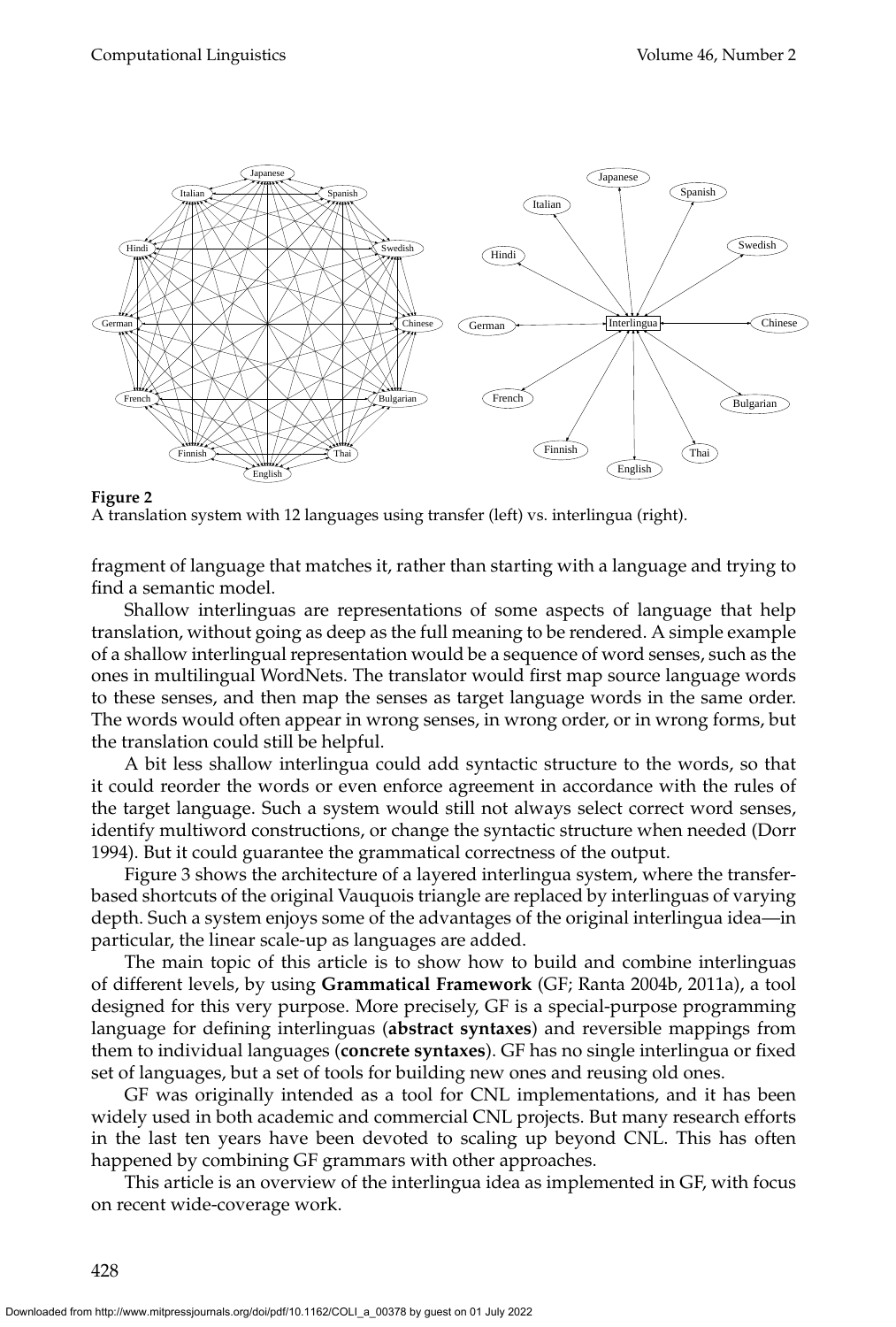

<span id="page-4-0"></span>**Figure 3** The Vauquois triangle, with transfer shortcuts replaced by interlinguas on various levels.

- Section [2](#page-4-1) outlines the background of GF and its development from CNL to open domain tasks.
- Section [3](#page-9-0) gives a quick tutorial on GF, with a focus on how linguistic variation can be modeled in terms of abstract and concrete syntax.
- Section [4](#page-19-0) gives a summary of GF's **Resource Grammar Library** (RGL), which aims to formalize the main syntactic structures of the world's languages and plays a major role in both CNL and wide-coverage applications.
- Section [5](#page-27-0) shows how NLP systems can be built by combining interlinguas of different levels, ranging from chunks of words to logical formulas.
- Section [6](#page-33-0) relates GF to dependency parsing, in particular showing the close correspondence between RGL and Universal Dependencies (UD).
- Section [7](#page-41-0) summarizes recent work where GF is related to other approaches: WordNet, FrameNet, Construction Grammar, and Abstract Meaning Representation (AMR).
- Section [8](#page-53-0) concludes and outlines suggestions for future work.

Table [1](#page-5-0) shows how Sections 2–7 depend on each other.

# <span id="page-4-1"></span>**2. The Background and Evolution of GF**

Grammatical Framework (GF) was born at Xerox Research Centre Europe in 1998 within the project *Multilingual Document Authoring* [\(Dymetman, Lux, and Ranta 2000;](#page-0-0) Mäenpää and Ranta 1999). The target was Controlled Natural Language (CNL): precisely defined language fragments for specific domains. The first domains addressed were pharmaceutics, mathematics, and tourist phrasebooks.

GF was expected to enable high-quality translation via semantic interlinguas. The semantic interlingua would define the meaning to be preserved in translation. The translation itself would be done by parsing the source language into the interlingua,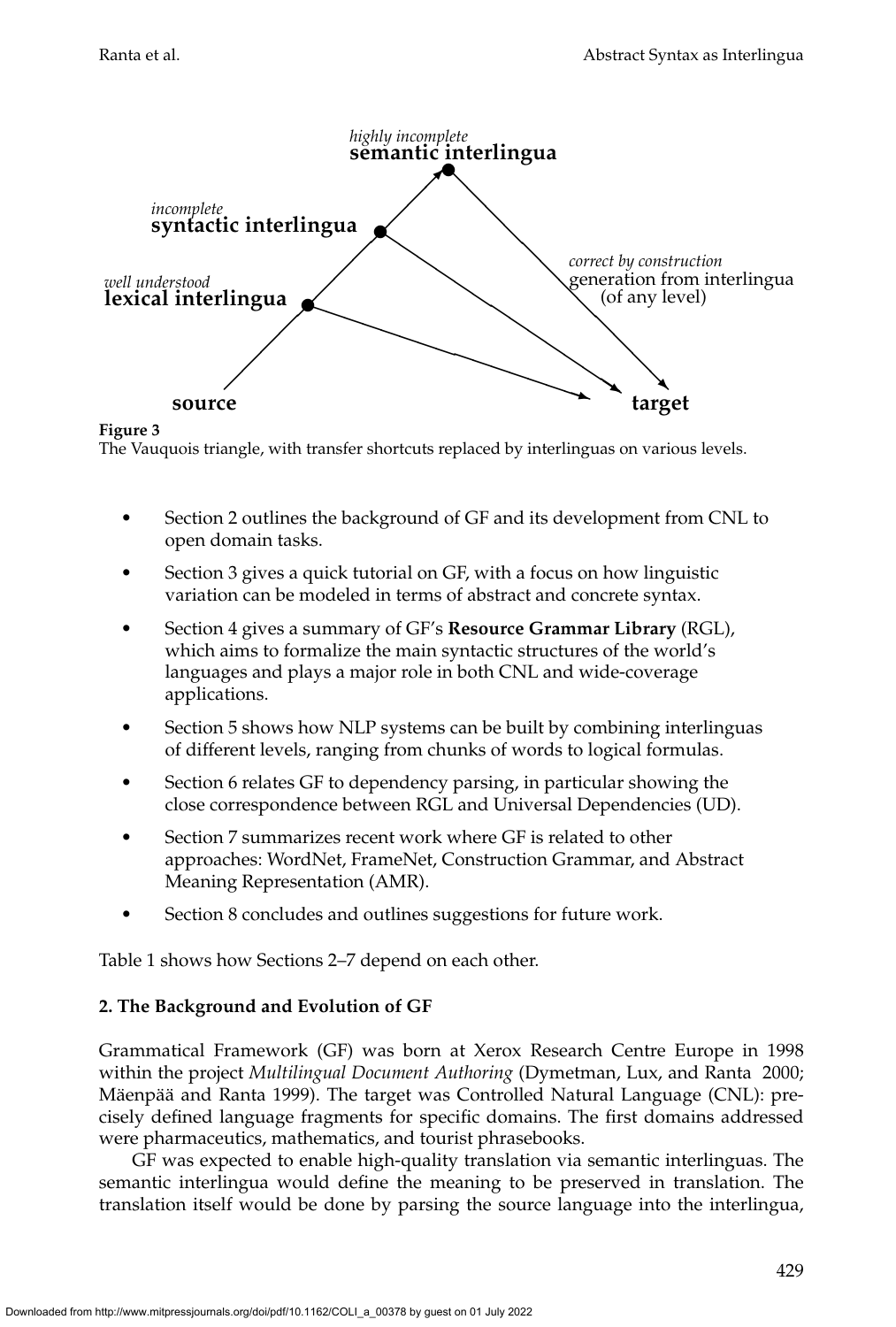#### **Table 1**

<span id="page-5-0"></span>Dependencies between Sections 2 to 7. Sections 2, 3, 4 should be read in sequence, while 5, 6, 7 only depend on these and not on each other.

| <b>Section</b> | Topic                           | <b>Prerequisites</b> |
|----------------|---------------------------------|----------------------|
|                | Section 2 GF background         | n/a                  |
|                | Section 3 GF tutorial           | Section 2            |
| Section 4 RGL  |                                 | Section 2, 3         |
|                | Section 5 Levels of interlingua | Section 2, 3, $4$    |
|                | Section 6 UD and GF             | Section 2, 3, $4$    |
|                | Section 7 Other approaches      | Section 2, $3, 4$    |

and generating the target language from it. Such systems had been built before GF, but they were considered expensive to develop and maintain. [Rosetta \(1994\)](#page-0-0) was perhaps the most comprehensive system of this kind, using semantic structures inspired by Montague grammar [\(Montague 1974\)](#page-0-0) as interlingua.

The mission of GF was to make it cheaper to build multilingual CNL systems. This was to be achieved by developing a declarative, high-level formalism, from which the actual processing components (parsing, generation, interactive editor) could be derived automatically. The overall design of GF software was inspired by another system previously developed at Xerox: the Xerox Finite State Tool (XFST; Beesley and Karttunen [2003\)](#page-0-0). The common features include

- a high-level programming language for grammar writers,
- a low-level but efficient run-time format,
- automatic compilation from high to low level,
- mathematical theory underlying compilation and run-time algorithms,
- neutrality with respect to linguistic theories, and
- development tools for grammar engineering.

In XFST, the high-level language is regular expressions, extended with abstraction mechanisms such as user-definable macros and built-in custom operators. The compiler converts this language to finite state transducers, for which there are portable run-time systems that can be embedded in NLP pipelines.<sup>[2](#page-5-1)</sup>

GF needed more expressive power than finite state transducers, but the same design principles were followed to make the formalism portable, adaptable, and supported by a mathematical metatheory. The starting point was to build GF on top of a **Logical Framework** (LF; Harper, Honsell, and Plotkin [1993\)](#page-0-0), based on the Constructive Type Theory of Martin-Löf (1984). The LF origin also explains the name:

$$
GF = LF + grammar
$$
 rules

LF had a purpose analogous to GF: declarative definition of different logics, such as classical, constructive, temporal, modal, dynamic, and so forth. In computerized

<span id="page-5-1"></span><sup>2</sup> [Ranta \(2019\)](#page-0-0) contains more comparisons between GF and XFST.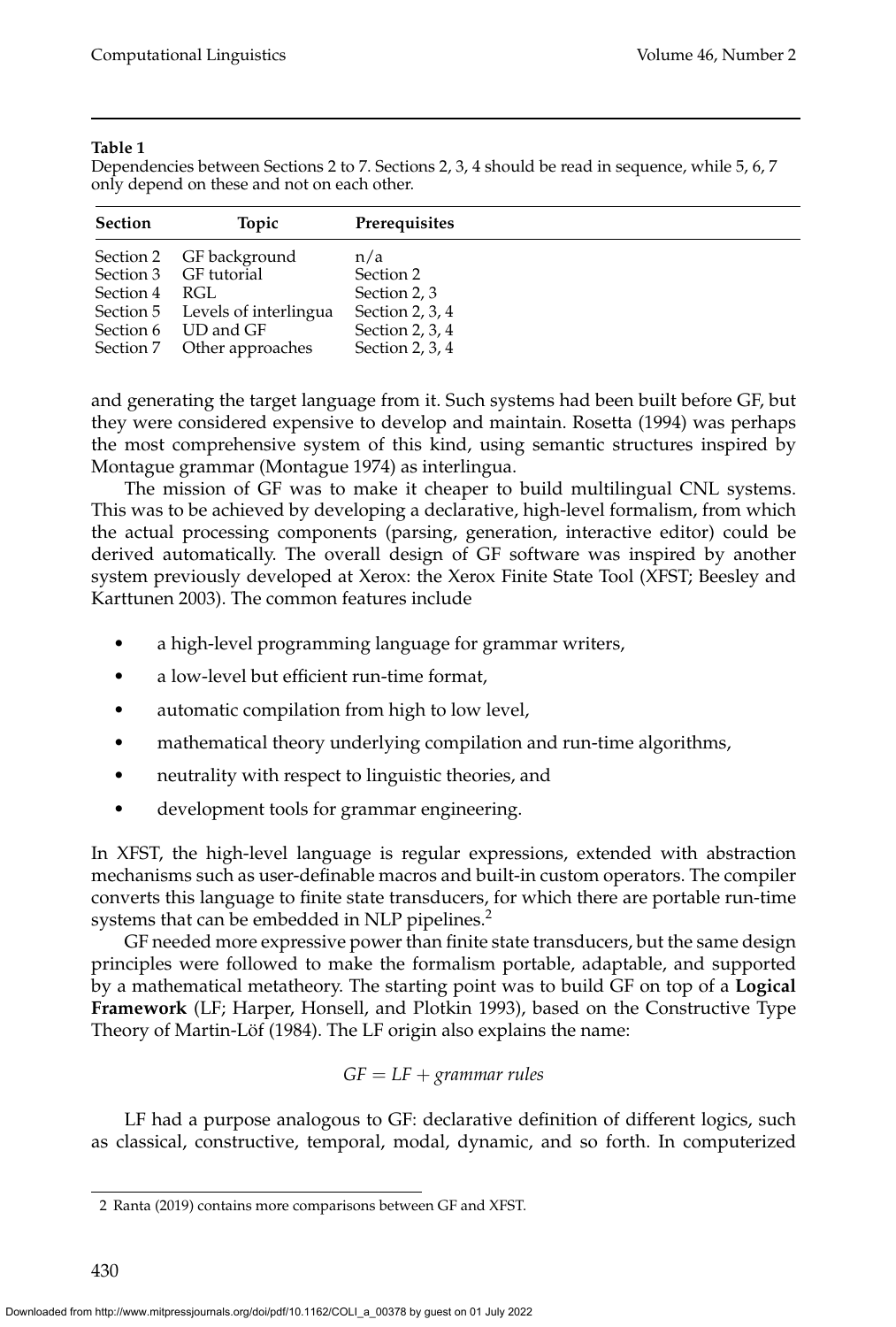mathematics and in software verification, it is often better to work with such specialpurpose logics than with one monolithic logic. Implementing them became much more feasible as a generic framework provided algorithms for inference, proof checking, and proof search, together with a notation supporting declarative definitions of logics.

The price to pay for a uniform treatment of logics in LF was that the notation was likewise uniform. The basic framework used prefix notation and ASCII identifiers for all logical operators. For instance, the conjunction of *A* and *B* is expressed

(Conj A B)

similarly to the LISP programming language. Later versions of LF introduced "prettyprinting rules" to convert such formulas to more user-friendly notations—for instance,

$$
(Conj X Y) \implies X & Y
$$

The grammar rule notation of GF arose as a generalization of such pretty-printing rules, adding mechanisms that enable the definition of natural language structures.

In GF, the LF part was to be used for interlinguas, whereas grammar rules would define relations between interlinguas and natural languages (English, French, Finnish, etc.). The grammar rules would be powerful enough to define formal languages as well, such as logics and query languages; one important application area of GF has indeed been translations between formal and natural languages [\(Johannisson 2005; Ranta](#page-0-0) [2011b\)](#page-0-0). The interlingua/LF part in GF was called **abstract syntax**, and the language parts **concrete syntaxes**, following familiar compiler terminology. A GF grammar consists of one abstract syntax and any number of concrete syntaxes, and is thus inherently a **multilingual grammar**.

The abstract syntax can be vastly different in domains ranging from mathematics to tourist phrasebooks. However, the linguistic mechanisms needed in the concrete syntax—morphology, agreement, word order—are largely the same in all areas of discourse. It would be tedious to implement these mechanisms over and over again in different applications. The solution to this problem was to develop a *library* of basic linguistic structures. The library, called the **Resource Grammar Library** (RGL), started to develop in 2001. It was inspired primarily by the Core Language Engine [\(Alshawi](#page-0-0) [1992\)](#page-0-0), where a similar need had been identified. It is also related to Xerox ParGram [\(Butt](#page-0-0) [et al. 2002\)](#page-0-0) and the LiNGO Matrix [\(Bender and Flickinger 2005\)](#page-0-0), which are collections of grammars for different languages.<sup>[3](#page-6-0)</sup>

The RGL implements morphology and syntax rather than semantics. It was not meant to be a translation interlingua in itself, but to boost the development of domainspecific semantic CNLs by taking care of linguistic details. Not only does it save the work of implementing morphology and syntax again and again. It also has its own common abstract syntax, which provides a common Application Programming Interface (API) enabling a CNL implementation for many languages simultaneously, sharing almost all of the source code except content words (see Section [5\)](#page-27-0).

But does GF scale up to mainstream NLP tasks? Its original mission is expressed in the diagram of the coverage/precision trade-off (Figure [4\)](#page-7-0). Although it seems impossible to achieve complete coverage and complete precision at the same time, it is possible to opt for either of them and make progress by improving the other. Much of

<span id="page-6-0"></span><sup>3</sup> Incidentally, GF started at Xerox about the same time as ParGram, but their goals were different, with GF focusing on interactive document authoring, ParGram on more traditional translation.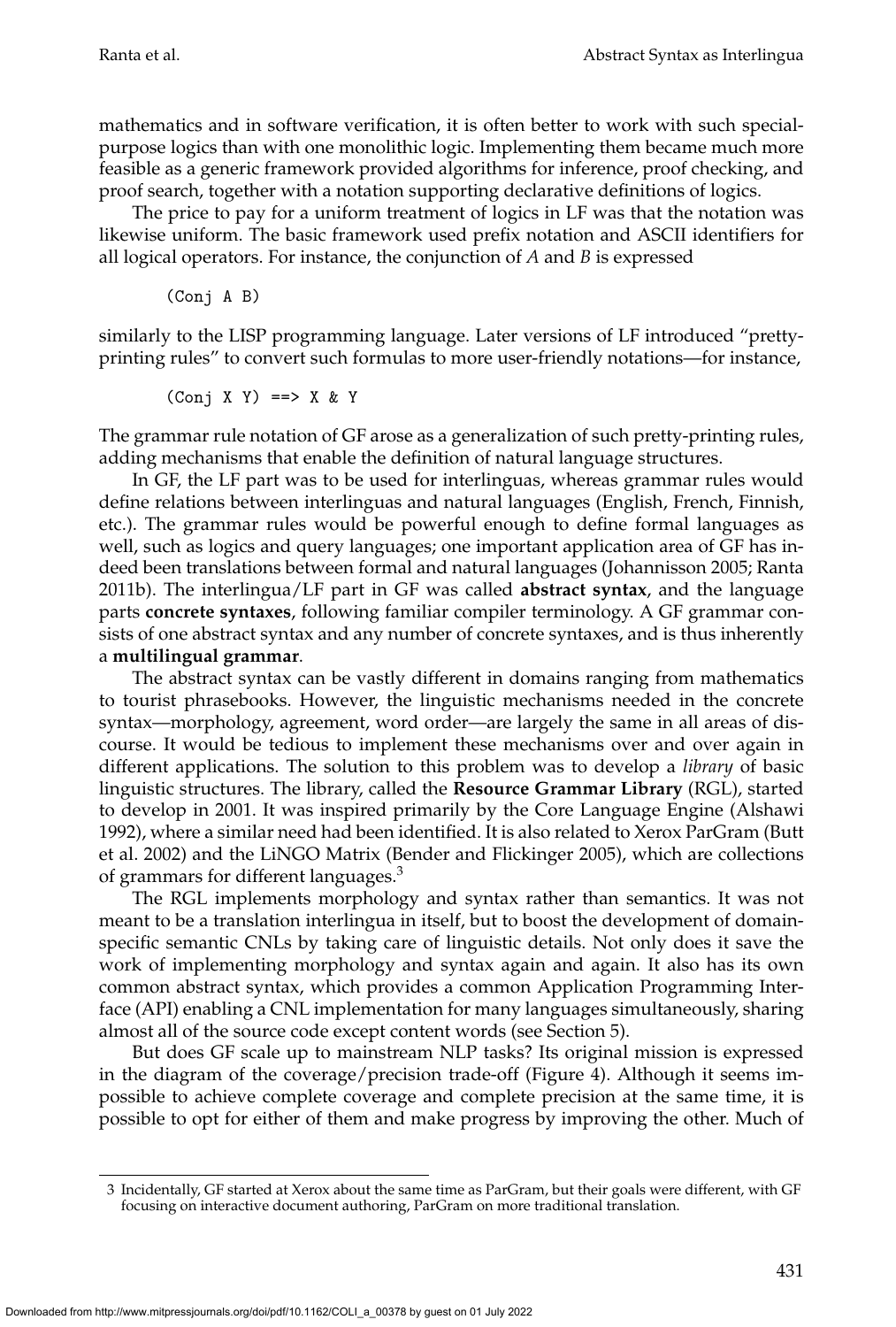

<span id="page-7-0"></span>The precision–coverage trade-off, as correlated with producer vs. consumer translation tasks. High precision can be achieved in tasks where a producer of content wants to translate a limited kind of content. High coverage is needed when consumers of content want to translate any kind of content.

NLP opts for 100% coverage, but tries to improve precision, as measured, for instance, by the BLEU score in translation [\(Papineni et al. 2002\)](#page-0-0). The state of the art in machine translation achieves around 50% or less, depending on language pair, as shown by the latest Workshop on Machine Translation (WMT) evaluations.<sup>[4](#page-7-1)</sup> The philosophy of GF has been orthogonal to this: Maintain full precision, and develop by increasing coverage.

Figure [4](#page-7-0) relates the coverage–precision trade-off to typical NLP tasks. High coverage is needed in "consumer" tasks, where the input is unpredictable. The system must be able to cope with millions of "concepts," such as translation units (e.g., words and multiwords). High precision, in contrast, is needed in "producer" tasks, such as the publication of some content in different languages. Human translation is still the state of the art in such tasks, but automation can be possible if the type of expected content can be fixed. The MÉTÉO system [\(Chandioux 1976\)](#page-0-0) is an early example of this. A typical modern example is e-commerce Web sites selling to multiple countries. The size of such tasks is typically just thousands of concepts, rather than millions.<sup>[5](#page-7-2)</sup>

Producer and consumer tasks are known as **dissemination** and **assimilation**, respectively, in machine translation terminology [\(Hutchins and Somers 1992\)](#page-0-0). The distinction has gone roughly parallel to the use of symbolic vs. statistical methods. But early MT systems often used symbolic methods for assimilation as well, and this tradition continues in Apertium [\(Forcada et al. 2011\)](#page-0-0). The advantages of symbolic methods include

- **explainability**: the system can show why it yields a certain result, by for instance showing a syntax tree;
- **programmability**: it is possible to fix bugs without breaking everything else and
- **data austerity**: no large amounts of data are needed.

<span id="page-7-1"></span><sup>4</sup> In EuroMatrix evaluation matrix, <http://matrix.statmt.org/>, the best result in Newstest 2019 was 45.2 for English–German.

<span id="page-7-2"></span><sup>5</sup> [Ranta, Unger, and Vidal Hussey \(2015\)](#page-0-0) describe a commercial GF project involving around 1,000 concepts collected from a database about properties of buildings, whereas Section [5.4](#page-31-0) discusses a later project involving over 3,000 concepts from the European law.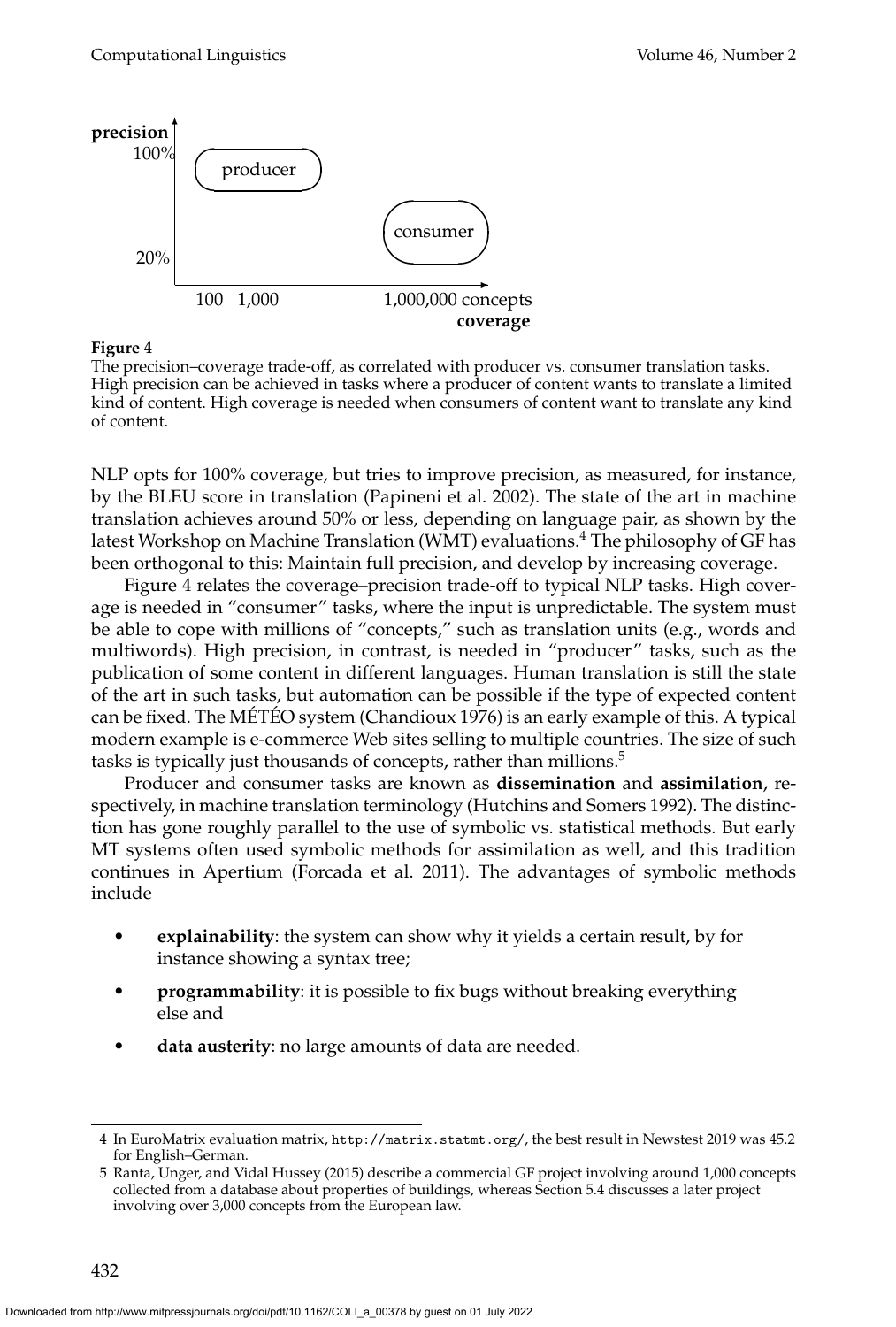Data austerity is particularly important for low-resource languages, which may be unlikely ever to have enough data for statistical methods. Writing linguistic rules can then be a way out. Another aspect is the possibility to use additional knowledge: Statistical methods typically learn translation from parallel texts, whereas correct translation can also require knowledge that is impossible to extract from the texts alone [\(Kay 2017\)](#page-0-0).

It is natural to ask whether GF could be used for wide-coverage tasks by sacrificing some precision but maintaining explainability, programmability, and data austerity. This question has been the focus of much of GF research for the last ten years. It was first enabled by efficient and scalable parsing techniques (Ljunglöf 2004; Angelov 2009; Angelov and Ljunglöf 2014). The first experiments addressed full-scale morphology implementations [\(Forsberg and Ranta 2004; Detrez and Ranta 2012\)](#page-0-0), hybrid GF-SMT ´ translation [\(Enache et al. 2012\)](#page-0-0), and multilingual lexicon extraction [\(Virk et al. 2014;](#page-0-0) [Angelov 2014\)](#page-0-0). Much of the focus has been on machine translation, with an early mobile demo [\(Angelov, Bringert, and Ranta 2014\)](#page-0-0) and an emphasis on explainability rather than optimized BLEU scores. The prospects for **Explainable Machine Translation** (XMT) are studied in [Ranta \(2017\)](#page-0-0), and the general name for all the approaches described in this paper could be **Explainable NLP**.

Figure [5](#page-8-0) shows the architecture of a GF-based explainable MT system as an instance of **Explainable Artificial Intelligence**: an AI system which, in addition to the output, also gives an explanation of why this output is produced: For instance, that an image is recognized as a cat because it has a tail and whiskers and four legs [\(Gunning 2017\)](#page-0-0). The user can inspect the explanation to judge whether the output is correct or plausible. Such explanations are clearly desirable in MT, where the user typically knows just one of the languages and cannot judge correctness when only seeing the input and output. The architecture shown in Figure [5](#page-8-0) is inspired by the notion of **certifying algorithms** [\(McConnell et al. 2011\)](#page-0-0), where the explanation, a **certificate**, can be inspected by an independent **checker** program. In the case of GF-based XMT, the certificate is the interlingual representation (abstract syntax tree), which specifies the meaning that has been extracted from the source utterance by the analyzer and rendered in the target language. This tree can be inspected independently by the user, and also translated



#### **Figure 5**

<span id="page-8-0"></span>XMT with interlingual representation as explanation. The interlingua can be translated back to the source language for comparison. The "black box" lies between "white" parts that are well performed by grammars. The black part takes care of parser error recovery and semantic disambiguation, where grammars might not be sufficient.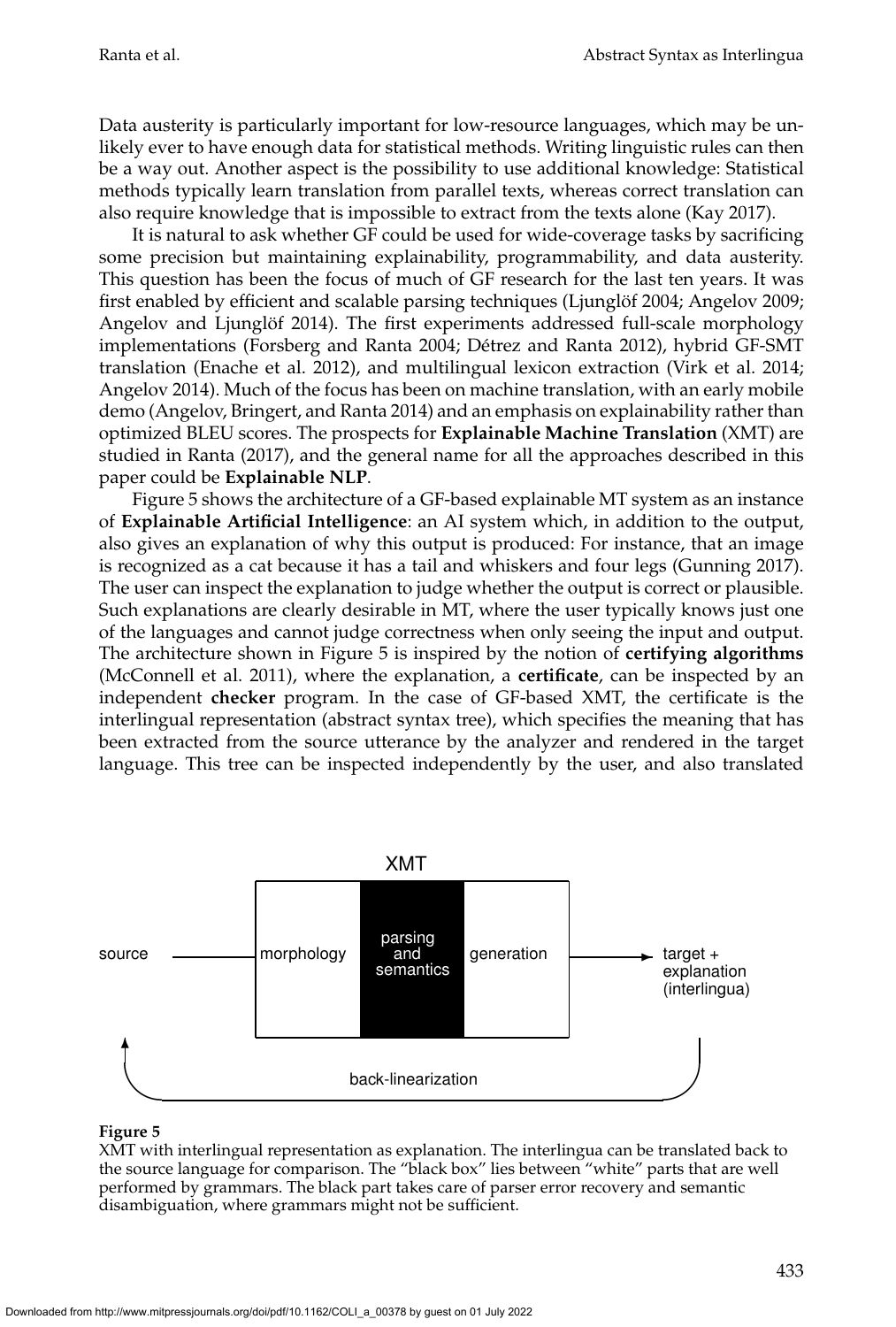back to the source language by the grammar ("linearization"). Because of this, the tree could actually be produced by a black box such as a neural parser, and still be used with confidence.

# <span id="page-9-0"></span>**3. Modeling Languages with Abstract Syntax**

Abstract syntax is a tree representation used in compilers and in programming language semantics. Its purpose is to abstract away from details considered irrelevant for semantics:

- the **shape** of tokens, for example, if one uses  $!=$  or  $\lt$  as inequality symbol;
- the **order** of constituents, for example, if one uses infix  $(2 + 3)$ , postfix  $(2 \ 3 \ +)$  or prefix  $(+ 2 \ 3)$  notation; and
- the **number** of tokens, for example, if one includes the keyword then in "if-then-else" statements or not.

Putting these abstractions together makes it possible to build common abstract syntax representations for languages that look totally different. A typical example is the translation of high-level programming languages to machine languages in a compiler. Figure [6](#page-9-1) shows an abstract syntax tree for an arithmetic expression in Java and its translation to Java Virtual Machine assembly language, illustrating variation in the shape, order, and number of tokens.

The place of abstract syntax in a compiler is intermediate between the **front end** and the **back end**. A chief component in the front end is **parsing**, which converts the input source code (string of tokens) to an abstract syntax tree (AST). The back end applies the opposite procedure of **linearization** to convert the AST into a string in the target language. The back end can also involve **semantic analysis** such as mapping the variable symbols into memory addresses or registers, or perform **optimizations** on the code, for instance to minimize the size of the target code or its memory usage. Such back-end operations are implemented by **syntax-directed translation**, which means recursive functions operating on ASTs [\(Aho et al. 2006\)](#page-0-0).



# **Figure 6**

<span id="page-9-1"></span>An abstract syntax tree and word alignment for infix to postfix (Java to Java Virtual Machine) translation.

434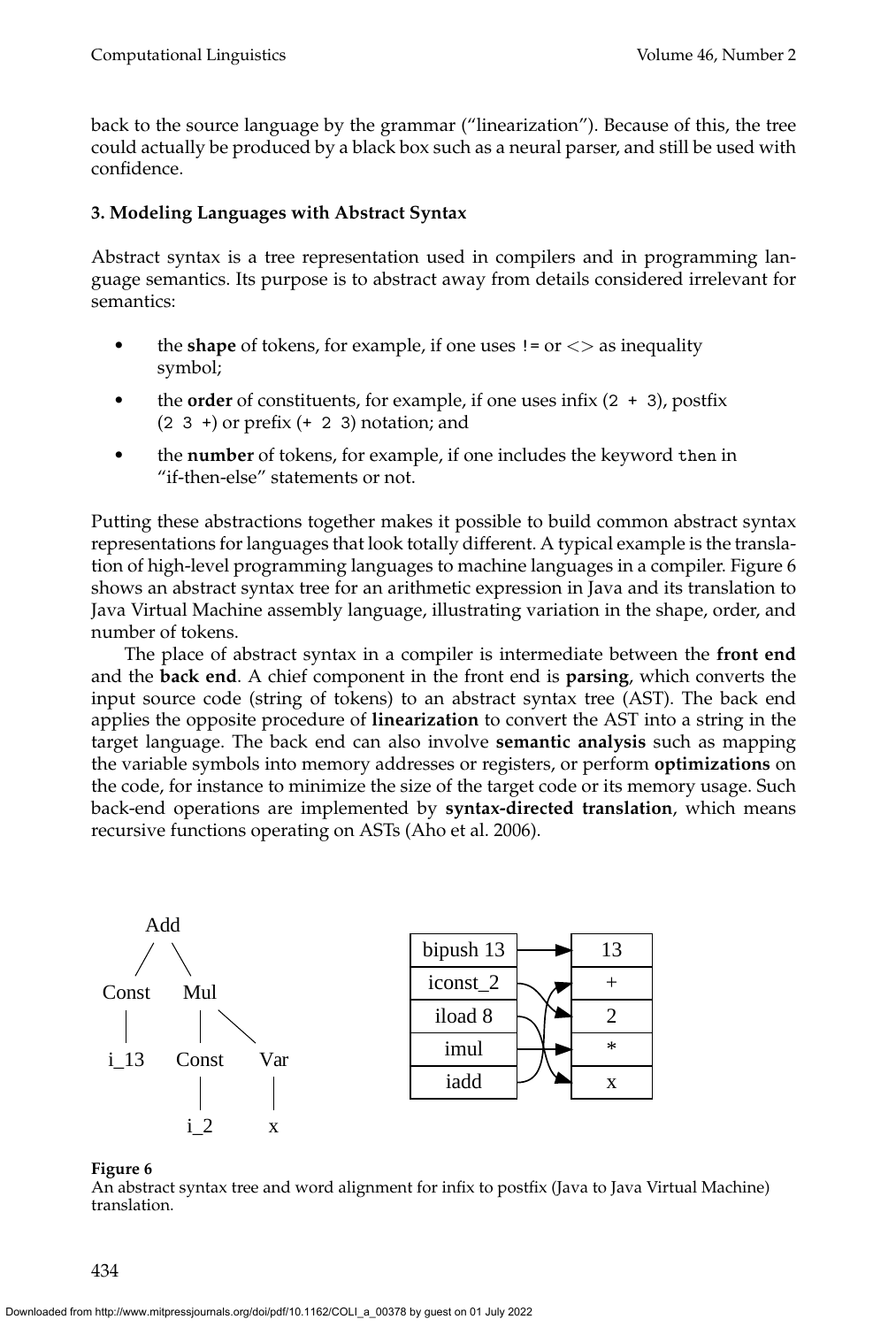In the early days of compilers, back-end operations were often performed directly in the parser, without explicitly building abstract syntax trees. The purpose was to minimize the usage of the scarce computational resources. **Synchronous grammars** are a method designed for such direct translation, and have also inspired natural language translation [\(Shieber and Schabes 1990\)](#page-0-0). In modern compilers, building an AST and storing it separately is considered best practice, as it enables more powerful semantic analysis and optimizations [\(Appel 1998\)](#page-0-0). It also enables sharing compiler components between different source and target languages, because much of the semantic analysis and optimizations can be performed on the AST level. A prime example is the GNU Compiler Collection, which is a "multi-source multi-target compiler" [\(Stallman 2001\)](#page-0-0).

One reason to use abstract syntax in NLP is similar to compilers: the possibility to share processing components between languages. The back-end part of a compiler corresponds to what in NLP is called **downstream applications**. For instance, linearization corresponds to **surface generation** in systems like question answering, summarization, and interlingual translation. Optimizations share similarities with NLG operations such as aggregation and search of language-specific idioms. Semantic analysis is performed when syntax trees are converted to meaning representations: Doing this on the AST rather than parse trees enables shared syntactic analysis of multiple languages.

The question is now: How well does the AST-centered compiler model apply to NLP? This question has two aspects, which we will consider separately:

- Is it possible to share AST representations between natural languages?
- Can we always interpret informal natural language as formalized ASTs?

The GF was developed primarily to answer the first question: to define systems where shared ASTs are mapped to different natural languages. The answer is amply covered by earlier GF publications, but is summarized here to make this article self-contained and open the way to discussing the second question.

# **3.1 Modeling Natural Language with Abstract Syntax**

Abstract syntax abstracts away from the features listed above: the shape, order, and number of tokens. These features get us started with natural languages as well. Figure [7](#page-11-0) shows an example relating English, Dutch, Latin, and Arabic. In this example,

- the words are, obviously, different in each language,
- English and Dutch are SVO (Subject-Verb-Object), Latin is SOV, Arabic is VSO, and
- Dutch uses two words to express the verb "love."[6](#page-10-0)

The sentences in Figure [7](#page-11-0) also provide examples of phenomena that are not known in compilers but essential for natural language:

• morphological variation,

<span id="page-10-0"></span><sup>6</sup> This is not the most common way to express "love" in Dutch, but chosen here for the sake of illustration; particle verbs are otherwise ubiquitous in Dutch, just like in German.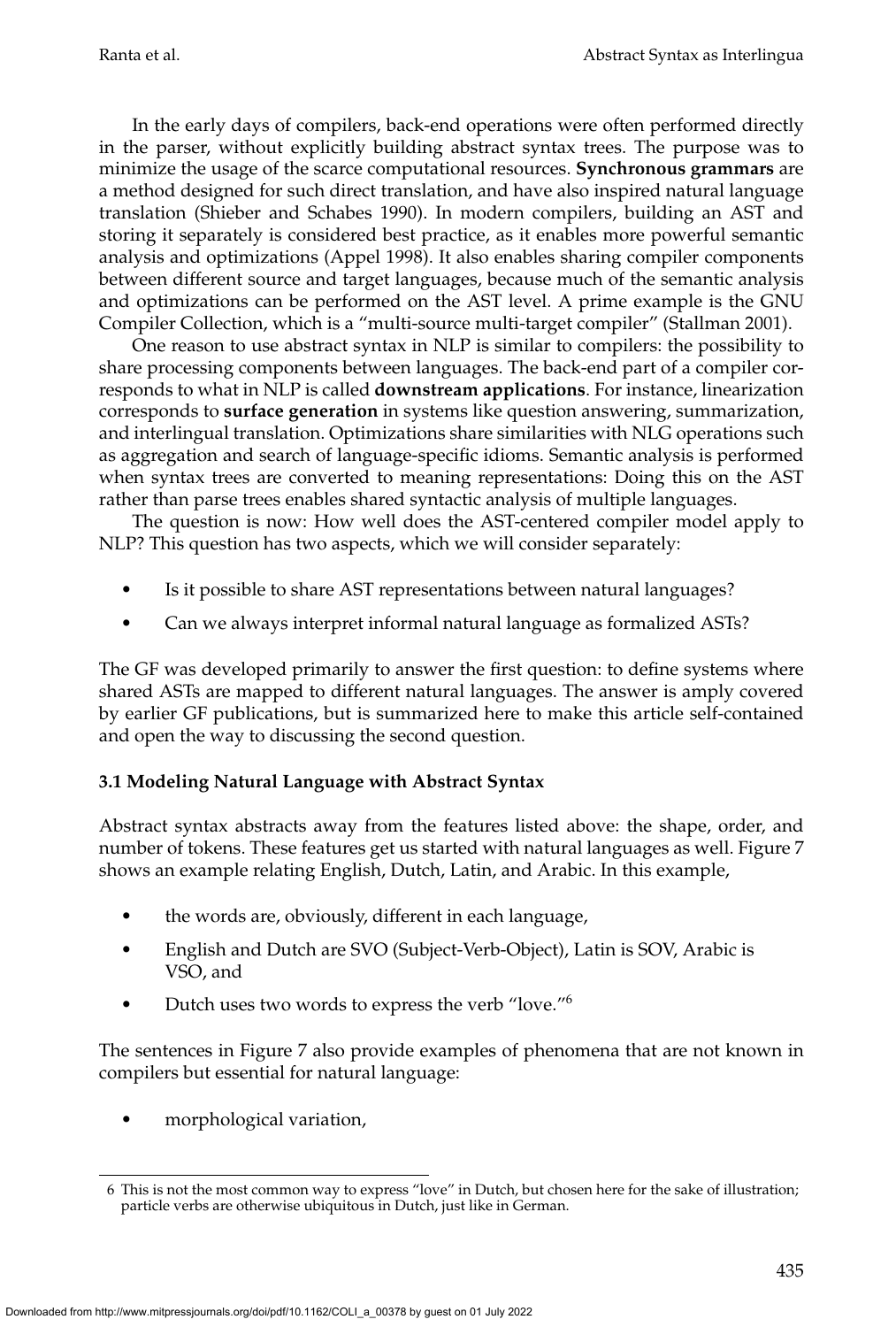

<span id="page-11-0"></span>Parse trees for English, Latin, Dutch, and Arabic (above); abstract syntax tree and word alignment (below). Words in the Arabic tree are shown left to right to illustrate their VSO order.

#### **Table 2**

<span id="page-11-1"></span>Division of a phrase structure grammar for English into abstract and concrete syntax. The division makes it possible to vary the concrete syntax while maintaining the abstract tree structure.

| Phrase structure                                                                                                               | Abstract (fun)                                                                                                | Concrete (lin)                                                                  |
|--------------------------------------------------------------------------------------------------------------------------------|---------------------------------------------------------------------------------------------------------------|---------------------------------------------------------------------------------|
| $S$ ::= NP VP<br>$VP : := V2 NP$<br>$V2 ::= "loves"$ Love : $V2$<br>$NP :: = "John"$ John : $NP$<br>$NP :: = "Mary"$ Mary : NP | Pred : NP $\rightarrow$ VP $\rightarrow$ S<br>Compl : $V2 \rightarrow NP \rightarrow VP$ Compl v np = v ++ np | Pred np $vp = np + fvp$<br>$Love = "loves"$<br>John = "John"<br>$Mary = "Mary"$ |

- agreement using morphological variation, and
- discontinuous constituents, manifested by crossing branches in parse trees.

The trees and the word alignment in Figure [7](#page-11-0) are generated by GF software from the grammar partially outlined in Table [2.](#page-11-1) We will now explain the main features of GF notation (Sections [3.2,](#page-11-2) [3.3\)](#page-12-0), and then discuss some issues encountered when modeling the full complexity of natural languages (Section [3.4\)](#page-13-0).

# <span id="page-11-2"></span>**3.2 Abstract Syntax: Categories and Functions**

An abstract syntax is defined by a set of **categories** together with a set of **functions** that construct **trees** in these categories. These concepts are implicit in context-free phrase structure grammar, which defines *simultaneously* an abstract syntax and its linearization to a particular language, namely, a **concrete syntax**. The leftmost set of rules in Table [2](#page-11-1) uses the BNF (Backus-Naur Form) notation for context-free phrase structure grammars. The middle set of rules is the abstract syntax extracted from this grammar, using the notation of GF, and introducing function names for each BNF rule. The rightmost set of rules is the concrete syntax.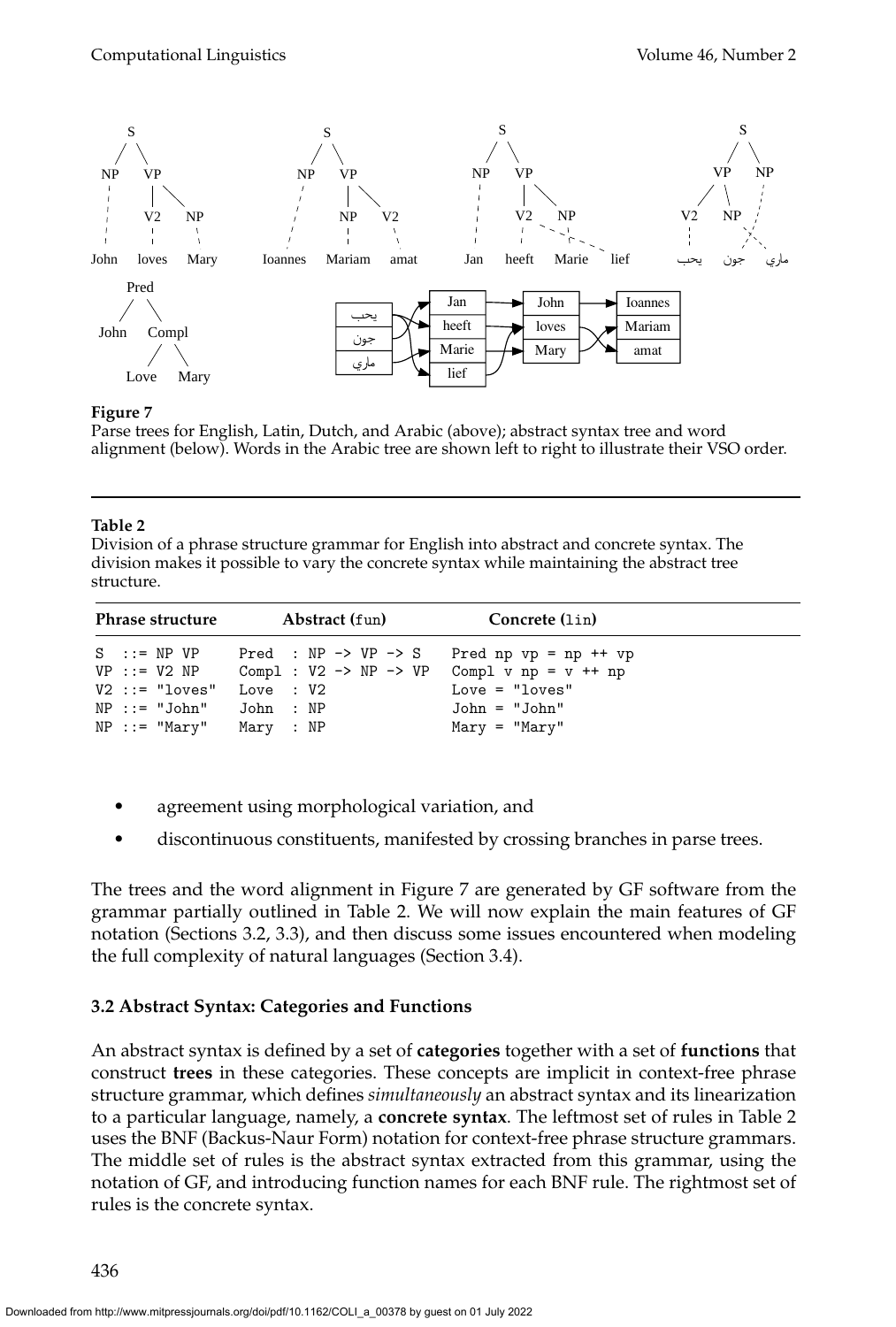The categories in abstract correspond to the nonterminals of the BNF grammar. The functions correspond to rules, which determine their **types**, with zero or more argument types and one value type. The value type comes from the left-hand sides of the rule, and the argument types from the right-hand side. GF uses the usual notation of functional programming languages, such as Haskell, where the argument types come first and the value type last, all separated by arrows. Thus the Pred function

fun Pred : NP -> VP -> S

can be paraphrased as follows:

*The function Pred takes an NP and a VP as its arguments and returns an S as its value.*

**Applications** of functions are written without commas or parentheses, as in Pred np vp, but surrounded by parentheses in nested applications.

# <span id="page-12-0"></span>**3.3 Concrete Syntax: Linearization Types, Records, and Tables**

Splitting a context-free grammar to abstract and concrete syntax enables us to vary the shape, order, and number of words while keeping the abstract trees constant. In natural language, we also need variations in morphology, agreement, and discontinuous constituents. To enable all this, GF extends concrete syntax with two constructs: tables and records. These constructs are used for defining the **linearization types** of abstract syntax categories: Linearization rules are, technically, functions that operate on the linearization types of abstract syntax categories.<sup>[7](#page-12-1)</sup>

A **table** is a map-like data structure listing alternative items of the same type—for example, inflection tables, as shown in Table [3.](#page-13-1) Tables operate on **parameter types**, such as number or case, which are defined in concrete syntax separately for each language. Thus Table [3](#page-13-1) shows a type of case with two values, representing the nominative and the accusative; a complete Latin grammar would have six cases, a Finnish grammar 15 cases, and a Chinese grammar would not need the case type at all.

A **record** is an object-like data structure (as in object-oriented programming) that stores pieces of information used in combination. One example in Table [3](#page-13-1) is the record for the Dutch particle verb *heeft + lief*. Another one is the linearization type of noun phrases (NP), suitable for languages like Latin, which contains an inflection table and a parameter for agreement features.

Tables and records make GF concrete syntax equivalent to **Parallel Multiple Context-Free Grammars** (PMCFG; Seki et al. [1991\)](#page-0-0), as shown in Ljunglöf (2004).<sup>[8](#page-12-2)</sup> This establishes GF as a **mildly context-sensitive** grammar formalism, with polynomial parsing complexity.<sup>[9](#page-12-3)</sup>

<span id="page-12-1"></span><sup>7</sup> These functions are moreover **compositional**, in a sense to be explained in Section [3.5.](#page-17-0)

<span id="page-12-2"></span><sup>8</sup> In PMCFG, both tables and records are represented by tuples, but in different ways; see Ljunglöf (2004) for the compilation of GF to PMCFG.

<span id="page-12-3"></span><sup>9</sup> A more restrictive notion of mild context-sensitivity is used in the original definition [\(Joshi 1985\)](#page-0-0), forbidding among other things reduplication.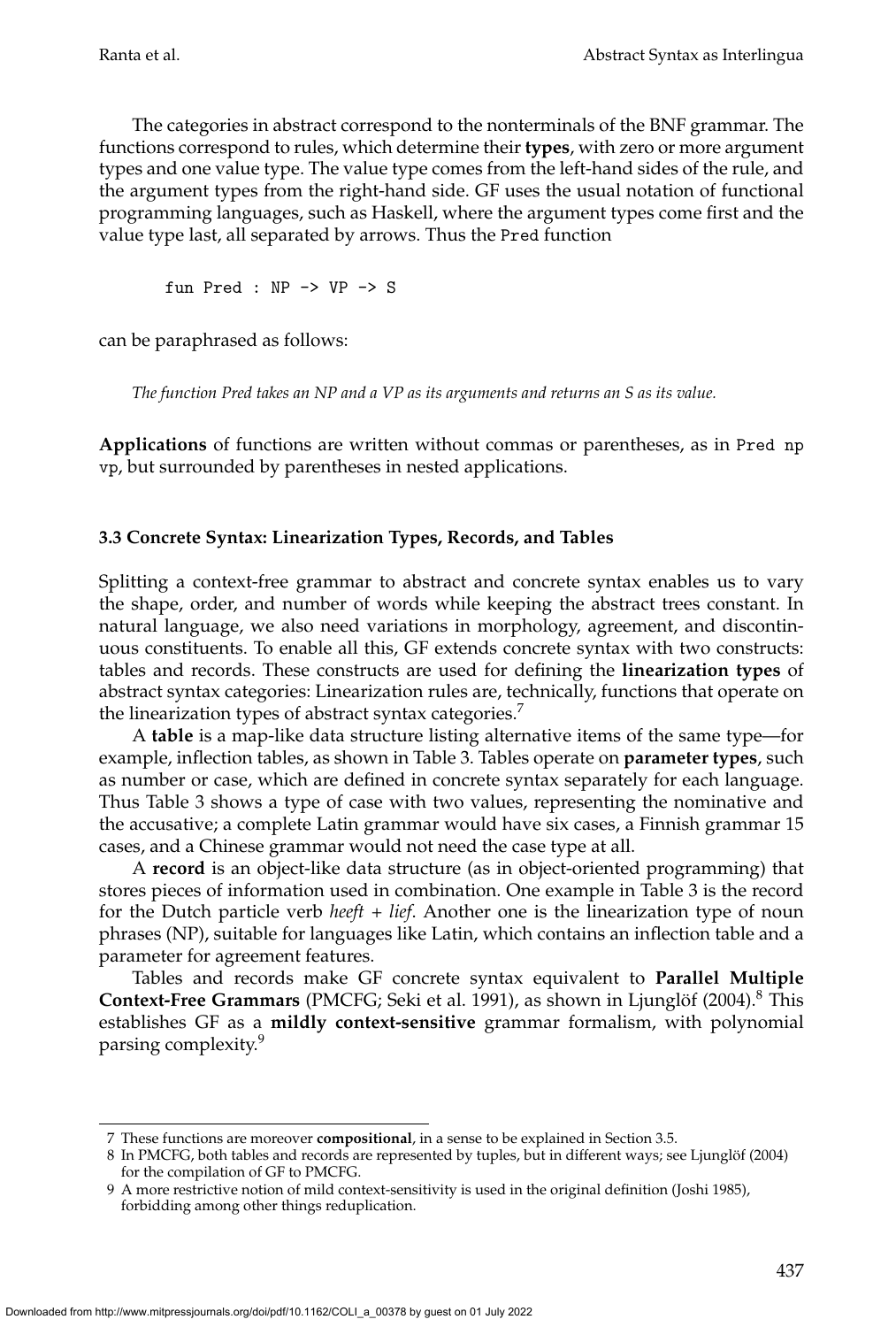#### **Table 3**

<span id="page-13-1"></span>Reading guide for GF notation. The first six rows list the kinds of rules. The rest are expressions for types and objects. The notation  $e \Downarrow v$  means that expression  $e$  is computed to value  $v$ .

| Construct                | <b>Notation</b> | Example                                                        |
|--------------------------|-----------------|----------------------------------------------------------------|
| Abstract syntax category | cat             | cat NP                                                         |
| Abstract syntax function | fun             | fun Pred: $NP \rightarrow VP \rightarrow S$                    |
| Linearization type       | lincat          | lincat NP = {s: Case => Str; a: Agr}                           |
| Linearization rule       | lin             | $lin$ Pred np vp = np.s!Nom ++ vp!np.a                         |
| Parameter type           | param           | $param Case = Nom   Acc$                                       |
| Auxiliary operation      | oper            | oper d1 s = table {Nom=>s; $Acc=>s+{^m}$ "}                    |
| String concatenation     | $++$            | "loves" ++ "Mary"                                              |
| Token concatenation      | $+$ $-$         | "Maria" $+$ "m" $\Downarrow$ "Mariam"                          |
| Function type            | $\rightarrow$   | $NP \rightarrow VP \rightarrow S$                              |
| Function application     |                 | f a b Pred np vp                                               |
| Table type               | $\Rightarrow$   | Case $\Rightarrow$ Str                                         |
| Table                    | table           | table $\{Nom \Rightarrow "Maria" ; Acc \Rightarrow "Mariam"\}$ |
| Selection from table     |                 | Mary ! Acc $\Downarrow$ "Mariam"                               |
| Record type              |                 | ${}$ {s: Str; p: Str}                                          |
| Record                   |                 | $\{ = \}$ {s = "heeft" ; p = "lief"}                           |
| Projection from record   | $\mathbf{r}$    | Love.p $\Downarrow$ "lief"                                     |
| Comment                  |                 | $--$ this is a comment                                         |

#### <span id="page-13-0"></span>**3.4 A Linguistic Perspective**

We have summarized the main features of GF seen as a programming language. Now we will take a linguistic point of view and see how GF models phenomena like morphology, agreement, and discontinuous constituents. The main point is to show that they can be accurately described in concrete syntax but ignored in abstract syntax.

<span id="page-13-2"></span>*3.4.1 Inflectional Morphology.* The "words" in abstract syntax can be seen as **word senses**, which the concrete syntax can realize by different **word forms**. Thus the abstract function Love in Figure [7](#page-11-0) corresponds to words in different languages used for expressing a certain sense of the English word *love*. In English, only the form *loves* is needed in this small example, but a full grammar would also cover *love, loved, loving*. In Latin, the corresponding verb *amare* has over 100 forms: *amo, amas, amat, amabam,...*.

To describe a language in isolation from other languages, one could come far with a context-free grammar that has a separate rule for every form of every word. But if we want to share an abstract syntax, we must abstract away from morphological variation. We want to have just one abstract syntax function for each word sense, and leave it to the concrete syntax to list the forms needed in each language. In GF, we do this by generalizing the linearization types (lincat) from strings (Str) to the table data structure. The tables, as well as the parameters used in them, can be different in every language, so that the abstract syntax can ignore morphological variation.

Actually populating the morphological tables is an engineering effort of its own. The GF programming language provides tools for automating much of this task. A powerful method is **smart paradigms**, which are concrete syntax functions that construct an inflection table from just one or a few forms. For instance, the regular verbs of English can be built with a smart paradigm that inspects the infinitive form and adds slightly different endings depending on the verb, for example, *walk-walks-walked-walking*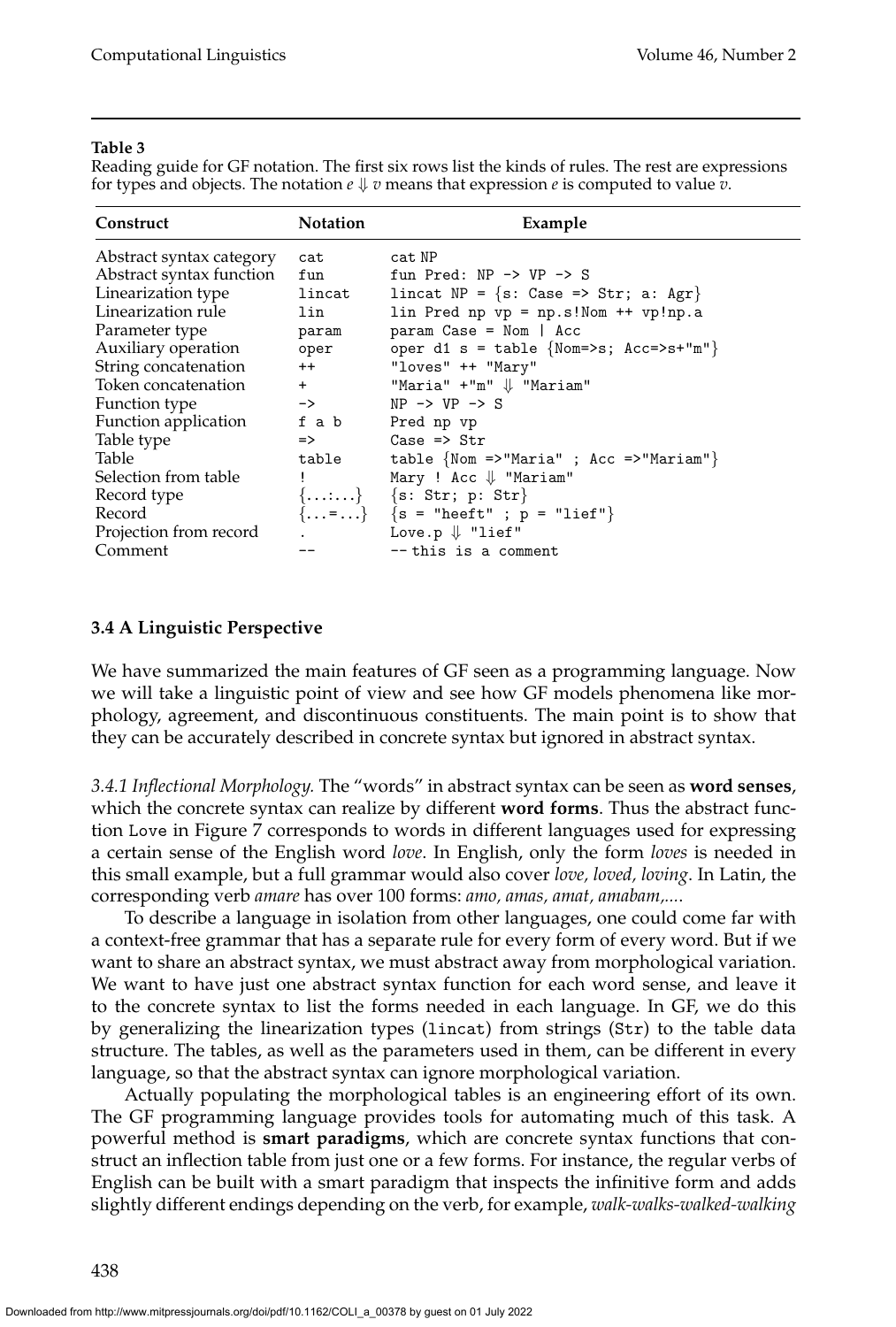as contrasted to *wash-washes-washed-washing* or *cry-cries-cried-crying*. **Regular expression pattern matching** is used for identifying inflection types. For instance, verbs ending with a sibilant produce forms where the third person present ending is *es* instead of *s*:

```
s@(+("s"|"z"|"sh"|"ch")) => forms s(s+"es")(s+"ed")(s+"ing")
```
A smart paradigm can take more than one form as its arguments to infer the rest. For instance, the five forms of an irregular English verb can usually be built from three, which are the same as in usual descriptions of irregular verbs in dictionaries.

Morphology with smart paradigms was the first example of GF scaling up to fullscale language processing tasks. Détrez and Ranta (2012) performed an evaluation for a few languages, showing that complete inflection tables can usually be inferred from just a bit more than one form on the average, even in languages like Finnish that have hundreds of word forms in total. As a practical benefit, this makes it efficient to build morphological dictionaries from word lists that do not include morphological information. The multilingual WordNet lexicon (Section [7.1\)](#page-41-1) is an example of this.

*3.4.2 Derivational Morphology.* Inflectional morphology in GF uses tables and smart paradigms. The same mechanisms also work for **derivational morphology**—the formation of new words from given ones. For example, turning an English adjective into a noun with the suffix *ness* can be performed by a smart paradigm that among other things turns *happy* to *happiness*. In Finnish, the corresponding function must make some more distinctions to use the suffix *[u]us*: *paha-pahuus* "bad," *keltainen-keltaisuus* "yellow," *hyv¨a-hyvyys* "good," *rikas-rikkaus* "rich," and so forth.

It is not enough just to define the morphology of derivational suffixes, because semantically similar derivations may be performed by different suffixes. For example, the noun resulting from *available* is *availability* rather than *availableness*. This information must be recorded in the lexicon, for instance, in a record field attached to each adjective, if a productive rule for adjective to noun conversion is to be included in the grammar.

Unlike inflectional morphology, derivational morphology is not completely productive. The approach usually followed in GF is therefore not to use general abstract syntax functions for things like adjective-noun derivations, but just to provide paradigms that can be used whenever a derivation is mandated by the abstract syntax.

<span id="page-14-1"></span>*3.4.3 Segmentation and Compounding.* Large inflection tables can become unpractical when the lexicon grows. Thanks to smart paradigms, the GF source code can still be kept small. But when their applications are compiled to full tables, run-time grammars can grow very large.

This problem can be solved by treating agglutinated morphemes as separate tokens. For example, Finnish verbs have over 10,000 forms, if all combinations with clitics are taken into account. But they can all be formed by concatenating suffixes to one of 14 stems.<sup>[10](#page-14-0)</sup> Therefore, it is sufficient to store these 14 stems in the inflection tables and add suffixes at runtime. For example, the equivalent of "did we walk" is *kävelimmekö*, which is produced from *käveli+mme+kö* ("walk(past)+1personPlural+question").

<span id="page-14-0"></span><sup>10</sup> These stems were identified by analyzing the full inflection tables of a comprehensive set of verbs. For a large majority of verbs, much fewer stems would be enough.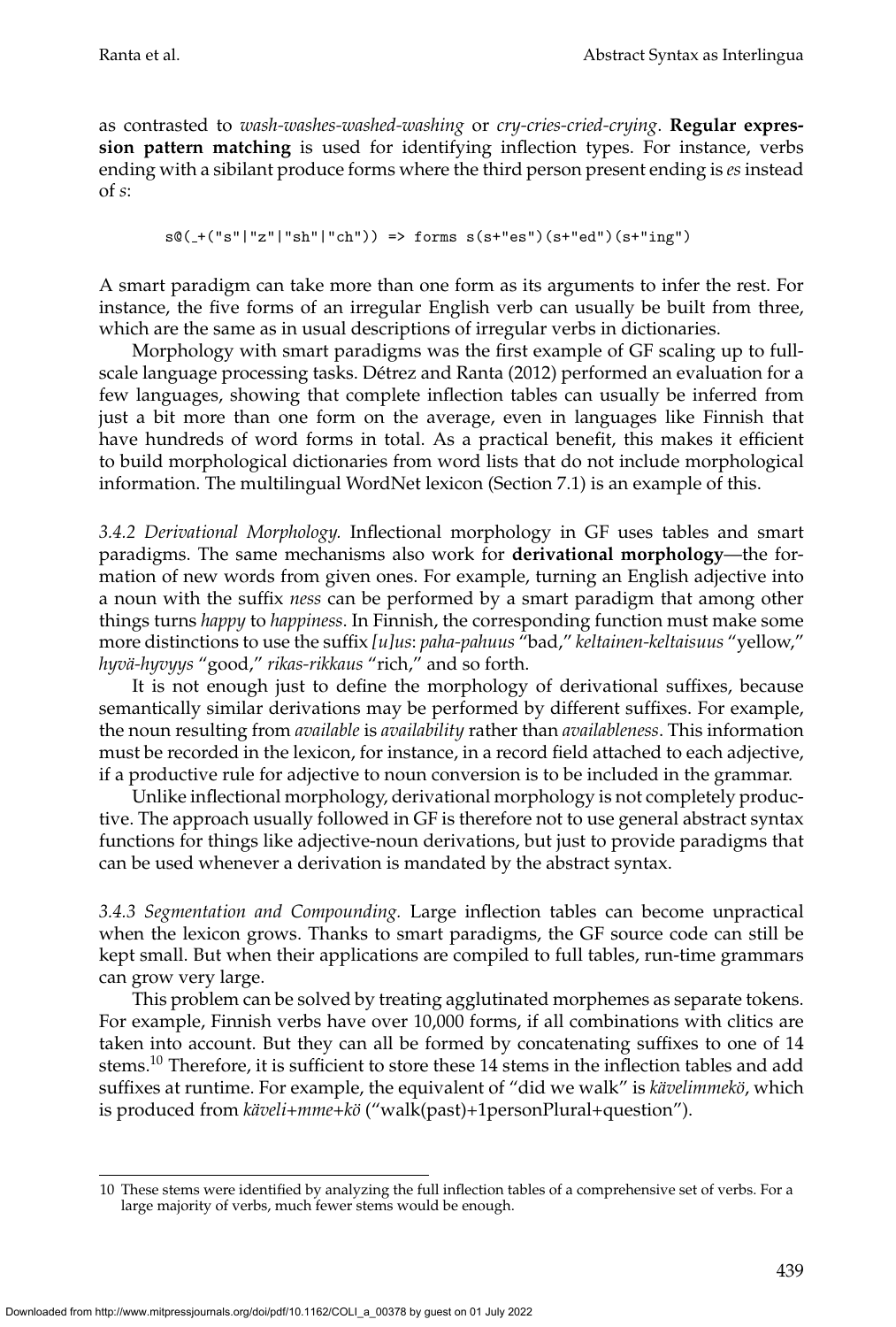In running Finnish text, the morpheme boundaries are not visible. The parser hence has to restore the boundaries in order to match the original grammar rules. An algorithm for this is presented in [Angelov \(2015\)](#page-0-0). It is an essential ingredient in enabling GF to parse morphologically rich languages with large lexica.

Segment analysis is also used when forming compound words in languages like Finnish, German, and Swedish. Thus English *summer time* translates compositionally to Swedish *sommar+tid*, which is rendered as *sommartid*. The algorithm of [Angelov \(2015\)](#page-0-0) separates these tokens when analyzing the Swedish word. In addition, the Swedish lexicon (as well as Finnish and German) must keep track of the special forms that are used in compounding, so that for instance *response time* becomes *svars+tid* and not *svar+tid*.

Segmentation can be ambiguous and resolvable only by clues from syntax and semantics. This is yet another way in which natural languages differ from programming languages: In compilers, segmentation is performed by (usually) deterministic preprocessing known as **lexing**. The algorithm in [Angelov \(2015\)](#page-0-0) performs segmentation as a part of parsing and can therefore use syntactic clues to resolve ambiguities. It can also use semantic clues, if the abstract syntax encodes them (Section [5\)](#page-27-0). In this sense, GF supports holistic end-to-end processing similar to neural networks, and not only compiler-like pipelines neatly divided into distinct components.

Another example of holistic segmentation is the GF resource grammar for Chinese [\(Ranta, Tian, and Qiao 2015\)](#page-0-0), where each character is treated as a separate token. Inserting word boundaries is left to the parser, which can therefore use all the clues available in the grammar.

<span id="page-15-1"></span>*3.4.4 Agreement and Government.* In addition to inflection tables, lexical information in a concrete syntax defines **inherent features**, such as the gender of nouns in many languages. An example in Table [3](#page-13-1) is the linearization type of noun phrases,

lincat  $NP = s : Case \implies Str ; a : Agr$ 

Agreement is an interplay between inherent and inflectional features. Assuming that verb phrases are tables on the agreement features, $11$ 

lincat  $VP = Agr \Rightarrow Str$ 

we can express the NP–VP agreement in predication, where the inherent features of the NP are passed to the VP:

lin Pred np vp = np.s ! Nom ++ vp ! np.a

**Government** is, similarly to agreement, treated in terms of inherent and inflectional features. One example is the case government of two-place verbs, V2. V2 has an inherent case, which determines the case inflection of the complement NP. Besides the case itself, the "complement case" may indicate a preposition, as a part of the lexical information (**valency**) of a verb. The abstract syntax does not specify complement cases, but only the number of complements and their abstract syntax types. This is why we use the

<span id="page-15-0"></span><sup>11</sup> VP can also depend on other features such as tense, but we omit the details here.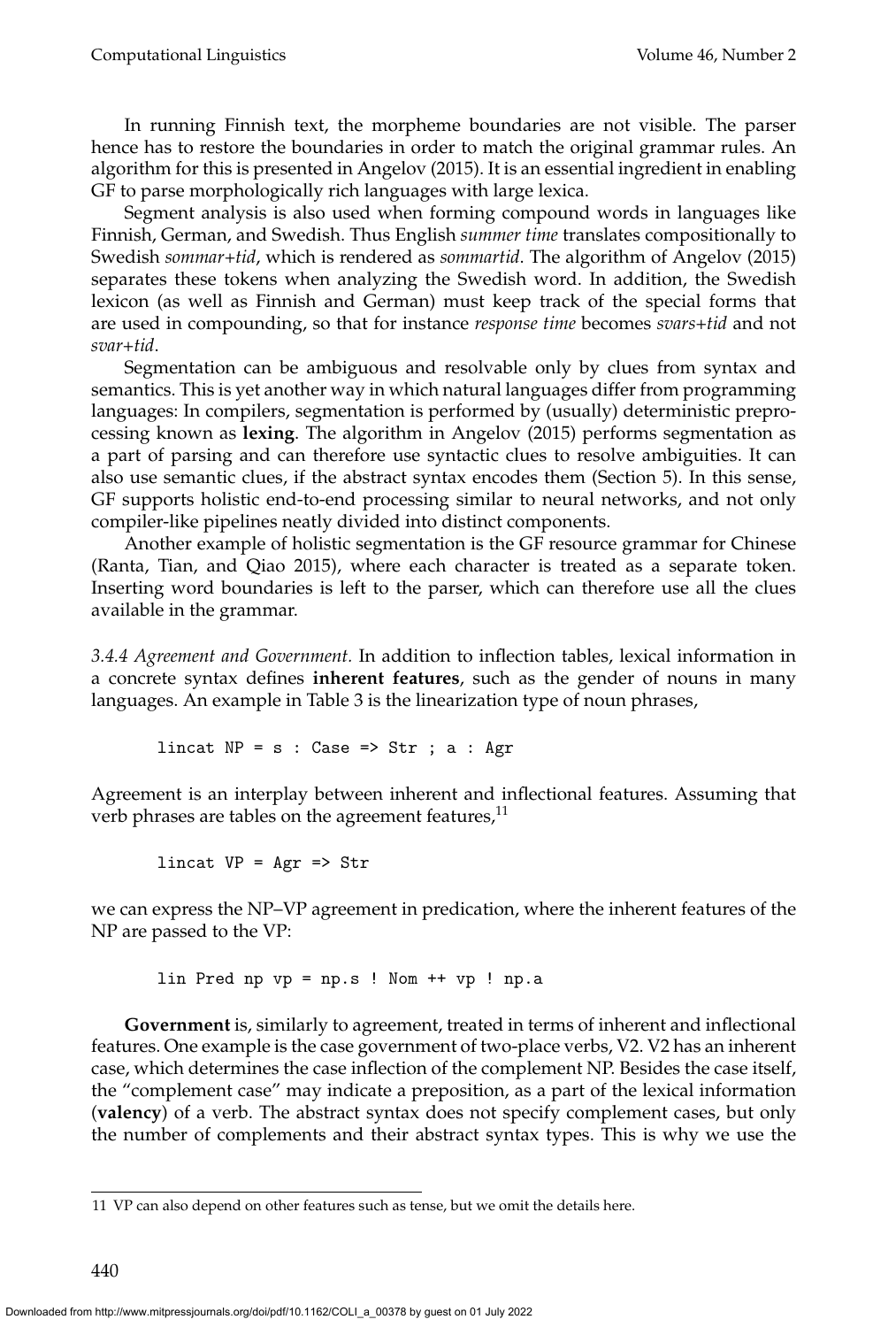category symbol V2 rather than transitive verb (TV): transitivity, which governs a direct object case, is a language-dependent feature that can be left to the concrete syntax.

*3.4.5 Discontinuous Constituents.* GF implements discontinuous constituents as records that contain more strings or inflection tables than just one. Figure [7](#page-11-0) shows two examples:

- the Dutch verb for "love," where *heeft* and *lief* can be separated by the object; and
- the Arabic VP, which has separate fields for the verb and its complement to enable the VSO order.

In general, a concrete syntax record may have to contain several fields in order to match a given abstract syntax. For example, VP in German and Scandinavian can have fields for all of the positions in the **topological structure** [\(Diderichsen 1962\)](#page-0-0), which permits the reordering of constituents in different syntactic contexts (main clause, question, subordinate clause, topicalizations).

*3.4.6 Linguistic Generalizations.* Plain PMCFG is a low-level language, where grammar rules are encoded in ways that are unintuitive and repetitive for humans. At the same time, it is well-suited for data-driven parsing, and the models can be directly used in GF's run time. An example is [Kallmeyer and Maier \(2013\)](#page-0-0), whose model was used in Angelov and Ljunglöf  $(2014)$ , showing that the run-time performance of a GF parser is competitive even in large-scale statistical parsing.[12](#page-16-0)

The source language of GF has a very different look and feel: It follows the design of modern functional programming language with abstraction mechanisms that enable the grammarian to express many kinds of **linguistic generalizations**. The goal has been to give the linguist a "freedom of speech" and help avoid repetitive coding both inside and between languages. Here is a summary of some of these mechanisms:

- The abstract syntax itself, expressing constituent structure in a crosslingual way.
- Parameterized modules (functors), enabling sharing of concrete syntax code within language families. For example, most syntax rules in Romance languages can be uniformly described in shared modules, from which the rules for individual languages are obtained by fixing the values of some parameters (Section [4\)](#page-19-0).
- Regular expression pattern matching, enabling smart paradigms and one-line definitions of lexical items, which list only one or a couple of characteristic forms.
- Function libraries, enabling the composition of grammars on different levels. For instance, the details of NP–VP predication can be expressed in a single function, which is reused in linearizing different logical propositions (Section [5\)](#page-27-0).

<span id="page-16-0"></span><sup>12</sup> The original model is in the closely related formalism of Linear Context-Free Rewriting Systems [\(Vijay-Shanker, Weir, and Joshi 1987\)](#page-0-0), which is easily convertible to PMCFG.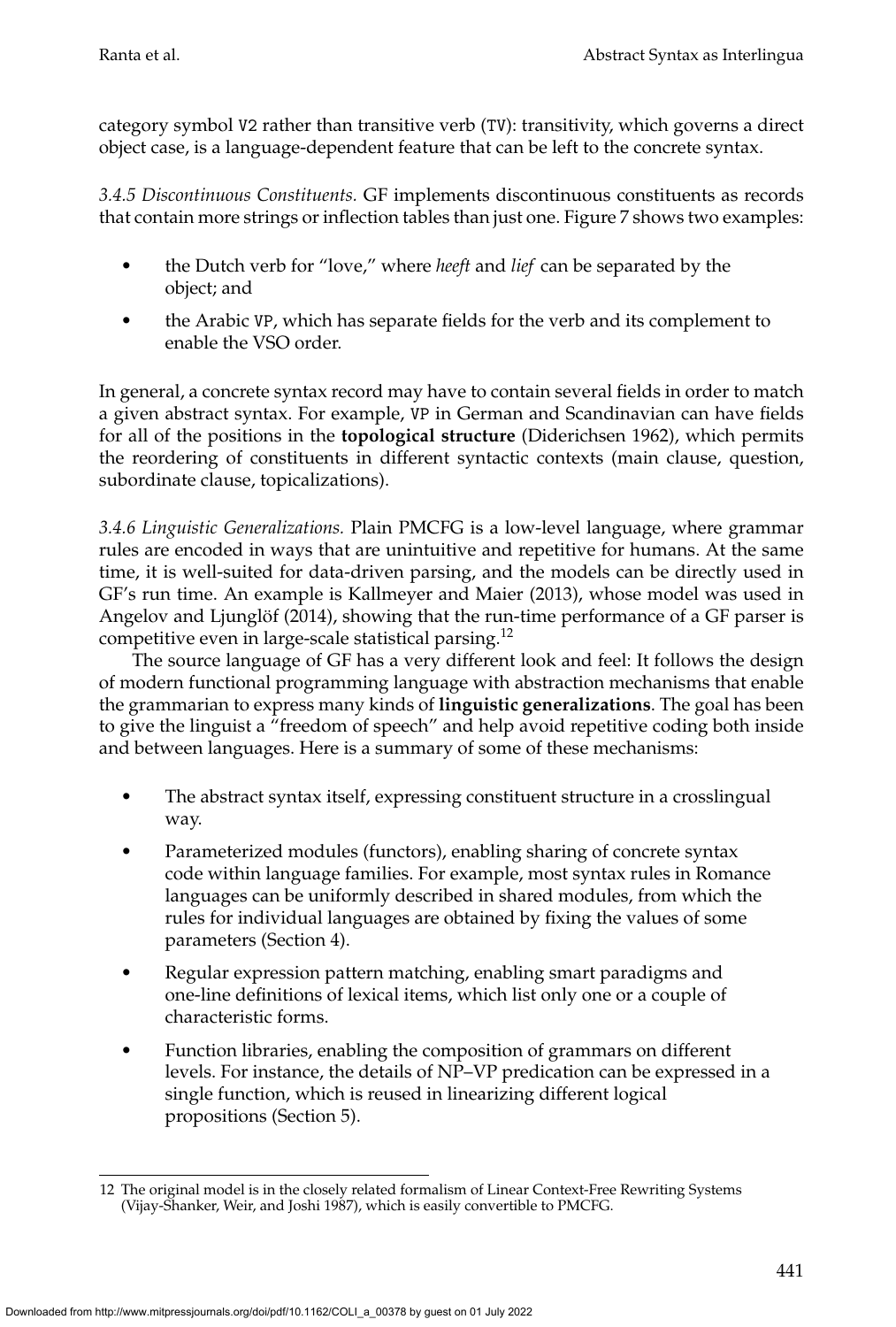#### <span id="page-17-0"></span>**3.5 Compositionality and Semantics**

One inspiration for GF was Montague grammar [\(Montague 1974\)](#page-0-0), which sees syntax as just a preparation for semantics. The semantics is designed to be **compositional**: Every syntactic rule must have a corresponding semantic rule. Compositionality can be defined in a simple and general way: a tree operation is compositional, if its application on every tree is a function of its applications on the immediate subtrees. More formally: a tree operation <sup>∗</sup> is compositional, if, for every abstract syntax function *F* with *n* arguments, there is an *n*-place function *F* ∗ such that

$$
(Ft_1 \ldots t_n)^* = F^*t_1^* \ldots t_n^*
$$

This means that every subtree is a meaningful unit, that is, has an independent meaning that is the same in all larger trees of which it is a part.

In addition to semantic rules, Montague grammar has operations that convert syntax trees ("analysis trees") to strings, but these rules are informal and follow no special format. In GF, these rules are formalized as *linearization* functions, which are compositional in the same sense as Montague's semantics. Thus, in the rule

$$
\text{lin } F t_1 \ldots t_n = \ldots t_1 \ldots t_n \ldots
$$

the variables  $t_1 \ldots t_n$  stand for the linearizations of the subtrees, not for the subtrees themselves. The operations on the right-hand sides of these rules are restricted to a few operations on strings, tables, and records. The important thing is that every subtree is a linguistically meaningful unit, that is, has an independent "linguistic meaning" (built from strings, records, and tables). This implies that the claim of a common abstract syntax is not vacuous: to share an abstract syntax function, a language must have a compositional linearization function for it.

The abstract syntax trees of GF also support Montague-style semantics [\(Ranta](#page-0-0) [2004a, 2011b\)](#page-0-0), extended by [Bernardy and Chatzikyriakidis \(2017\)](#page-0-0) to cover the entire abstract syntax of the GF RGL. It has thereby become usable in pipelines that convert open-domain text to logical formulas (of course partially, since RGL parsing is not total). Because of the common abstract syntax, this semantics is in principle defined for all RGL languages.

GF abstract syntax inherits from LF the full power of **dependent types** and **variable bindings**, which enables a compositional model of anaphora, even between sentences in a text [\(Ranta 1994\)](#page-0-0). This possibility was in fact the main initial reason to develop a typetheoretical version of Montague grammar in [Ranta \(1994\)](#page-0-0). It is possible to build abstract syntax trees that cover entire texts, and where variables bound in some sentences can be referenced in other sentences. What is needed is a **higher-order function** that takes two arguments: an initial sentence and a continuation, which is a function forming the rest of the text in the context created by the first sentence:

fun MKText : (A : Sentence) 
$$
\rightarrow
$$
 (Context A  $\rightarrow$  Text)  $\rightarrow$  Text

Longer texts can be built by iterated applications of MkText, where each sentence adds to the context in which the next one is formed. This mechanism has been used, for instance, in a CNL for software specifications [\(Johannisson 2005\)](#page-0-0), but not yet in large-scale NLP.

The main problem with text grammars is that treating complete texts as parsing units is computationally heavy. In practical implementations, it is often useful to relax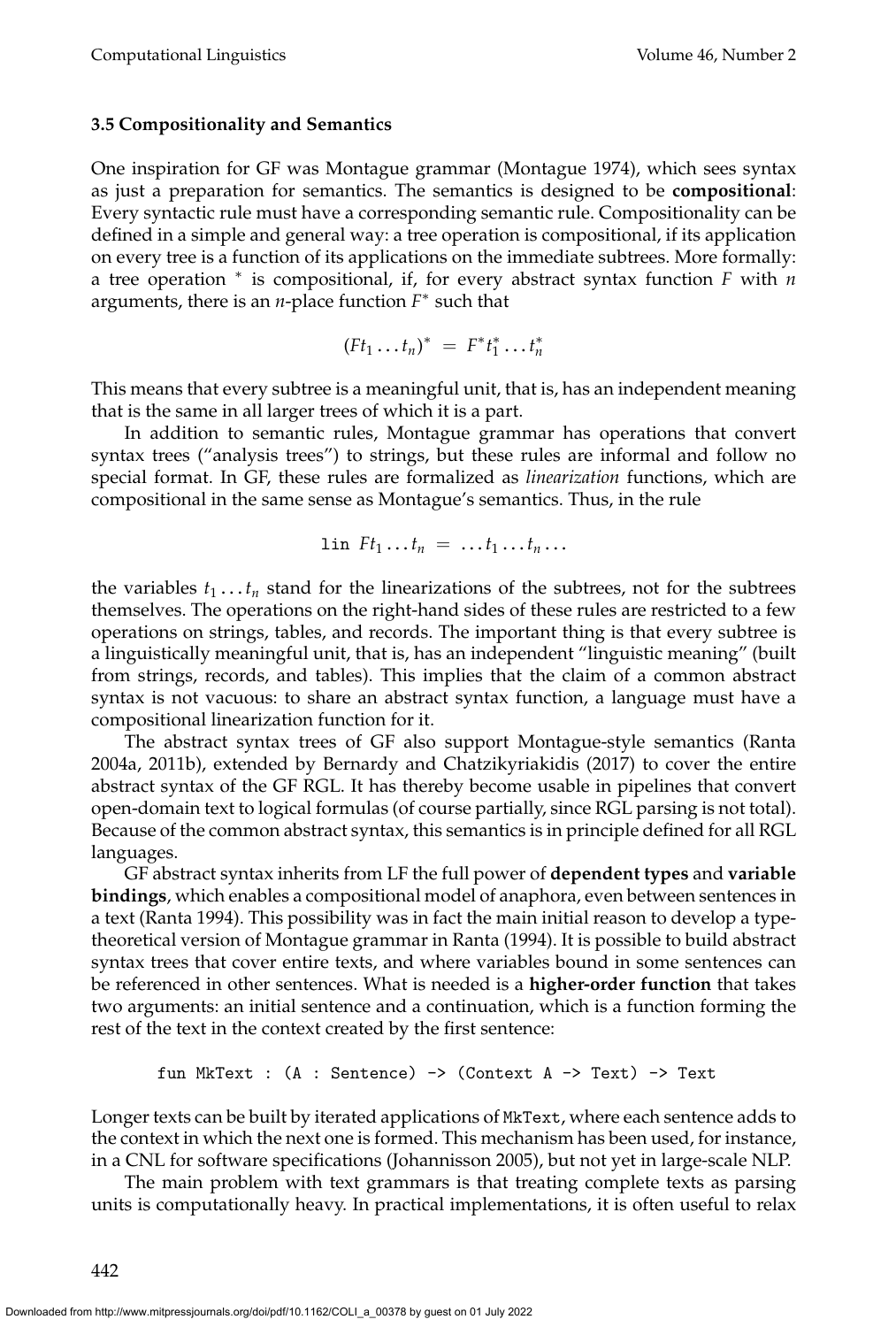compositionality—for instance, to perform anaphora resolution in a separate pass after grammar-based parsing. The technique of **almost compositional functions** [\(Bringert](#page-0-0) [and Ranta 2008\)](#page-0-0) enables such programs to be written with minimal effort.

Several applications of GF include a back end in logical semantics or translation to query languages. Examples include multilingual question answering [\(Zimina et al.](#page-0-0)  $2018$ ) as well as commercial projects on financial contracts and software specifications.<sup>[13](#page-18-0)</sup>

# <span id="page-18-1"></span>**3.6 Limitations of GF**

The expressivity of a grammar has two senses:

- **Weak generative capacity**: to define what sentences belong to a language.
- **Strong generative capacity**: to give all sentences an intended structural analysis.

In GF, the focus is clearly on the strong capacity: How to make languages match a given abstract syntax. The use of tables and records has usually proven to be sufficient for this when matching the abstract syntax of GF RGL (Section [4\)](#page-19-0).

A more common problem has to do with the computational resources required by PMCFG-based parsing. If linearization were the only operation needed, it could be performed easily by evaluating expressions by usual functional programming techniques. In particular, tables would rarely need to be expanded to their full forms, because each use of them would need only one form, which could be found by lazy evaluation without expanding the entire table. But the compilation to PMCFG needs to expand the tables at compile time and store them for the run time. Huge tables can sometimes, but not always, be avoided by using segmentation (Section [3.4.3\)](#page-14-1). Complex PMCFG grammars can be problematic both for memory usage and for parsing speed.

The heart of the problem is the static type system of concrete syntax—in particular, that all trees of the same category must have the same linearization type. This means that the linearization type must always cover the worst case, which may be relevant for just one word in the category. To give an example, the Spanish word *contigo* ('with you', familiar 'you') is a fusion of the preposition *con* ('with') and the pronoun *tú* ('you'). The word *conmigo* ('with me') is a similar fusion. No other pronoun, let alone noun phrase, fuses with a preposition. Now, if we want to implement the resource grammar function forming adverbials as prepositional phrases,

fun PrepNP : Prep -> NP -> Adv

we need to cover the combination of the preposition *con* with these two pronouns. With other prepositions, the pronoun would just follow the preposition in the oblique case, as in *sin ti* ('without you'). But because of *contigo* and *conmigo*, Prep and NP must have a parameter in their Spanish linearization type indicating that these combinations have an exceptional behavior. Because of static typing, this leads to redundancies in a majority of tables.

A related problem due to static typing is **defective paradigms**: words that lack some forms required by the linearization type. A technical solution is to use the GF construct

<span id="page-18-0"></span><sup>13</sup> See <http://digitalgrammars.com> for some commercial projects.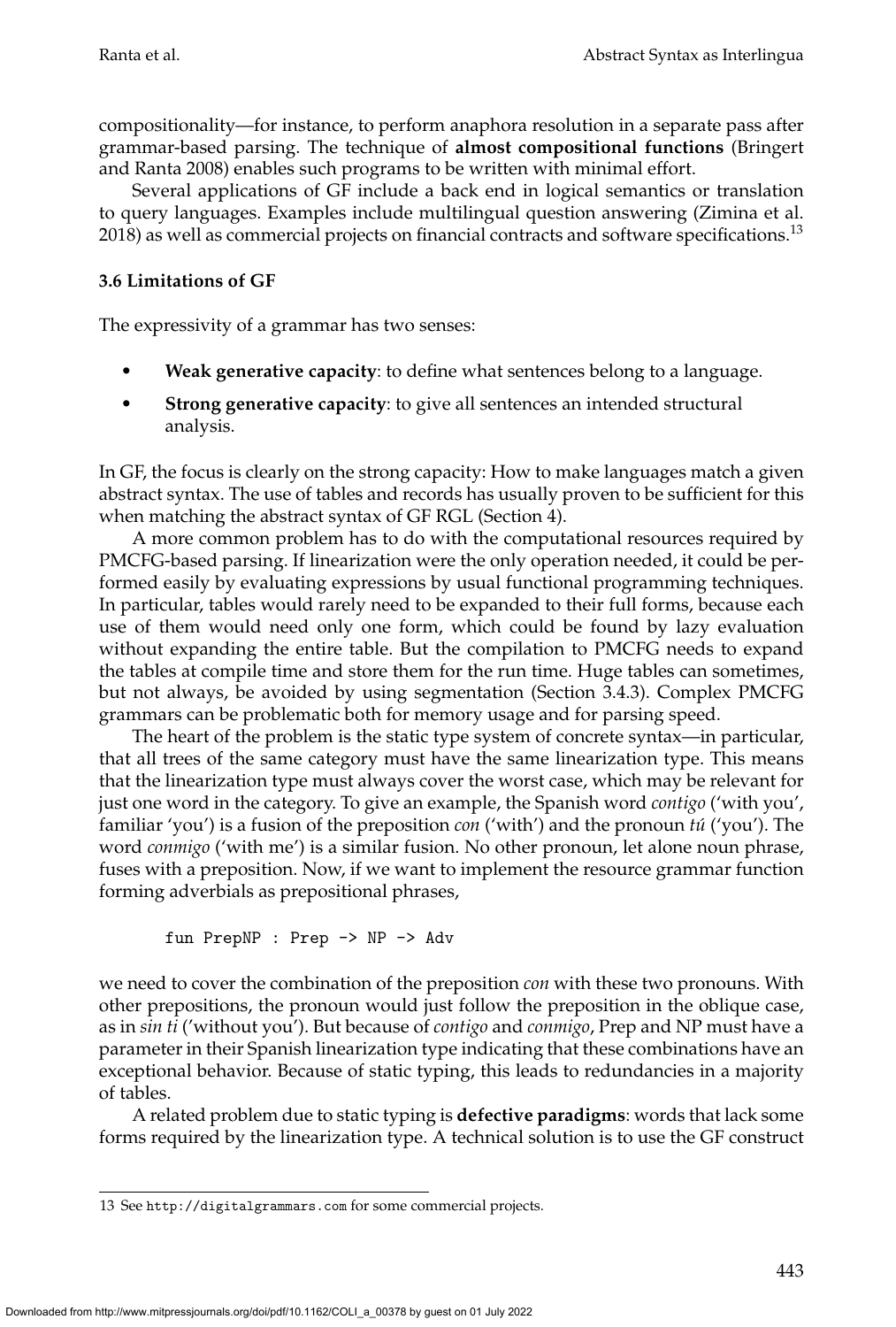nonExist, which is returned as a value for nonexistent forms. It is actually a special case of the GF construct variants, which can handle words that have several forms matching a given form description. However, as shown in Ljunglöf (2004), variants is not a standard PMCFG construct, and its inclusion in GF is not straightforward.

An important limit of GF comes from the (widely held) assumption that mild context sensitivity is sufficient for natural languages [\(Kallmeyer 2010\)](#page-0-0). This assumption has recently been challenged by an analysis of **hyperbatic constructions** in Latin, which make it possible to interleave any words contained in discontinuous constituents [\(Spevak 2010\)](#page-0-0). The analysis suggests that such constructions require more expressive power than PMCFG or in fact any mildly context-sensitive formalism.<sup>[14](#page-19-1)</sup>

# <span id="page-19-0"></span>**4. The GF Resource Grammar Library**

Is it really possible to map all languages to a common interlingual structure? Rather than arguing about this on *a priori* grounds, GF has approached the question in an experimental way: try to build a common abstract syntax and see how far you get. The result is the GF RGL [\(Ranta 2009b\)](#page-0-0). Its goal is to cover the morphology and syntax of languages, without going too deep into semantics but trying to formalize what is implicit in the tradition of grammars: that languages tend to have categories such as nouns and verbs, and combination rules such as predication and complementation. The syntactic combinations have a shared abstract syntax in the RGL, whereas morphology is defined separately for each language.

The original goal of the RGL was to serve as a *library* for controlled language grammars, in the sense of a **software library**, as further explained in Section [5](#page-27-0) (see also Ranta [2007, 2009a\)](#page-0-0). But it turned out later that the RGL can also be used on its own for wide-coverage translation and parsing. This was done first in a pure GF system [\(Angelov, Bringert, and Ranta 2014\)](#page-0-0). Later, as the shared dependency structure that was built in UD turned out to be close to the abstract syntax of the RGL, it became possible to combine UD and GF into a robust pipeline (Section [6\)](#page-33-0).

### **4.1 The RGL Languages**

The development of the RGL started in 2001, with grammars for English, Swedish, French, and Russian [\(Khegai 2006\)](#page-0-0). Finnish was soon added, showing the adequacy of the abstract syntax outside the Indo-European family. By the end of the European MOLTO project  $(2010-2013)$ ,<sup>[15](#page-19-2)</sup> a majority of the 27 official languages of the European Union had been covered. As of 2019, the RGL has "complete" implementations of 35 languages—complete in the sense of covering the common abstract syntax and a set of inflectional morphology paradigms able to produce all word forms. The non-Indo-European languages are Arabic [\(Dada and Ranta 2006\)](#page-0-0), Basque, Chinese [\(Ranta,](#page-0-0) [Haiyan, and Tian 2015\)](#page-0-0), Estonian [\(Listenmaa and Kaljurand 2014\)](#page-0-0), Finnish, Japanese [\(Zimina 2012\)](#page-0-0), Maltese [\(Camilleri 2013\)](#page-0-0), Mongolian [\(Erdenebadrakh 2015\)](#page-0-0), and Thai. At least 20 more languages are under construction, many of them Bantu languages (e.g., Ng'ang'a [2012,](#page-0-0) Pretorius, Marais, and Berg [2017,](#page-0-0) Kituku, Nganga, and Muchemi [2019\)](#page-0-0).[16](#page-19-3)

<span id="page-19-1"></span><sup>14</sup> The argument is presented in a paper submitted by François [Hublet \(2019\)](#page-0-0), which also suggests an extension of GF by constructs that would enable such rules.

<span id="page-19-2"></span><sup>15</sup> <http://www.molto-project.eu>.

<span id="page-19-3"></span><sup>16</sup> See <http://www.grammaticalframework.org/lib/doc/synopsis.html> and <https://github.com/GrammaticalFramework/gf-rgl> for an updated view.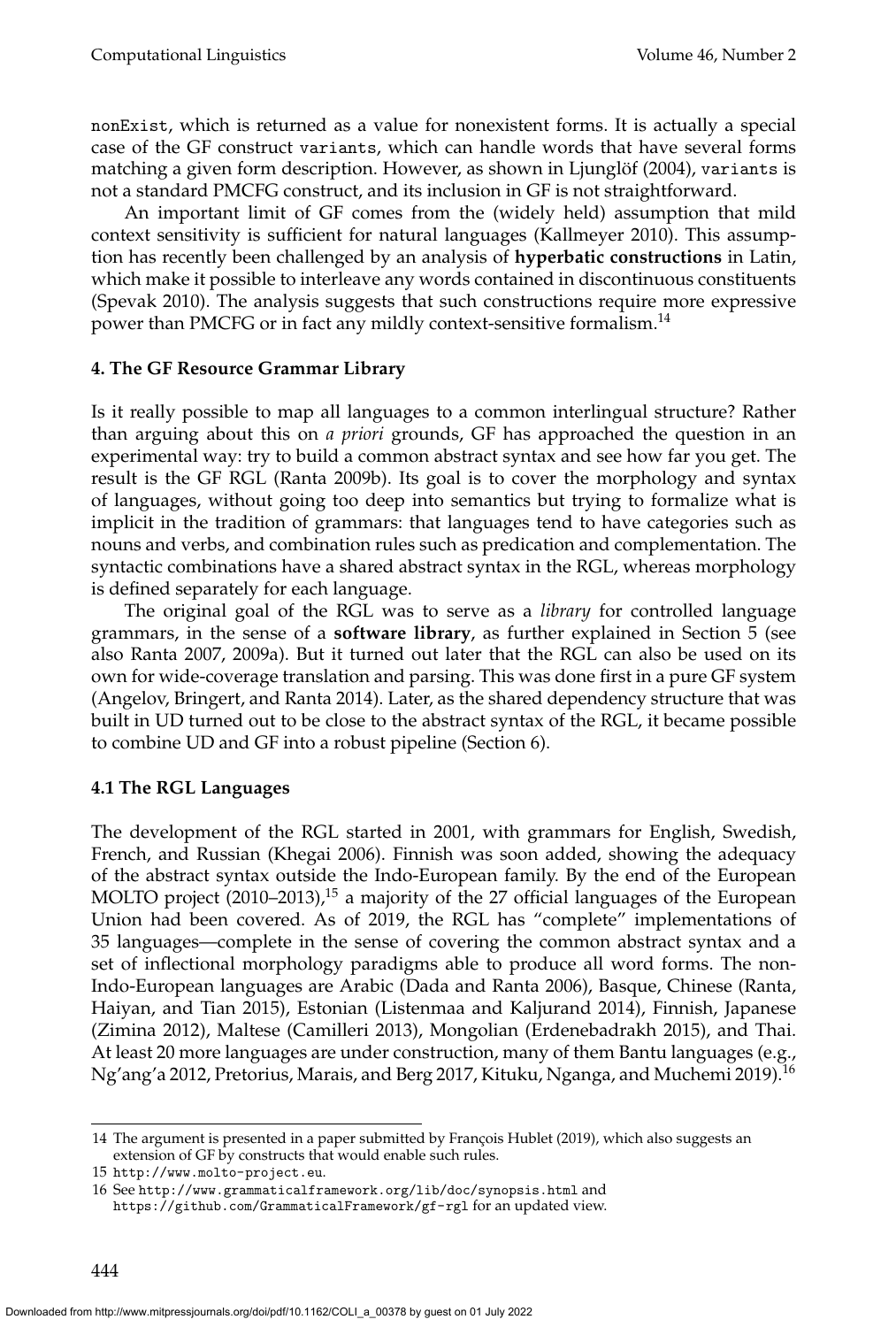More than 60 people have contributed to building the RGL, ranging from masters students to senior professors. The effort of building the RGL for a new language is typically from 2 to 6 person-months, requiring between 1,000 and 3,000 lines of GF source code. Table [4](#page-20-0) gives an overview and some statistics of the RGL languages.

Some groups of languages are implemented by using **functors**, also known as **parameterized modules**, which means source code depending on a set of parameters,

#### **Table 4**

<span id="page-20-0"></span>The complete languages of the GF Resource Grammar as of February 2019. ISO = ISO-639-3 code (so-called B code when this makes a difference). Dict = number of lemmas in the dictionary (500 means that there is just a basic lexicon of around 500 lemmas). Transl = used in wide-coverage translation. Appl = used in applications,  $++$  means also in commercial applications. Publ = publications available,  $++$  means international publications in addition to academic theses. LoC = lines of GF code (non-empty, non-comment), excluding the dictionary. The sum of two figures means shared functor+language-specific code. The asterisk \* means that there is an additional set of low-level morphological paradigms extracted from external sources. Year = when the main part of the grammar was released.

| <b>ISO</b> | Language     | Dict<br>Publ<br>Transl<br>Appl |                          | LoC             | Year    |              |      |
|------------|--------------|--------------------------------|--------------------------|-----------------|---------|--------------|------|
| Afr        | Afrikaans    | 500                            |                          |                 |         | 1200         | 2009 |
| Ara        | Arabic       | 500                            |                          | $^{++}$         | $^{++}$ | 3300         | 2006 |
| Bul        | Bulgarian    | 53k                            | $^{+}$                   | $^{++}$         | $^{++}$ | 4500*        | 2008 |
| Cat        | Catalan      | 18k                            | $+$                      | $\hbox{+}$      |         | 900+1300*    | 2006 |
| Chi        | Chinese      | 37k                            | $+$                      | $^{\mathrm{+}}$ | $^{++}$ | 900          | 2012 |
| Dan        | Danish       | 500                            | $\overline{\phantom{0}}$ | $^{++}$         |         | 800+1100     | 2002 |
| Dut        | Dutch        | 23k                            | $^{+}$                   | $^{++}$         |         | 1600         | 2009 |
| Eng        | English      | 65k                            | $\ddot{}$                | $^{++}$         |         | 1600         | 2001 |
| Est        | Estonian     | 84k                            | $+$                      | $+$             | $^{++}$ | 2600         | 2013 |
| Eus        | Basque       | 10k                            | $\overline{\phantom{0}}$ |                 |         | 1400         | 2018 |
| Fin        | Finnish      | 42k                            | $^+$                     | $^{++}$         | $^{++}$ | 2900         | 2003 |
| Fre        | French       | 93k                            | $\ddot{}$                | $^{++}$         |         | 1100+1300    | 2002 |
| Ger        | German       | 44k                            | $+$                      | $^{++}$         | $^+$    | 1900         | 2002 |
| Gre        | Greek        | 500                            |                          |                 | $^{++}$ | 2600         | 2012 |
| Hin        | Hindi        | 36k                            | $+$                      | $+$             | $^{++}$ | 800+1100     | 2012 |
| Ice        | Icelandic    | 500                            | $\overline{\phantom{0}}$ |                 | $^{+}$  | 2800         | 2015 |
| Ita        | Italian      | 30k                            | $+$                      | $^{++}$         |         | $800+1300*$  | 2003 |
| Jpn        | Japanese     | 16k                            | $+$                      | $+$             | $^{++}$ | 3100         | 2012 |
| Lav        | Latvian      | 63k                            |                          | $+$             | $^{++}$ | 1300         | 2011 |
| Mlt        | Maltese      | 4k                             |                          |                 | $^{++}$ | 4600         | 2014 |
| Mon        | Mongolian    | 24k                            | $\overline{\phantom{0}}$ |                 | $^{++}$ | 1700         | 2015 |
| Nep        | Nepali       | 500                            |                          |                 | $^{+}$  | 2100         | 2013 |
| Nno        | Norwegian(n) | 500                            |                          |                 |         | $600 + 1100$ | 2016 |
| Nor        | Norwegian(b) | 500                            |                          | $^{++}$         |         | 600+1100     | 2002 |
| Pes        | Persian      | 500                            |                          | $^{++}$         | $^{++}$ | 1200         | 2013 |
| Pnb        | Punjabi      | 500                            |                          |                 | $^{++}$ | 1600         | 2012 |
| Pol        | Polish       | 500                            |                          | $++$            | $^{++}$ | 5700*        | 2010 |
| Por        | Portuguese   | 129k                           | $\overline{\phantom{0}}$ | $++$            | $^{+}$  | 1000+1300*   | 2018 |
| Ron        | Romanian     | 500                            |                          | $^{++}$         | $^{++}$ | 3800*        | 2009 |
| Rus        | Russian      | 136k                           | $+$                      |                 | $^{++}$ | 3000         | 2001 |
| Snd        | Sindhi       | 500                            |                          |                 | $^{+}$  | 1500         | 2013 |
| Spa        | Spanish      | 43k                            | $\qquad \qquad +$        | $^{++}$         | $^{+}$  | $800+1300*$  | 2003 |
| Swe        | Swedish      | 111k                           | $\qquad \qquad +$        | $^{++}$         | $^{++}$ | 700+1100     | 2002 |
| Tha        | Thai         | 44k                            | $^{+}$                   | $^{+}$          |         | 600          | 2011 |
| Urd        | Urdu         | 15k                            |                          | $\ddot{}$       | $^{++}$ | 800+1100     | 2012 |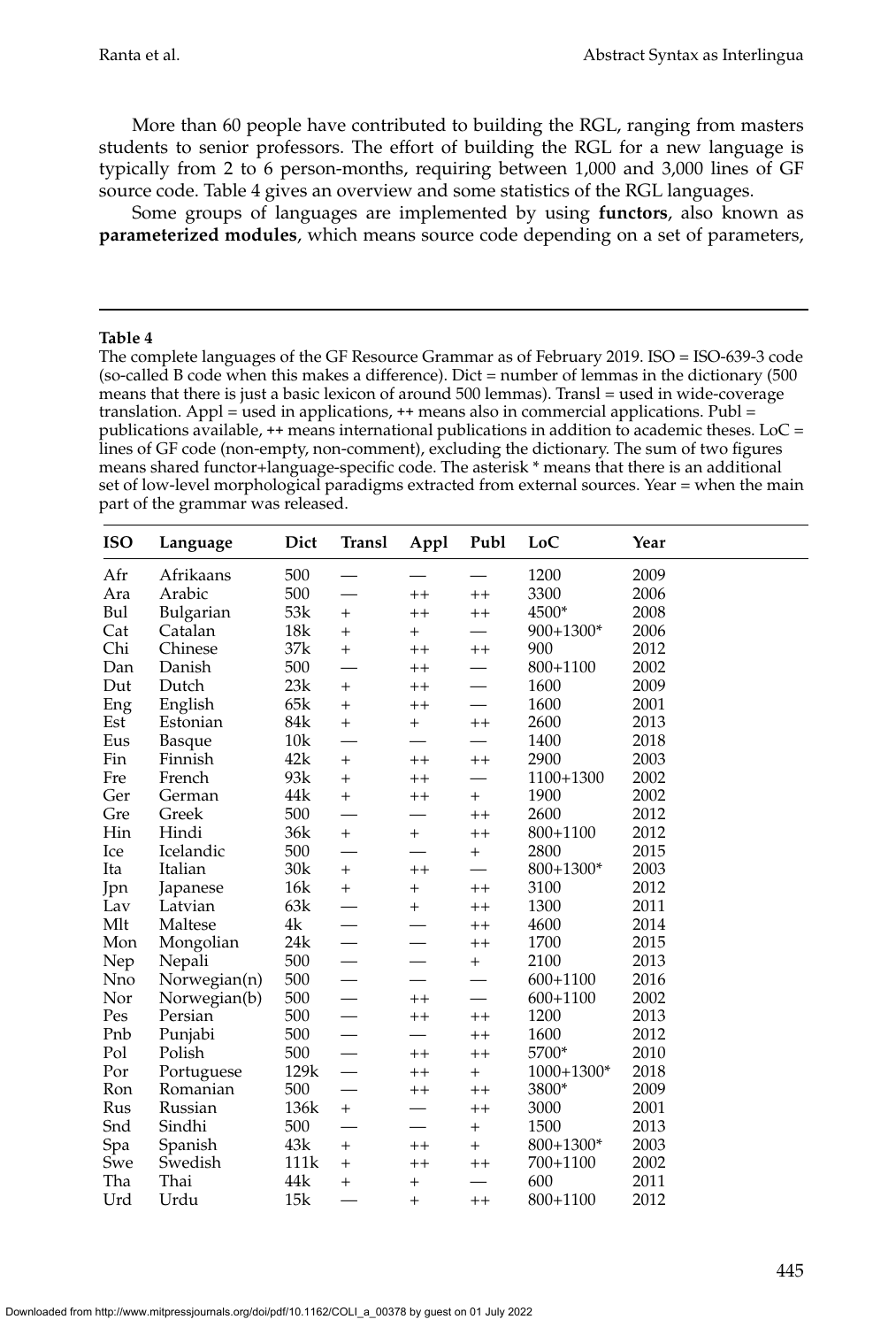from which the compiler produces different run-time code via different values given to the parameters. The most comprehensive functor covers five Romance languages— Catalan, French, Italian, Portuguese, and Spanish. Functors are also used for Scandinavian (Danish, Norwegian Bokmal and Nynorsk, Swedish) and for Hindustani (Hindi, ˚ Urdu). In all these cases, around 90% of the code for syntax is shared within the family. A functor is also used in the emerging Bantu grammars.

No effort is known to us trying to share the morphology or the lexicon, even though this could be an interesting typological exercise. It could also be an interesting typological task to create hierarchies of functors, such as Germanic on top of Scandinavian. However, most RGL developers have had ultimately practical goals and used functors only when they clearly ease the effort of language implementation or maintenance. The practical benefit of functors is that they enable adding rules and fixing bugs simultaneously in many languages.

# **4.2 The Economics of Grammar Writing**

Grammar writing can be contrasted with another way to create language resources: by annotating corpora to create data for machine learning [\(Sharoff and Nivre 2011\)](#page-0-0). A common view is that corpus annotation is "cheaper," in terms of both time and skills required. In our experience, writing a resource grammar indeed requires more programming skills than corpus annotation, and the human labor is therefore "more expensive." But grammarians usually see it as an enjoyable intellectual challenge, which they do voluntarily. It has attracted people who would probably not volunteer for largescale corpus annotation—for instance, professors of mathematics and computer science.

Grammar writing vs. corpus annotation is not an exclusive choice. Using a grammarbased parser as the first step for building a treebank is a proven method (Marcus, Santorini, and Marcinkiewicz [1993;](#page-0-0) Oepen and Manning [2004\)](#page-0-0). Because natural language grammars typically yield ambiguous results and have limited coverage, a human is needed to disambiguate and complete the parser output. But this method can still save work compared with fully manual annotation. It can also improve the consistency of the resulting treebanks, by mechanically analyzing the same structures always in the same way.

What is more, a computational grammar is in many ways a richer resource than an annotated corpus. A GF grammar, in particular, gives

- an accurate method to generate language and not only to analyze it,
- a precise definition of crosslingual relations via the shared abstract syntax.

We will see in Section [6.3](#page-37-0) that a resource grammar can even *replace* much of the work of hand-annotating corpora, because it enables the generation of synthetic corpora that come a long way in providing data for machine learning without any additional cost.

So what does it cost to build a GF grammar? For a complete resource grammar (in the sense of Table [4\)](#page-20-0), a typical development time is 2 to 6 months of one person's work (**?**). This is an appropriate size for a master's thesis; examples include Japanese [\(Zimina 2012\)](#page-0-0), Greek [\(Papadopoulou 2013\)](#page-0-0), Maltese [\(Camilleri 2013\)](#page-0-0), and Icelandic [\(Traustason 2016\)](#page-0-0). To extend this to a shallow wide-coverage grammar, such as used in [Angelov, Bringert, and Ranta \(2014\)](#page-0-0), just a few weeks more is needed, if the lexicon can be extracted from available resources (cf. Sections [5.2](#page-29-0) and [7.1\)](#page-41-1). However, there is no GF experience yet from a wide-coverage deep and precise grammar comparable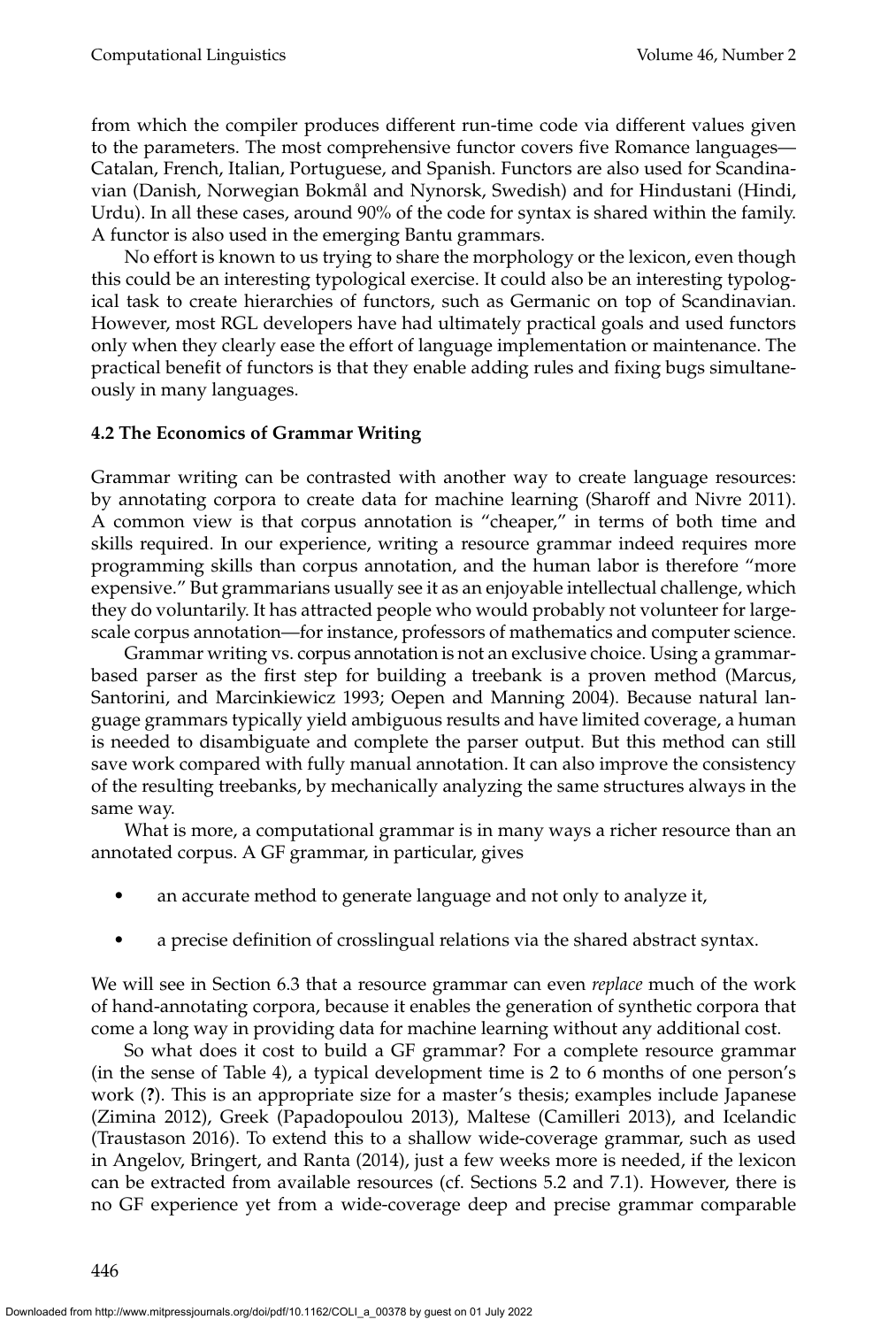

<span id="page-22-0"></span>The categories of the common abstract syntax of the RGL, showing their main dependencies. The full dependency graph has several cycles. The rectangles show lexical categories subcategorized by their complement lists, such as V2 for two-place verbs taking one NP complement. V\* and  $V2*$  mean sets of verb categories taking other complements as well, such as  $\overline{VP}$ , AP, or S.

to the head-driven phrase structure grammar (HPSG) English Resource Grammar [\(Flickinger 2010\)](#page-0-0).

# <span id="page-22-2"></span>**4.3 The Common Abstract Syntax**

The common abstract syntax of the GF RGL has a set of categories, summarized in Figure [8.](#page-22-0) Figure 9 shows an example that uses many of the categories. Some of the functions combining these categories are shown in Table [5.](#page-24-0) The table shows all of the RGL functions that are used in the examples of this paper and serves therefore as a quick reference. The total figures are (rounded to nearest tens):

- 90 categories,
- 200 combination functions,
- 140 function words (pronouns, determiners, numerals, etc.),
- 350 content words in a test lexicon.

The common abstract syntax also features a content word test lexicon, designed for testing the morphology and syntax. It includes the Swadesh list [\(Swadesh 1955\)](#page-0-0) as well as a set of common modern words.[17](#page-22-1) As shown in Table [4,](#page-20-0) many languages also have a

<span id="page-22-1"></span><sup>17</sup> The Swadesh list has around 200 lemmas. The modern words are selected from elementary language teaching material with no particular source.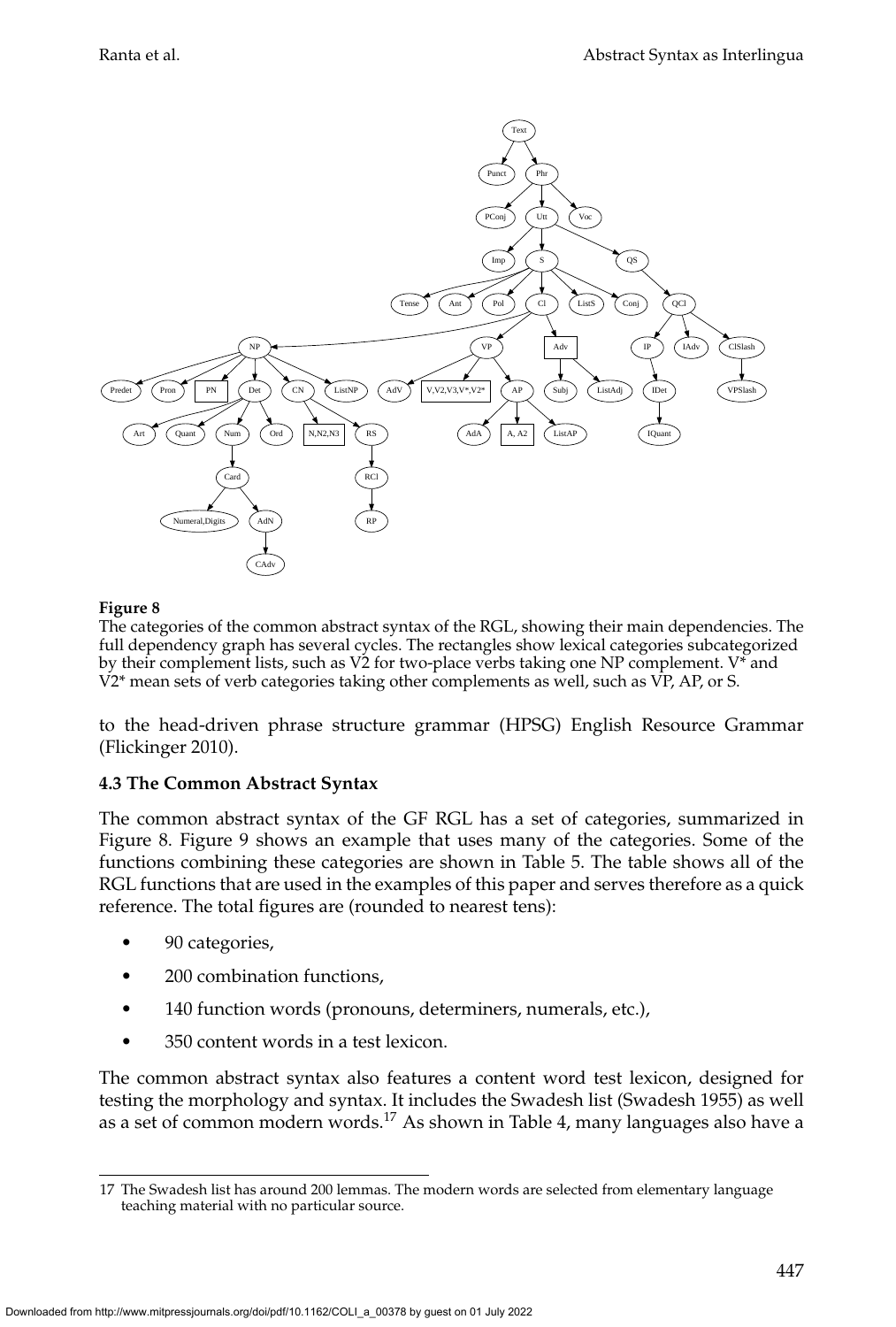

An example of RGL abstract syntax trees (above), with corresponding phrase structure trees for English and Italian (below). The phrase structure trees show two differences in word order: AP–CN and V2–Pron.

larger lexicon, which is either just a monolingual morphological lexicon, or also gives links to other languages by implementing a common abstract syntax of word senses; languages of the latter kind are those that have been used in wide-coverage translation.

Figure [8](#page-22-0) and Table [5](#page-24-0) suggest that the RGL follows a Western grammar tradition, as formalized by [Chomsky \(1957\)](#page-0-0) and later in different grammar formalisms in numerous variations. The most important inspiration at the early stage was Montague's "PTQ grammar" ("Proper Treatment of Quantification in Ordinary English," Montague [1974\)](#page-0-0) and its extension in the Core Language Engine, particularly as described in [Rayner et al.](#page-0-0) [\(2000\)](#page-0-0). The mechanism of "slash categories" to deal with "wh movement" was inspired by Generalized Phrase Structure Grammar [\(Gazdar et al. 1985\)](#page-0-0), although in a restricted form conformant to PMCFG.<sup>[18](#page-23-0)</sup>

<span id="page-23-0"></span><sup>18</sup> The restriction is that each category must correspond to a tuple of a fixed size. Similar reasons made it impossible to reproduce the full power of Montague's "quantifying in" rules, in which an unlimited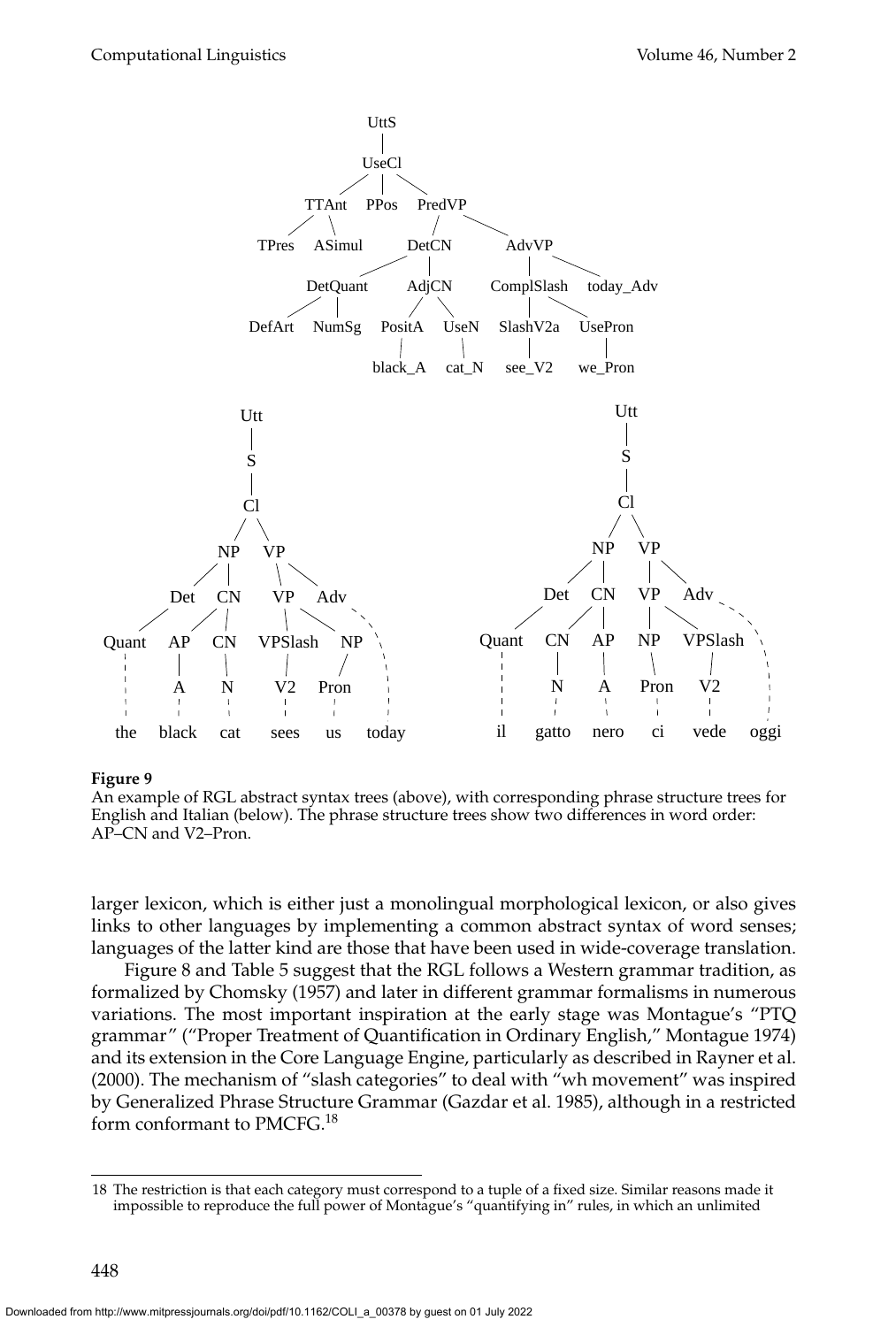### **Table 5**

<span id="page-24-0"></span>A sample of the syntactic combination functions in the common abstract syntax, covering the functions used in the examples in this paper. The "UD labels" column refers to the dependency label associated with each argument place of the function, to be discussed in Section [6.](#page-33-0)

| <b>Function</b>       | <b>Type</b>                                                                          | Example                               | <b>UD</b> labels         |
|-----------------------|--------------------------------------------------------------------------------------|---------------------------------------|--------------------------|
| AdAP                  | $AdA \rightarrow AP \rightarrow AP$                                                  | very warm                             | advmod head              |
| AdjCN<br>AdvVP        | $AP \rightarrow CN \rightarrow CN$<br>$VP \rightarrow Adv \rightarrow VP$            | big house<br>sleep here               | amod head<br>head advmod |
| ComplSlash<br>ComplVV | $VPSlash \rightarrow NP \rightarrow VP$<br>$VV \rightarrow VP \rightarrow VP$        | love it<br>want to run                | head obj<br>head xcomp   |
| <b>DetCN</b>          | $Det \rightarrow CN \rightarrow NP$                                                  | these men                             | det head                 |
| DetOuant<br>PositA    | Ouant $\rightarrow$ Num $\rightarrow$ Det<br>$A \rightarrow AP$                      | these five<br>black                   | head nummod<br>head      |
| PredVP                | $NP \rightarrow VP \rightarrow Cl$                                                   | John walks                            | nsubj head               |
| SlashV2a<br>UseCl     | $V2 \rightarrow VPS$ lash<br>Temp $\rightarrow$ Pol $\rightarrow$ Cl $\rightarrow$ S | $love$ $(it)$<br>she won't have slept | head<br>aux advmod head  |
| UseN<br>UsePron       | $N \rightarrow CN$                                                                   | cat                                   | head<br>head             |
| UttS                  | $Pron \rightarrow NP$<br>$S \rightarrow U$ tt                                        | we<br>she sleeps                      | head                     |

The main proof for the abstract syntax is that "it works"—at least, has been found to work so far. No claims are made that it should continue to work for all languages of the world and be "universal" in the most pregnant sense of the word. However, the recent advances of UD [\(Nivre et al. 2016\)](#page-0-0) have not only shown that it is possible to assign the same syntactic structures to vastly different languages, but also ended up with structures very similar to the RGL [\(Kolachina and Ranta 2016\)](#page-0-0). We will return to the GF-UD correspondence in Section [6.](#page-33-0)

# <span id="page-24-2"></span>**4.4 Dealing with Structural Differences**

The abstract syntax of the GF Resource Grammar is, in the technical sense, an interlingua, which implements a certain linguistic theory of crosslingual syntax. However, it is not good enough to serve as a semantic interlingua that guarantees meaning-preserving translation. The reason is that translation often has to change the syntactic structure to render the original meaning. Here are some simple and well-known examples:<sup>[19](#page-24-1)</sup>

- English *I am a teacher*, French *je suis professeur*: no indefinite article in French.
- English *I like this*, Italian *questo mi piace* ("this pleases me"): swap of subject and object.

number of slots must be available for pronouns corresponding to a bound variable. The full power of Chomsky's transformations is beyond the reach of PMCFG as well. Slash propagation in GF is implemented as function composition, following the tradition in categorial grammars; cf. [Steedman](#page-0-0) [\(1988\)](#page-0-0).

<span id="page-24-1"></span><sup>19</sup> Many more can be found in, e.g., [Dorr \(1994\)](#page-0-0) and [Kay \(2017\)](#page-0-0).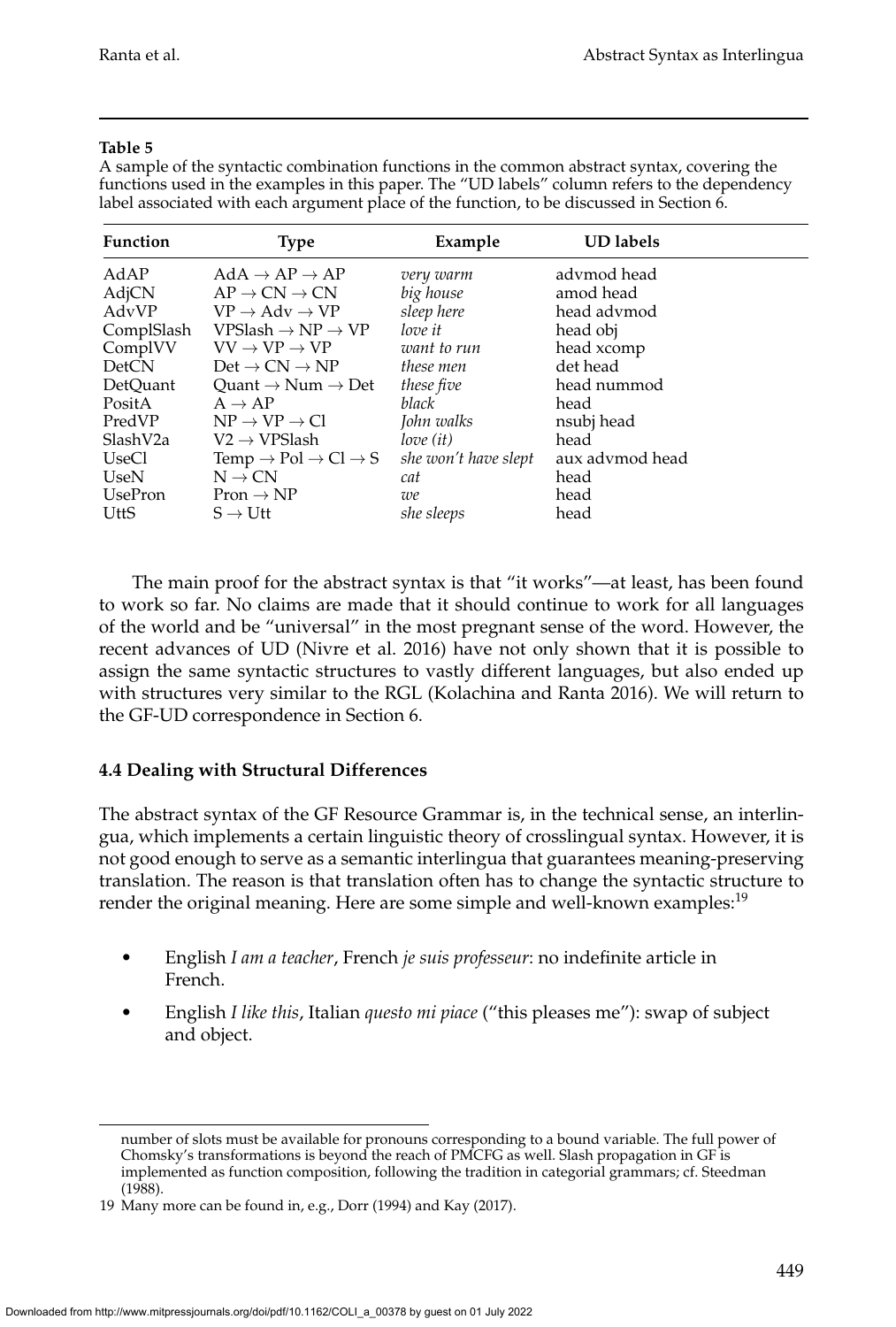- English *there is money*, German *es gibt Geld* ("it gives money"), Swedish *det finns pengar* ("money is found"), Finnish *rahaa on* ("money is"): existentials expressed in numerous ways.
- English *he swims across the river*, French *il traverse la rivi`ere en nageant* ("he crosses the river by swimming"): the mode and direction of movement distributed in different ways.
- English *my name is John*, German *ich heiße John* ("I have-name John"), French *je m'appelle John* ("I call myself John"): different constructions where even the subject changes.

The RGL could of course in principle cope with all this by adding more and more constructions on a more abstract level. From the above examples, the existentials are actually handled in the RGL by special functions that enable compositional translation. But in general, there are too many constructions to keep track of, and special domains of language use come with their own constructions. For example, English *be subject to X* can in legal language be expressed in French as *faire l'objet de X* ("make the object of X"; see Table [7](#page-32-0) later in this article for some more examples). The strategy adapted for this is to use domain-specific **application grammars** for precision translation tasks. The RGL is then used as a **library** for building these grammars, so that the authors of application grammars (such as lawyers) do not need to write linearization rules on the level of records and tables, but can use RGL functions to take care of linguistic details [\(Ranta 2009a\)](#page-0-0).

Using RGL as a library, rather than as a run-time grammar, was its original purpose. The users of the library would only need to know its abstract syntax, and leave the details of linearization to the linguists who have implemented the RGL. We shall return to the library use of the RGL in Section [5,](#page-27-0) where we look closer into **grammar composition**: a way to combine grammars of different levels (semantics, syntax) by function composition.

# <span id="page-25-1"></span>**4.5 Extensions of the RGL**

The common abstract syntax of the RGL can be seen as an *intersection* of the structures available in different languages. There is no claim that it covers all the structures of all languages: On the contrary, the library has a standard set of modules for language-specific extensions. These were originally defined in separate modules for each language or family (where, for instance, Romances language have a common set of extensions).

Later development has led to a "matrix" of extensions, which is the *union* of all language-specific functions and their optional implementations in other languages. Each language has a column indicating the concrete syntax of each such function, either by a genuine rule or by a paraphrase. A typical example is the ProDrop function, which drops the string part of a subject pronoun but retains its agreement features. It has genuine entries for some languages (Italian, Spanish, Finnish), whereas languages that do not have pro-drop are just given a paraphrase—an identity function to the effect that the pronoun is not dropped.<sup>[20](#page-25-0)</sup>

<span id="page-25-0"></span><sup>20</sup> In Finnish, pro-drop is restricted to the first and second persons, which is of course a part of the linearization rule.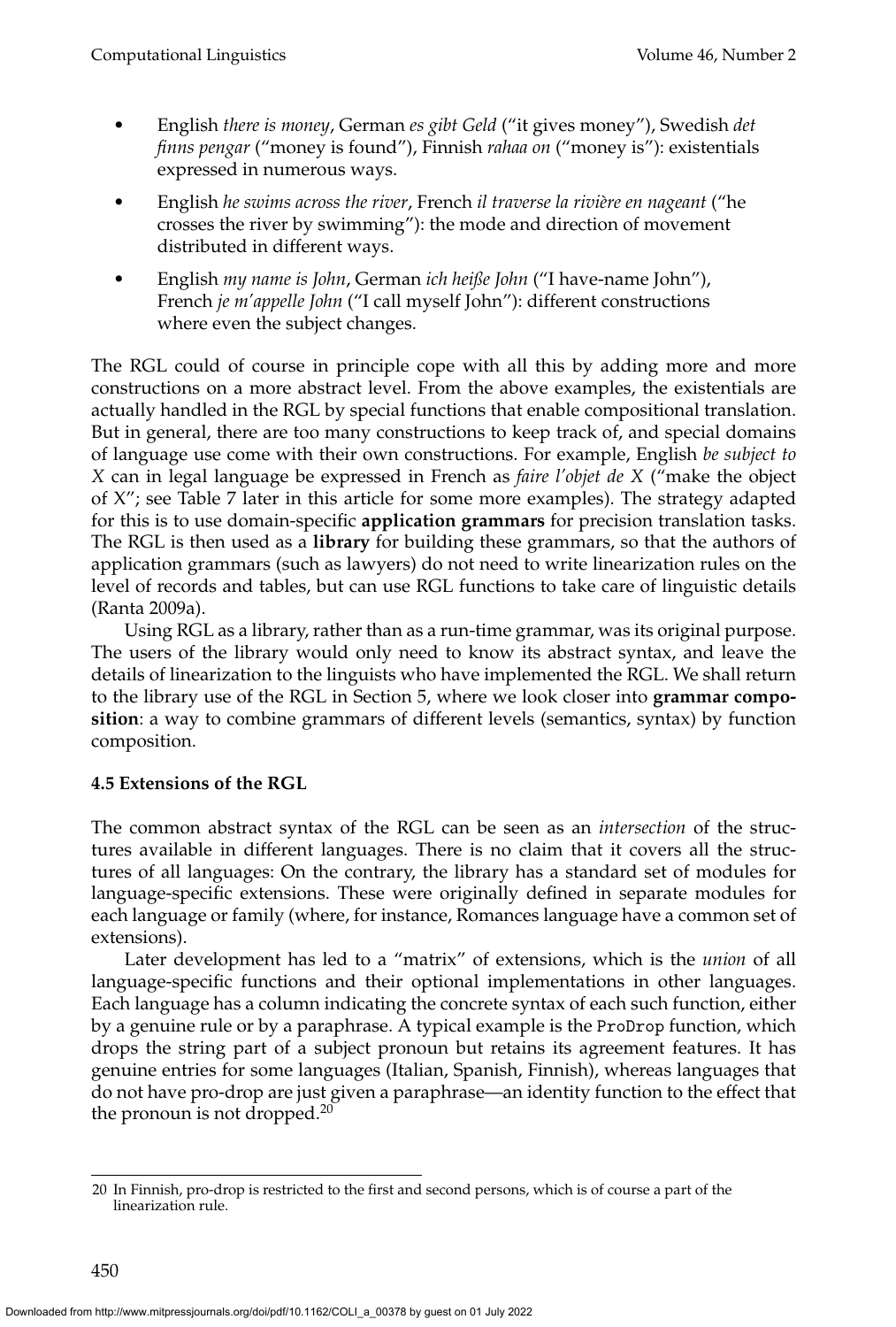### <span id="page-26-0"></span>**4.6 Limitations of the RGL**

The RGL was originally designed to cater to the needs of NLG. For this purpose, it is enough to express all desired content in one way: One does not need to cover all possible ways to express things. However, in wide-coverage parsing, this is a serious limitation. The first experiment in this direction was the conversion of the Penn Treebank [\(Marcus,](#page-0-0) [Santorini, and Marcinkiewicz 1993\)](#page-0-0) to GF RGL. It showed that over 90% of the nodes could be interpreted as RGL functions, but only 5% of the sentences had complete translations [\(Angelov 2011\)](#page-0-0). This led to a series of extensions as described in Section [4.5,](#page-25-1) first meant to cover the missing English structures. However, if the ultimate goal is to build an interlingual grammar, the structures designed for English are not necessarily adequate for other languages—in particular, they might not allow for compositional linearizations. Extending the RGL is therefore a slow process by design, and different languages proceed at different speeds.

One example of variation is **word order**. English has an exceptionally rigid word order, but even the Penn Treebank presented variation in the order of complements and adjuncts not previously covered in the RGL. The situation is much more serious in languages like Finnish. Word order is often free only from the weak generative point of view (what strings are grammatical). From the strong generative perspective, Finnish word order often expresses different structures, for instance definiteness (as Finnish has no articles) and focus [\(Karttunen and Kay 1985\)](#page-0-0). Such structures should be covered by distinct abstract syntax functions, which in turn should be implemented for other languages. Just some small experiments have been made in this direction [\(Ranta 2012\)](#page-0-0).

The abstract syntax of RGL can sometimes look too superficial even for syntaxbased translation purposes. One example is the **tense system**. There is a common abstract tense system, which works well for English and Scandinavian languages, but is insufficient for many other languages. For instance, Romance languages make an aspectual distinction between continuous and "simple" past. This is implemented in the Romance extensions to RGL, but there is no support for selecting the right tense when translating English to French: this has to be done on an additional semantic level.

A GF-inherent problem, rather than an RGL-specific one, is that the need to implement a common abstract syntax can require complex record and table systems, which leads to heavy run-time grammars (cf. Section [3.6\)](#page-18-1). For instance, the slash constructions (Section [4.3\)](#page-22-2) in Romanian become so heavy that the grammar cannot be used for parsing in its entirety, but only as a library.

A general consequence of a common abstract syntax is that spurious parsing ambiguities result in almost all individual languages. For instance, indefinite and definite nouns are mostly indistinguishable in Finnish and Slavic languages, which means that a noun used as an NP typically gets two parse trees. The same happens with the tense system, where for instance Finnish does not distinguish between the present and future of verbs. A slightly more subtle ambiguity can be found in predicative constructions involving interrogatives:

#### *Who is the chairman*?

has two analyses: one where *who* is the subject and another where it is the complement. The resulting two trees have different linearizations in some languages, for example, Finnish (*kuka on puhemies* vs. *kuka puhemies on*). And indeed, the ambiguity is not spurious even in English, as shown by the subordinate forms of the questions (*I don't know who the chairman is* vs. *I don't know who is the chairman*).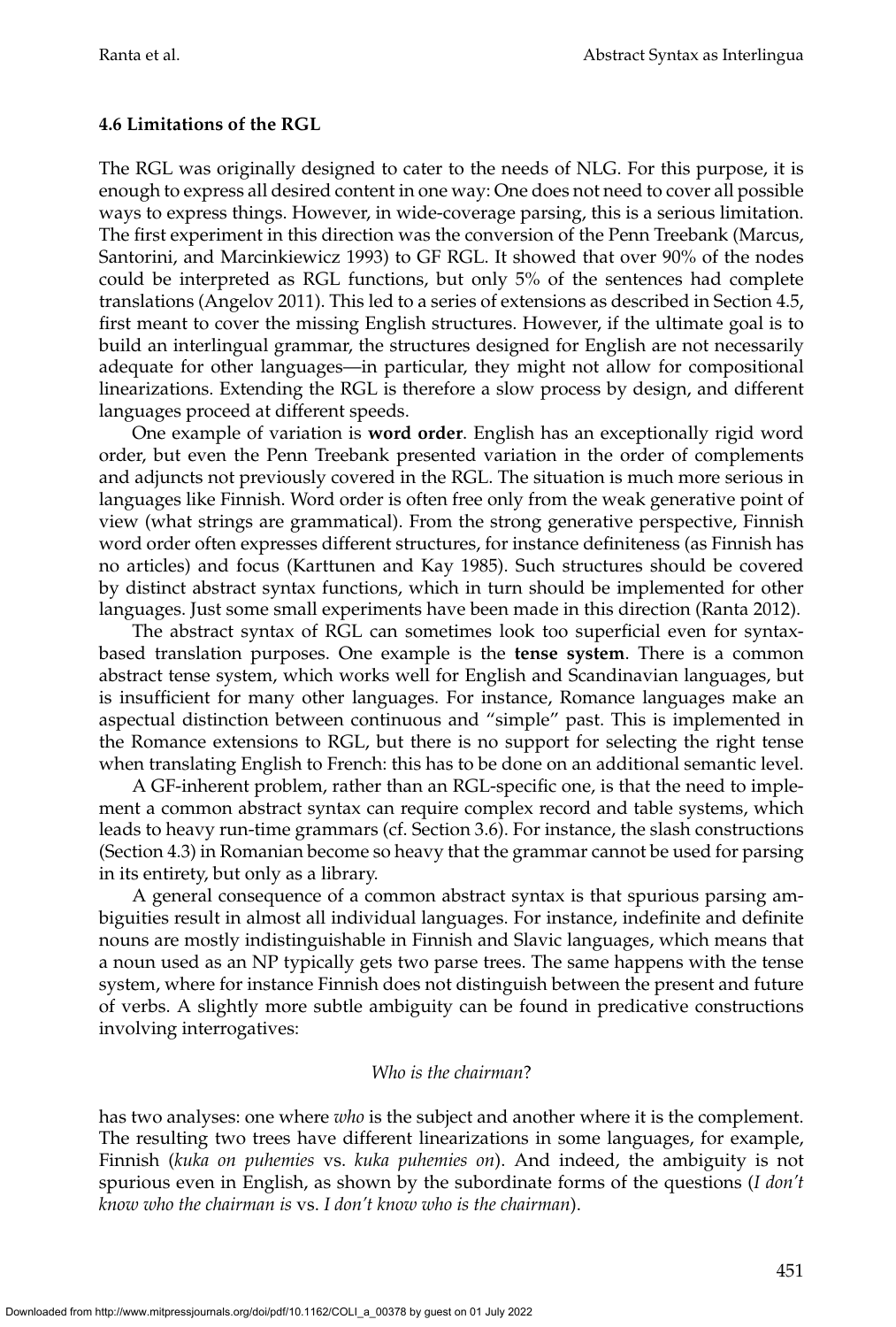In some cases, the common abstract syntax has turned out impossible to implement for the reason that a language just does not have that construct. The clearest example is Japanese, where the conjunction of relative clauses (included in the RGL) is possible only for clauses where the relative pronoun is the subject. The grammar does linearize trees for other clauses as well, but they are not grammatically correct [\(Zimina 2012\)](#page-0-0). One possible solution is a layer of non-compositional post processing that finds paraphrases for inadequate trees (Section [3.5\)](#page-17-0).

Similar reasons have led to a decision not to include a V2 conjunction (as in *John loves and hates Mary*) in the RGL. The problem is that, in most languages, V2 conjunction is only possible for verbs whose complement cases match. But the RGL does not indicate complement case in the abstract syntax (Section [3.4.4\)](#page-15-1).

# <span id="page-27-0"></span>**5. Levels of Interlingua**

Abstract syntax can formalize structures on different levels. The highest level conceived by Vauquois, *semantic interlingua*, is a full representation of meaning. In GF terms this means that if we find the correct tree matching the source language, then we can be sure that its linearization into the target language renders the meaning correctly (given that the linearization rules are correct).[21](#page-27-1) The next level down is a *syntactic interlingua* such as the RGL, but it gives no guarantees of correctness: A translation can be syntactically equivalent to the source sentence without being a correct expression of its meaning. At the lowest level, one can construct a *lexical interlingua*, where translation is performed by replacing words with their equivalents. Between syntactic and lexical, a *chunk interlingua* works with segments that can be longer than single words. A chunk interlingua can be used to implement a system similar to Apertium [\(Forcada et al. 2011\)](#page-0-0). It can even take into account morphology—for instance, translate plural genitive nouns into plural genitives. It does not guarantee syntactic correctness, but it can still give good results for closely related languages, such as Spanish-Catalan in Apertium, where word order, morphology, and agreement are similar.

In GF, interlinguas of different levels have been used in two different ways. The most common way, used in numerous CNL systems, is **grammar composition**: interlinguas of lower levels are used as libraries for implementing interlinguas of higher levels (Section [5.1\)](#page-27-2). A more experimental way, used in wide-coverage translation, is to use **layered interlinguas**, where lower levels serve as backups of higher levels (Section [5.2\)](#page-29-0).

### <span id="page-27-2"></span>**5.1 Grammar Composition**

The idea of grammar composition is related to NLG pipelines such as the Meaning-Text Theory of Mel'cuk [\(Mel'cuk 1997\)](#page-0-0). Instead of writing linearization rules directly from a semantic interlingua to strings, tables, and records, we write them in terms of RGL functions that build syntactic structures.

Let us consider a simple example: A social media application might need a semantic predicate expressing that "someone likes something." The abstract syntax function uses semantic categories:

<span id="page-27-1"></span><sup>21</sup> Semantics is here understood in the wide sense of including various aspects of *pragmatics*, i.e., encoding all relevant information about a speech act in a relevant situation. Ranta, Détrez, and Enache (2012) is an example of semantics in GF in such a wide sense.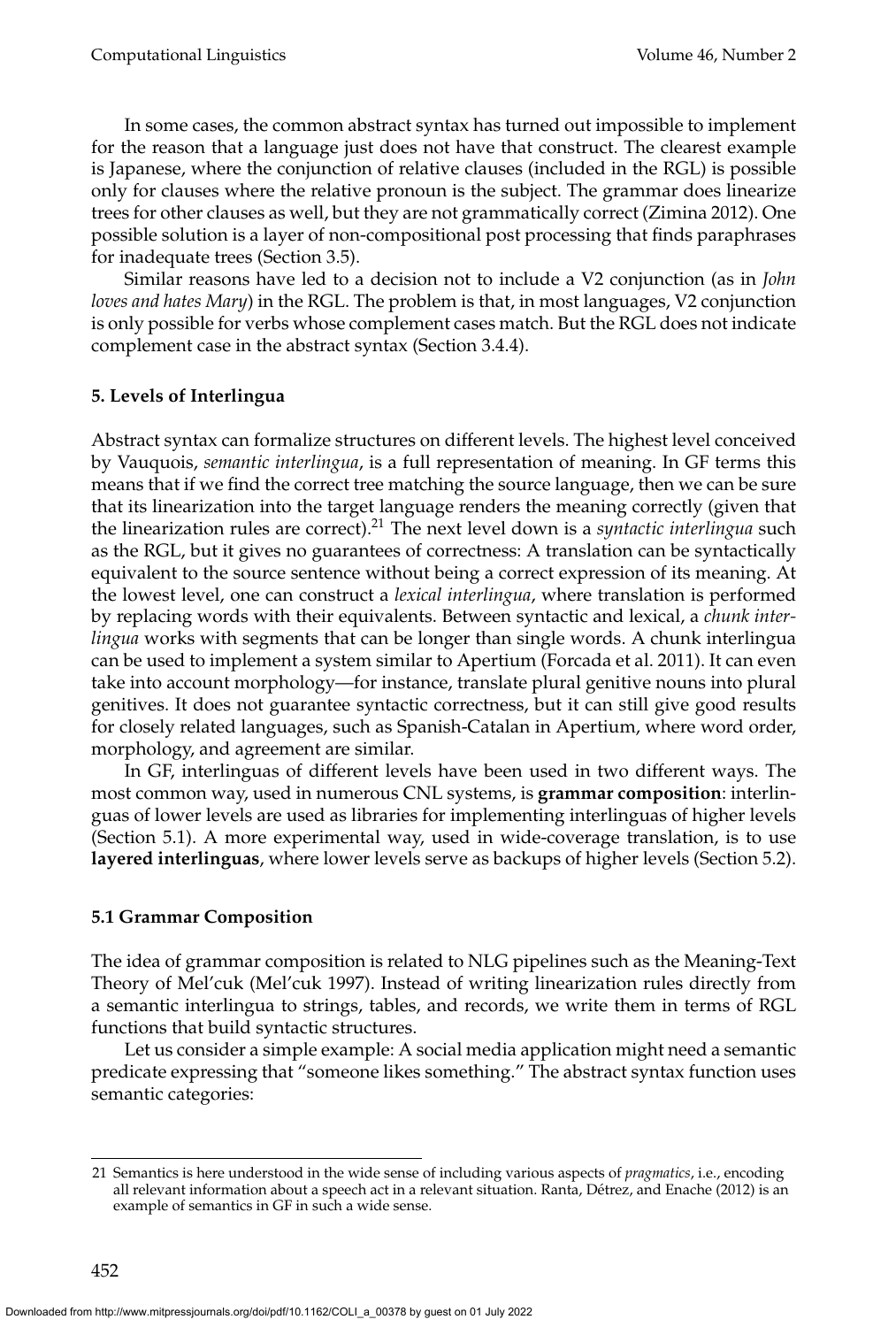![](_page_28_Figure_2.jpeg)

<span id="page-28-2"></span>Semantic interlingua and word-alignment (top), followed by syntactic interlingua (bottom), for English and Italian.

fun Like : Person -> Object -> Fact

The categories Person and Object are both implemented as NP in the RGL, whereas Fact is implemented as clause (Cl).<sup>[22](#page-28-0)</sup> Distinguishing the types Person and 0bject, even though syntactically the same, imposes a semantic control of well-formedness: We can express the fact *John likes beer* but exclude *beer likes John*. But because of the use of NP and Cl, we can use RGL functions to implement the predicate in different languages:<sup>[23](#page-28-1)</sup>

|  |  |  |  | lin Like x $y = mkCl x$ (mkV2 like_V accusative) $y - Eng$            |  |
|--|--|--|--|-----------------------------------------------------------------------|--|
|  |  |  |  | lin Like x $y = mkCl x$ (mkV2 gilla_V accusative) $y - Swe$           |  |
|  |  |  |  | lin Like x $y = mkCl x$ (mkV2 tykätä_V elative) $y \rightarrow$ - Fin |  |
|  |  |  |  | lin Like $x \, y = mkCl$ y (mkV2 piacere_V dative) $x$ -- Ita         |  |

In English and Swedish, the construction with direct transitive verb (V2 with the accusative case) is used, with appropriate verbs from the lexicon of each language. In Finnish, the verb *tykätä* takes its complement in the elative case (the "from inside" case), rather than as a direct object. In Italian, the verb *piacere* takes a dative object (either a clitic pronoun or a noun phrase with the preposition *a*), but its syntactic dative object expresses the logical "subject," and the syntactic subject expresses the logical "object."

The effect of the levels of interlingua can be seen by comparing the syntax trees and the word alignment. Figure [10](#page-28-2) shows the shared semantic tree as well as the languagespecific syntactic trees for English and Italian. It also shows the word alignment constructed

<span id="page-28-0"></span><sup>22 &</sup>quot;Implemented" means that semantic categories use RGL categories as linearization types.

<span id="page-28-1"></span><sup>23</sup> The definitions use the RGL API, where almost every function forming a tree of type *C* has the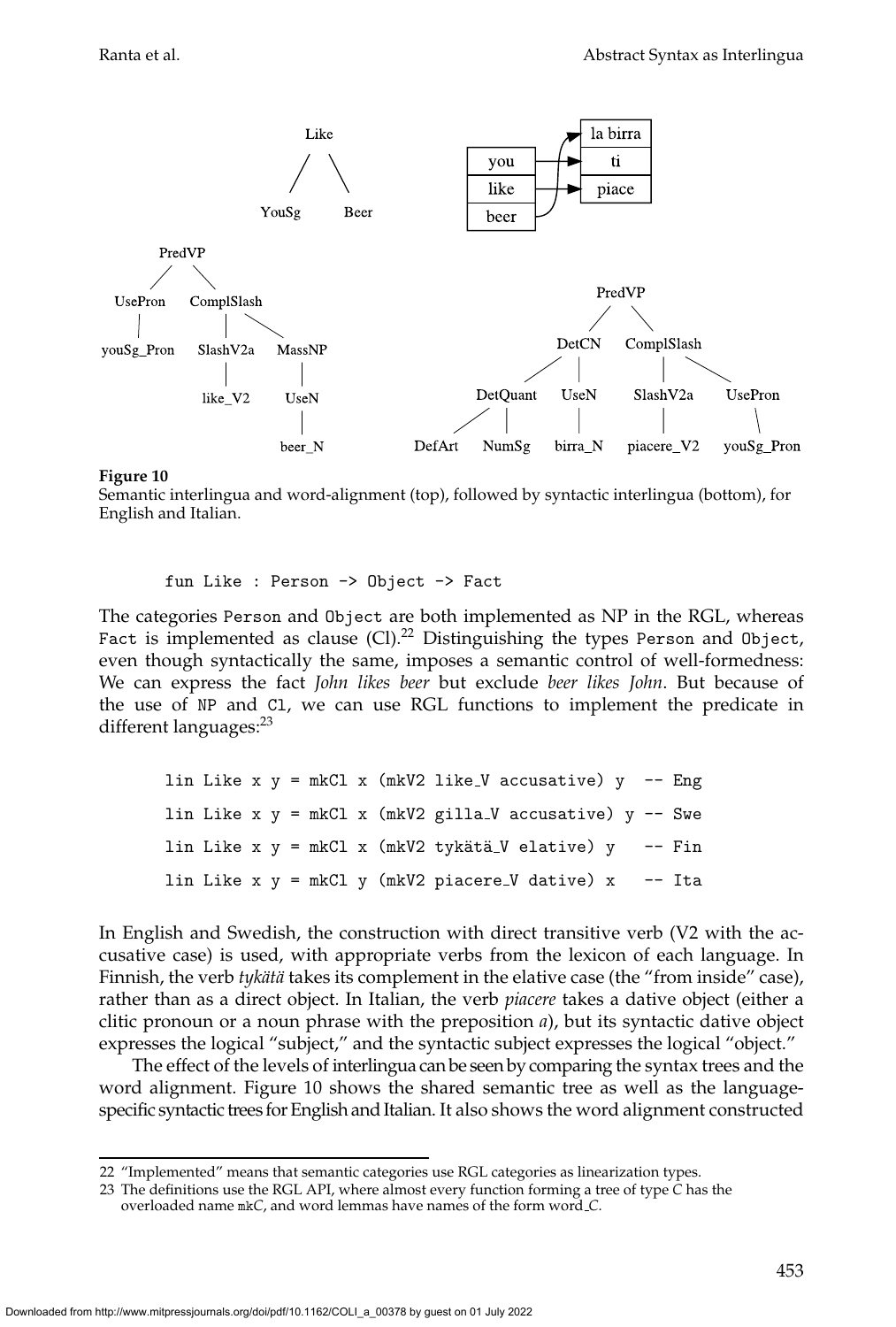by linking words that correspond to the same subtrees in the abstract syntax: Here, the components *you*, *like*, and *beer*. In addition to the subject–object swap, Italian differs from English by adding the definite article to the mass noun *birra* when used as a subject. A grammar using the RGL as a library resembles an NLG pipeline that goes via different levels of representation: semantic, syntactic, and lexical. However, in typical GF systems, the intermediate representations are not visible at run time: All that remains are the semantic trees and the concrete strings. Making this possible in the grammar compiler was a major challenge in the development of GF, using compilation techniques such as partial evaluation [\(Ranta 2004b; Angelov, Bringert, and Ranta 2009\)](#page-0-0).

GF grammar composition is analogous to transducer composition in the finitestate world [\(Kaplan and Kay 1994\)](#page-0-0), where grammar writers can structure their source code into smaller components, but this structure is optimized away from the run-time system, which works as a single end-to-end transducer. Borrowing the notation of XFST, we could express the implementation of a semantic grammar for a language, say Hindi, as

```
SemanticAbstract .o. SemanticHin .o. SyntacticHin
```
While grammar composition is an appealing idea linguistically, it also has the practical advantage that it enables a *division of labor* between linguists, who write syntactic grammars, and domain experts, who write semantic grammars. The linguists typically do not know the semantic structures in different domains, which can be very specialized, whereas domain experts do not know the concrete details of languages.

Grammar composition is not restricted to a fixed number of levels, but can exploit any intermediate levels of abstractions, such as the FrameNet, which lies between the RGL API and the final application, as described in Section [7.2.](#page-48-0)

# <span id="page-29-0"></span>**5.2 Layered Translation**

A semantic grammar can only deal with expressions that are interpretable in the semantic model. It can therefore be expected to be partial. To change this behavior, one can use a syntactic grammar as a backup for everything that cannot be interpreted in the semantics. The syntactic grammar can in turn be backed up by a chunk grammar. In general, a grammar can consist of layers of less and less precise grammars, giving fewer and fewer guarantees of translation equivalence, but with the advantage of being robust in the sense of always returning something.

Four layers have been used in [Angelov, Bringert, and Ranta \(2014\)](#page-0-0), [Ranta \(2014\)](#page-0-0), and [Ranta, Unger, and Vidal Hussey \(2015\)](#page-0-0):

- semantic interlingua (a CNL abstract syntax),
- syntactic interlingua (the RGL abstract syntax),
- chunk interlingua (sequences of RGL phrases), and
- verbatim string literals.

Semantic and syntactic interlinguas have been discussed before, whereas verbatim strings need little explanation: An unknown word in the source language is returned as itself in the target language. But what is the chunk interlingua?

Just like the semantic interlingua, a chunk interlingua can be implemented in terms of the RGL. It consists of an extension of the RGL with two new categories: chunks and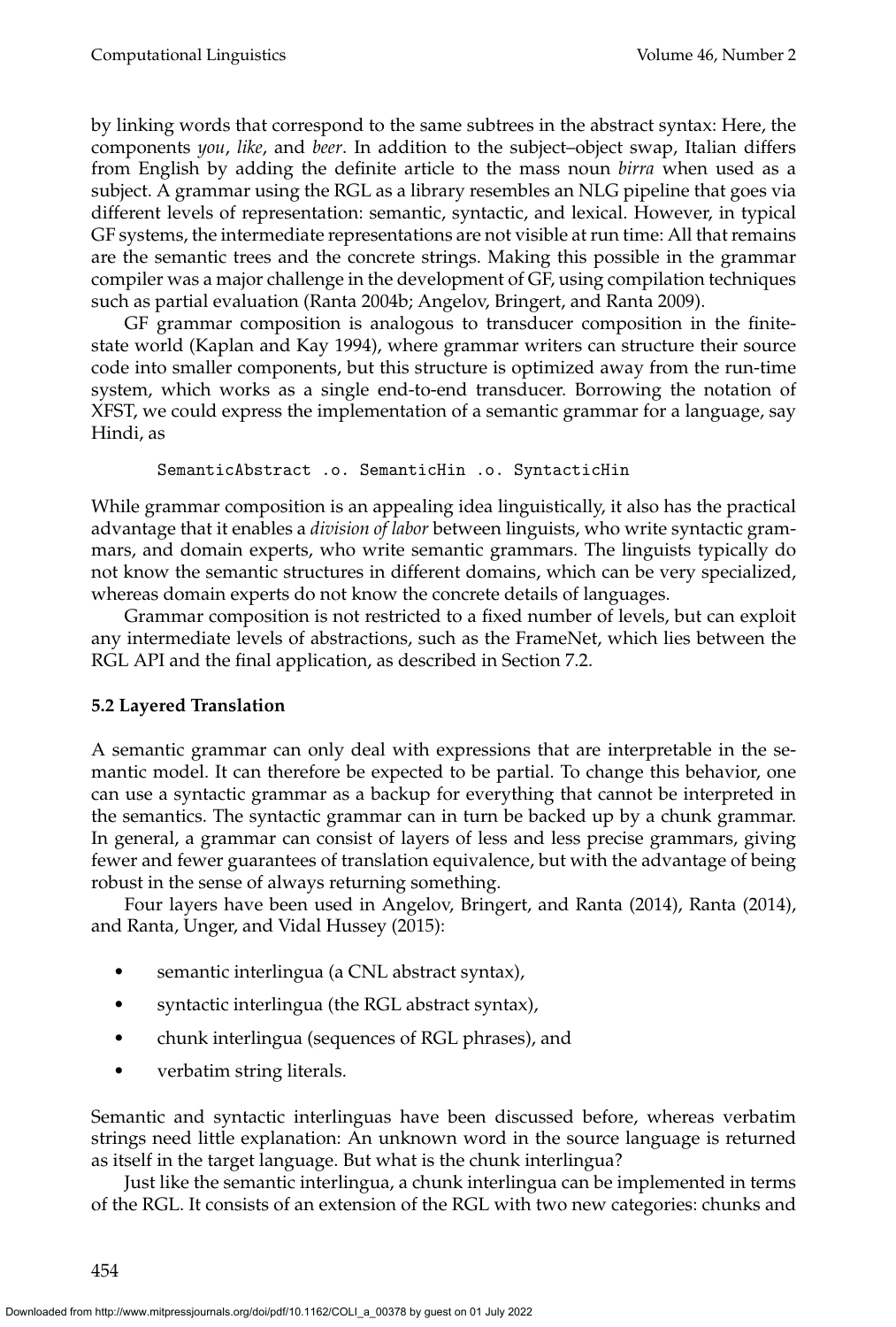lists of chunks. Chunks can be built from different phrase categories, such as NP, AP, VP. The upper limit is an entire sentence, the lower limit a single word. The parser tries to build chunks of maximal lengths. Its output is a list of chunks, which are independent of each other. Linearization renders the chunks into their translations in the same order.

The main difference between full syntactic trees and chunk lists is that chunk lists do not impose any dependencies between the phrases—in particular, no agreement, and no syntactic clue that could change the order of chunks. Thus a chunking parser can recover from agreement errors and return a target sentence, which often has similar agreement errors (here translating from English to Italian):

*he sleep here* → [he\_NP, sleep\_V, here\_Adv] → *lui dormire qui* 

The middle term is a list of three chunks belonging to different categories.

Inside each chunk, agreement works. This means that longer chunks are better than shorter ones, provided that the chunk limits are correct. The following examples show how both agreement and word order get corrected when chunks get longer:

*this yellow house* −→ [this\_Det, yellow\_A, house\_N] −→ *questo giallo casa* −→ [this\_Det, (mkCN yellow\_A house\_N)] −→ *questo casa gialla* → [mkNP (this\_Det (mkCN yellow\_A house\_N))] → *questa casa gialla* 

This effect is similar to **smoothing** in *n*-gram based language models, where longer *n*-grams are preferred but can be backed up by shorter ones. In grammar-based approaches, GF chunks resemble the **fragments** in lexical functional grammar (LFG) [\(Riezler et al. 2002\)](#page-0-0), with the expected difference that chunks in GF have a languageindependent abstract syntax.

# **5.3 Evaluations of Layered Translation**

GF systems built for CNLs usually aim for a precision of 80% or more, when measured as BLEU scores using post-edited machine translations as reference. Post-edited references are laborious to produce, but they solve one problem typical of rule-based MT, which is that it often produces translations that are, although correct, not the same as in a static reference. Static references are also unfair for statistical and neural translations, but do make more sense when the test set and the training set are selected from the same material. Below, when we compare GF translation with other methods, we always work on separate references for all systems in order to guarantee a fair comparison. Even with post-edited reference, 100% is hard to reach, because human post-editors tend to make changes to improve the style or idiomacy of the translation.

A comprehensive CNL evaluation campaign was made within the European MOLTO project [\(Rautio and Koponen 2013\)](#page-0-0).<sup>[24](#page-30-0)</sup> The results confirmed BLEU scores mostly above 80%—sometimes under this, sometimes above 90%—for the main CNL applications, such as a tourist phrasebook (Ranta, Détrez, and Enache 2012) and a GF implementation of Attempto-controlled language [\(Kaljurand and Kuhn 2013\)](#page-0-0).

Going down to lower levels of interlingua expectedly lowers the quality of translation. The first comprehensive experiment in this direction was a translation system

<span id="page-30-0"></span><sup>24</sup> Multilingual Online Translation, FP-ICT-247914.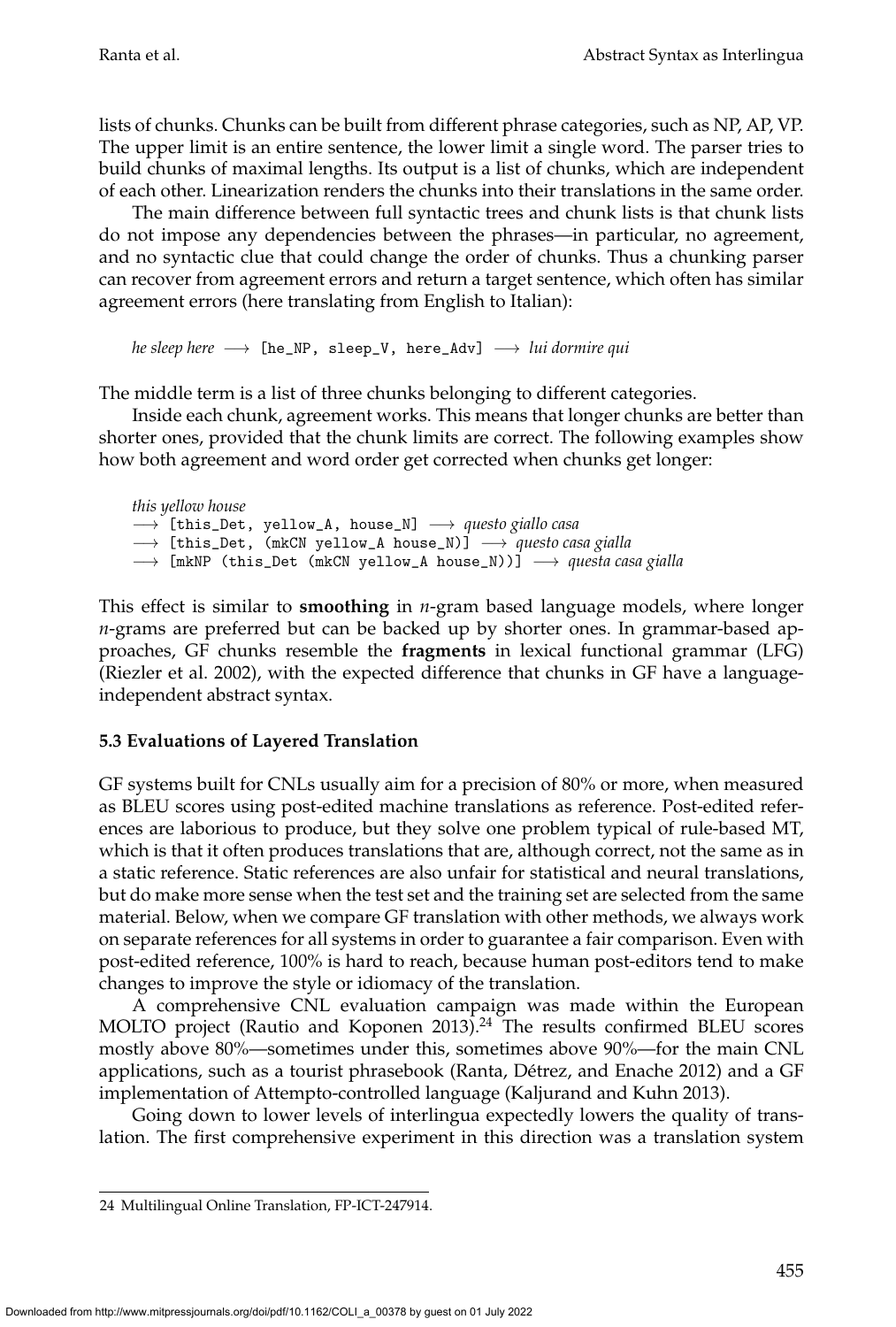#### **Table 6**

<span id="page-31-1"></span>Quality evaluation for layered translation in [Ranta, Unger, and Vidal Hussey \(2015\)](#page-0-0). "CNL" means translation with the semantic grammar, "robust" means CNL with other layers. The "correct" percentage indicates that no changes were made in post-editing.

| Language        | Correct | <b>BLEU, GF</b> | <b>BLEU, Google</b> |
|-----------------|---------|-----------------|---------------------|
| Finnish, CNL    | 48%     | 77              | 31                  |
| Finnish, robust | $0\%$   | 31              | 20                  |
| Finnish, all    | 46%     | 73              | 28                  |
| German, CNL     | 44%     | 75              | 37                  |
| German, robust  | $0\%$   | 33              | 34                  |
| German, all     | 42%     | 73              | 37                  |
| Spanish, CNL    | 34%     | 76              | 28                  |
| Spanish, robust | $0\%$   | 39              | 25                  |
| Spanish, all    | 32%     | 74              | 28                  |

for descriptions of buildings from a text database, with Swedish as source and Finnish, German, and Spanish as target languages [\(Ranta, Unger, and Vidal Hussey 2015\)](#page-0-0). The input was not pure CNL, but free texts written by many different humans, containing typos and often in telegraphic style dropping articles, etc. Table [6](#page-31-1) shows BLEU scores above 75 for semantic translations and 30 to 40 for the chunk-based back-ups. Even the latter were better on the average than Google Translate, except for German.<sup>[25](#page-31-2)</sup>

The size of the system in Table [6](#page-31-1) is in the order of thousands of concepts. Section [7.1.5](#page-47-0) goes up one order of magnitude and reports the most recent results from translation by using the RGL in combination with WordNet for English and Bulgarian. The proportion of necessary chunking and its effect on BLEU is reported later in Table [12.](#page-47-1)

The next step is a full-scale open domain task. The GF entry in the WMT contest in 2015 was the first attempt in this direction. It showed very low BLEU scores for a generic English–Finnish translation grammar not adapted to the domain [\(Kolachina and Ranta](#page-0-0)  $2015$ .<sup>[26](#page-31-3)</sup> Using the training data of the WMT task to build a specialized lexicon for words and multiword constructions would probably have helped. An interesting question for future work is to develop alignment techniques that can use parallel data to extend grammars with constructions usable as translation units.

### <span id="page-31-0"></span>**5.4 Constructions as Translation Units**

Many recent GF projects have addressed "semi-wide-coverage" tasks, which involve legacy texts that are from limited domains but not CNL. The largest such project known to us is a lexicon for the concepts in the General Data Protection Regulation (GDPR) of the European Union (EU).<sup>[27](#page-31-4)</sup> It is a commercial project carried out by a language

<span id="page-31-2"></span><sup>25</sup> Google translation at the time was still phrase-based and not neural, at least for Swedish and Finnish. It was chosen as comparison because the customer had used it before ordering the GF system. To guarantee fair comparison, Google translations were evaluated against their own post-edited references.

<span id="page-31-3"></span><sup>26</sup> The BLEU score for the GF system was 4.8 according to the EuroMatrix evaluation matrix,

<span id="page-31-4"></span><http://matrix.statmt.org/>, whereas the best system in the competition achieved 16.0.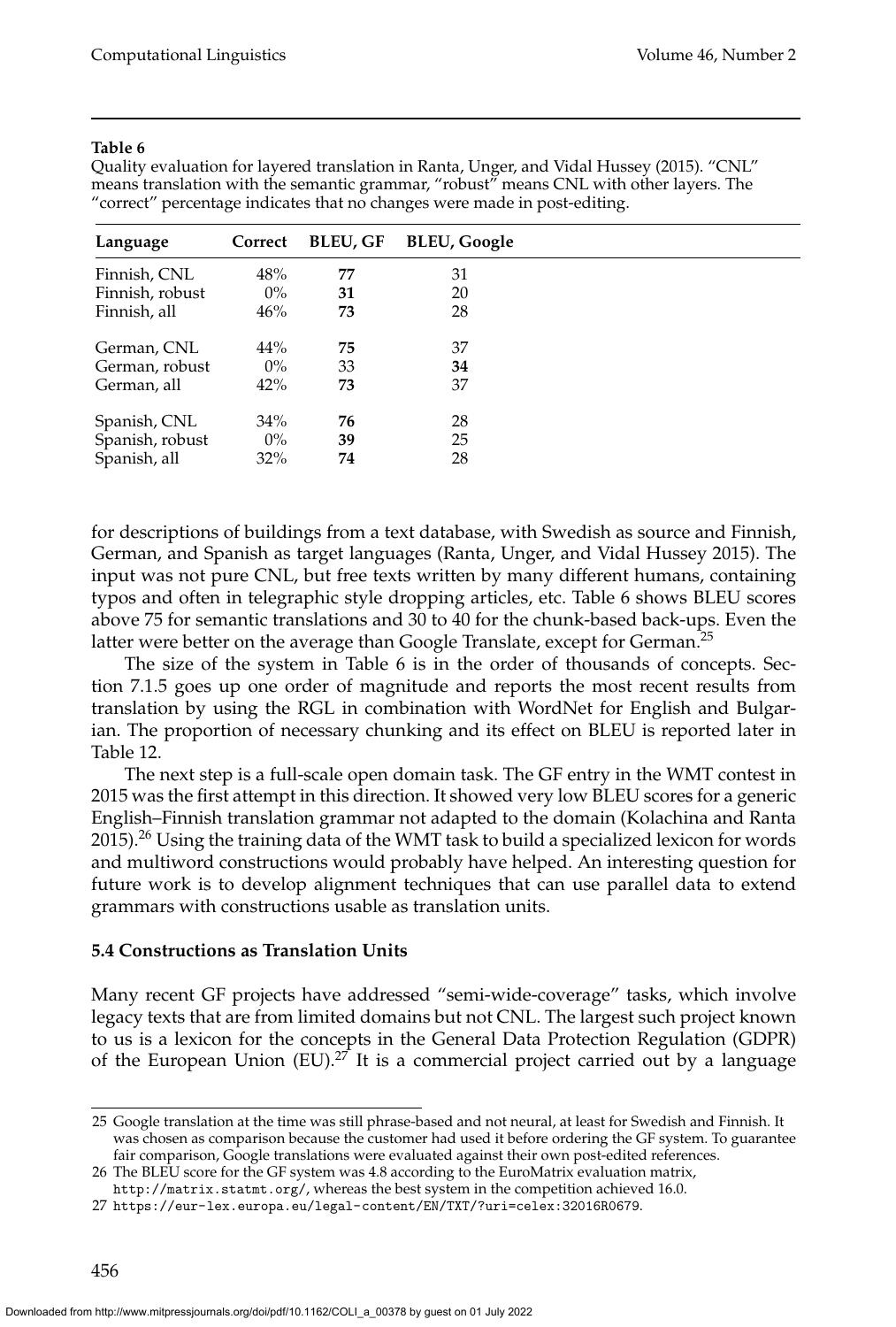#### **Table 7**

<span id="page-32-0"></span>Example of the GDPR lexicon, showing a part of the search results for the word *subject*. Every line corresponds to a different abstract syntax construction involving this word.

| English           | German             | French             | Italian               | <b>Spanish</b>       |
|-------------------|--------------------|--------------------|-----------------------|----------------------|
| be subject to $X$ | X unterliegen      | être soumise à $X$ | essere sottoposta a X | ser sujeta a X       |
| be subject to X   | X unterworfen sein | faire l'objet de X | essere soggiogata a X | ser sujeta a X       |
| subject           | betroffen          | concerné           | soggetto              | sujeto               |
| subject           | Gegenstand         | sujet              | soggetto              | objeto               |
| subject-matter    | Gegenstand         | objet              | oggetto               | objeto               |
| subject to X      | vorbehaltlich X    | sous reserve de X  | soggetto a X          | siempre que se den X |
| subject to X      | fallend unter $X$  | soumis $\lambda$ X | soggetto a X          | interesados a X      |

#### **Table 8**

<span id="page-32-2"></span>Statistics of the GDPR grammar and corpus. The numbers of different types of abstract syntax functions are independent of language. "Pure syntax" means combination rules with no content words inserted. "Constructions" means mixtures of syntax and content words. "Multiword functions" means linearizations that introduce more than one token; one can see clearly that German is a compounding language. "Multiword frequency" gives two figures: how many lexical items in the corpus are multiwords, and how many tokens are parts of multiwords.

|                          | Abstract | English  | German French |           | Italian   | Spanish   |
|--------------------------|----------|----------|---------------|-----------|-----------|-----------|
| functions, total         | 3,525    |          |               |           |           |           |
| functions, atomic        | 3,272    |          |               |           |           |           |
| functions, pure syntax   | 139      |          |               |           |           |           |
| functions, constructions | 114      |          |               |           |           |           |
| word tokens              |          | 55,186   | 54,903        | 62,198    | 55.296    | 57,383    |
| word types               |          | 2,625    | 4,153         | 3,206     | 3,520     | 3,498     |
| lemma types              |          | 2,555    | 3,053         | 2,467     | 2,689     | 2,478     |
| multiword functions      |          | 590      | 227           | 574       | 559       | 594       |
| multiword frequency %    |          | $8 - 13$ | $3 - 10$      | $10 - 21$ | $10 - 20$ | $11 - 21$ |

technology and a law technology company, but has a publicly available demo.<sup>[28](#page-32-1)</sup> Table [7](#page-32-0) shows an output of the demo, with constructions containing the word *subject* in English with their translations to German, French, Italian, and Spanish. Every line corresponds to a different abstract syntax function, where those with the letter X are constructions that take arguments.

All correspondences in the GDPR grammar are attested in the corpus used. They have concrete syntax rules in all languages addressed, which makes it possible to both generate and recognize them in all of their occurrences (inflected forms, discontinuities). Every phrase shown in the Web demo has hyperlinks to the passages where the term occurs. Table [8](#page-32-2) gives some statistics of the size of the corpus and the grammar.

The GDPR grammar was built on top of GF-ACE [\(Ranta and Angelov 2010\)](#page-0-0), a GF implementation and multilingual generalization of Attempto Controlled English (ACE, Fuchs, Kaljurand, and Kuhn [2008\)](#page-0-0). It was designed to be used for generating, analyzing, and translating legal documents in the data protection domain.

<span id="page-32-1"></span><sup>28</sup> See <https://gdprlexicon.com> for the demo and more details.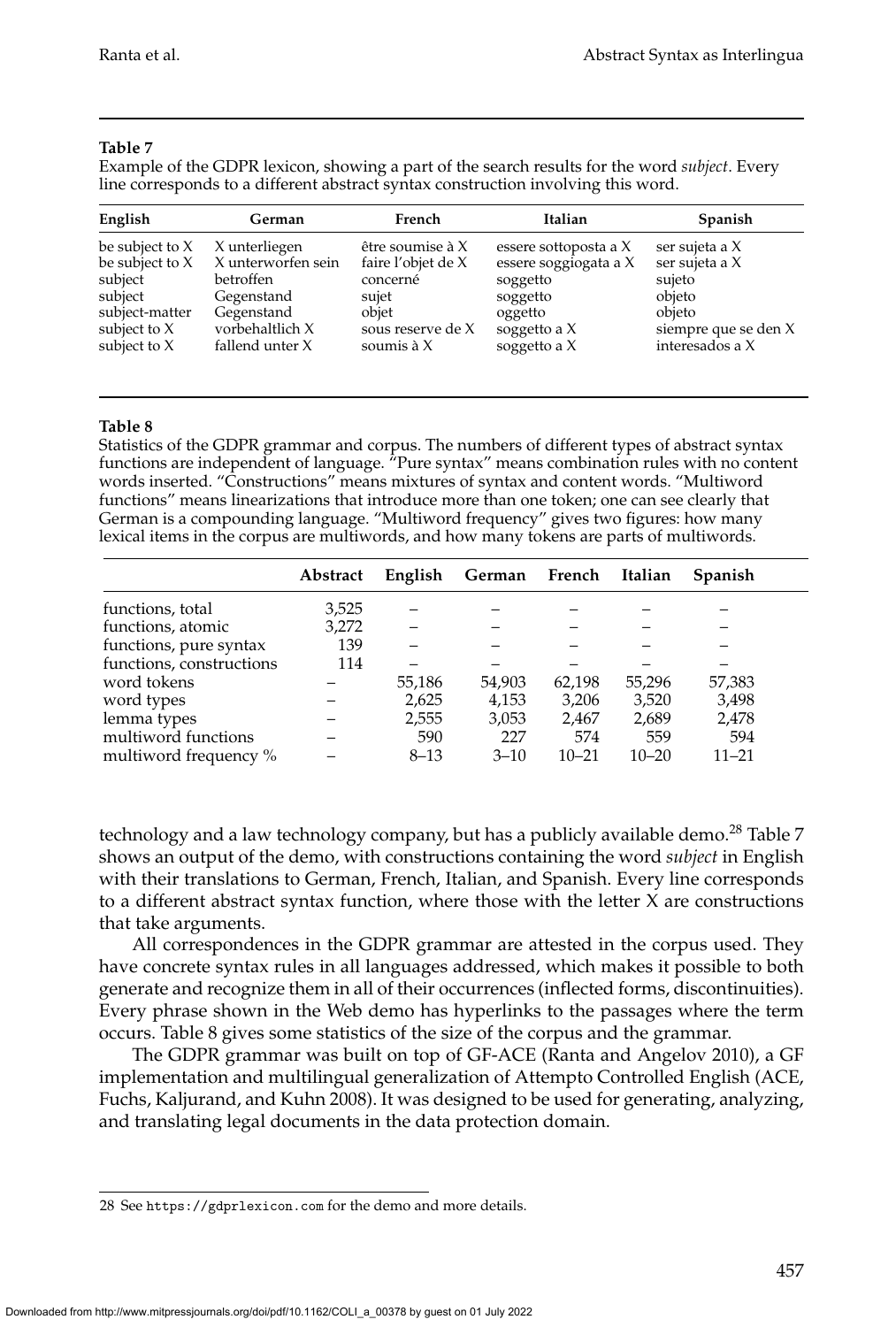The GDPR corpus shows a large number of multiword constructions that are not translated word to word. A similar observation was made in the WordNet translation experiment (Section [7.1.5\)](#page-47-0) as well as earlier, in a different context, in the hybrid machine translation experiment on patent claims [\(Enache et al. 2012\)](#page-0-0). The patent translation project developed some techniques to extract grammatical rules for multiwords from parallel corpora via SMT phrase tables. But this method did not work equally well in the GDPR case, probably because of the much smaller amount of data.

# <span id="page-33-0"></span>**6. Abstract Syntax and Universal Dependencies**

UD [\(Nivre et al. 2016\)](#page-0-0) is an approach to dependency parsing that uses the dependency labels and part of speech tags for different languages. In that sense, UD can be seen as an abstract syntax approach. In this section, we will study the relations between GF and UD in some detail. We will start with a more general discussion of the relations between abstract syntax trees and dependency trees: The right level of comparison is not GF–UD, but either RGL–UD or GF–dependency parsing, because RGL is just one grammar in the GF format, in the same way as UD is just one annotation scheme using the dependency format.

# **6.1 From Abstract Syntax Trees to Dependency Trees**

We need to distinguish between three kinds of trees:

- abstract syntax trees, which are built from typed constructor functions,
- phrase structure trees, which are built from categories (non-terminals) and tokens (terminals), and
- dependency trees, which are built from tokens (words) and labeled dependency arcs.

The labels in dependency trees are meant to stand for **grammatical functions**, such as subject, object, and modifier. This is not the same notion of function as abstract syntax functions in GF. But the notions are related: Grammatical functions in dependency trees correspond to argument places of abstract syntax functions. Some such correspondences are shown in Table [5.](#page-24-0) To repeat an example, the predication function together with its type and dependency labels is

fun PredVP : NP -> VP -> Cl -- nsubj head

which means that the first argument, an NP, contains the subject, whereas the second argument, a VP, contains the head. In dependency trees, the subject and the head are not phrases like NP and VP, but individual words in them, namely, the ones that are reached by following the head paths (the **spines**) down to the leaves. In a noun phrase the head is typically a noun; in a verb phrase, it is often a verb.<sup>[29](#page-33-1)</sup> The precise algorithm for deriving a dependency tree from an abstract syntax tree is the following:

<span id="page-33-1"></span><sup>29</sup> UD deviates from the latter rule by letting content words be heads if the verb is a copula; this is in fact analogous to the way it is done in the RGL, where the copula has no abstract syntax function of its own.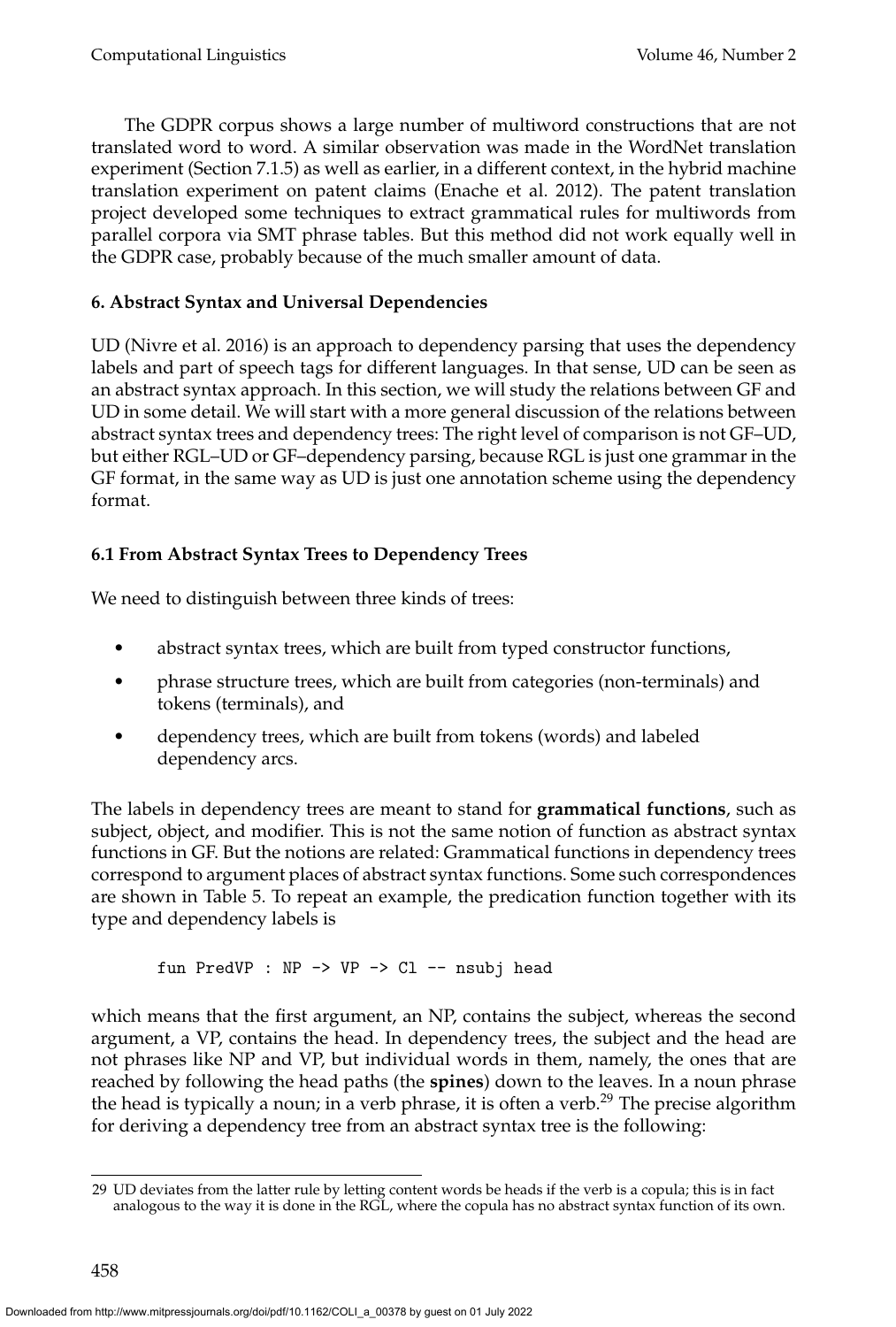![](_page_34_Figure_2.jpeg)

<span id="page-34-0"></span>An RGL abstract syntax tree annotated with dependency labels, and the corresponding dependency trees for English and Italian. The thick red path from DefArt to cat N shows how the dependency tree algorithm finds the head of a word by walking up the tree until a label is reached, and then walking down along the head spine.

- 1. Mark the subtrees of each function node with the corresponding labels.
- 2. Linearize the tree to the desired language, retaining a link from each leaf node to the corresponding word in the linearization.
- 3. For each word *W*,
	- (a) follow the path up the tree until you encounter a label *L*.
	- (b) from the function node dominating *L*, follow the spine (head path) down to a word *U*,
	- (c) draw an arrow from *U* to *W* labeled by *L*.

This algorithm together with the dependency label annotations for UD is called gf2ud. It is the way the dependency trees have been derived in Figure [11.](#page-34-0)

The algorithm makes an assumption that holds in Figure [11](#page-34-0) but not in general: that the leaf nodes in abstract syntax trees are in one-to-one correspondence with words in linearizations. There are three exceptions to this:

- A leaf node has no word attached, as, e.g., in the case of pro-drop.
- A leaf node has many words attached, as in multiword expressions.
- There are words not corresponding to any leaf node.

The first exception is mostly harmless: Some edge is just not created, resulting in the same tree as in standard UD. This can be a problem if the node is a head; however, the UD convention of using content words as heads usually avoids this situation.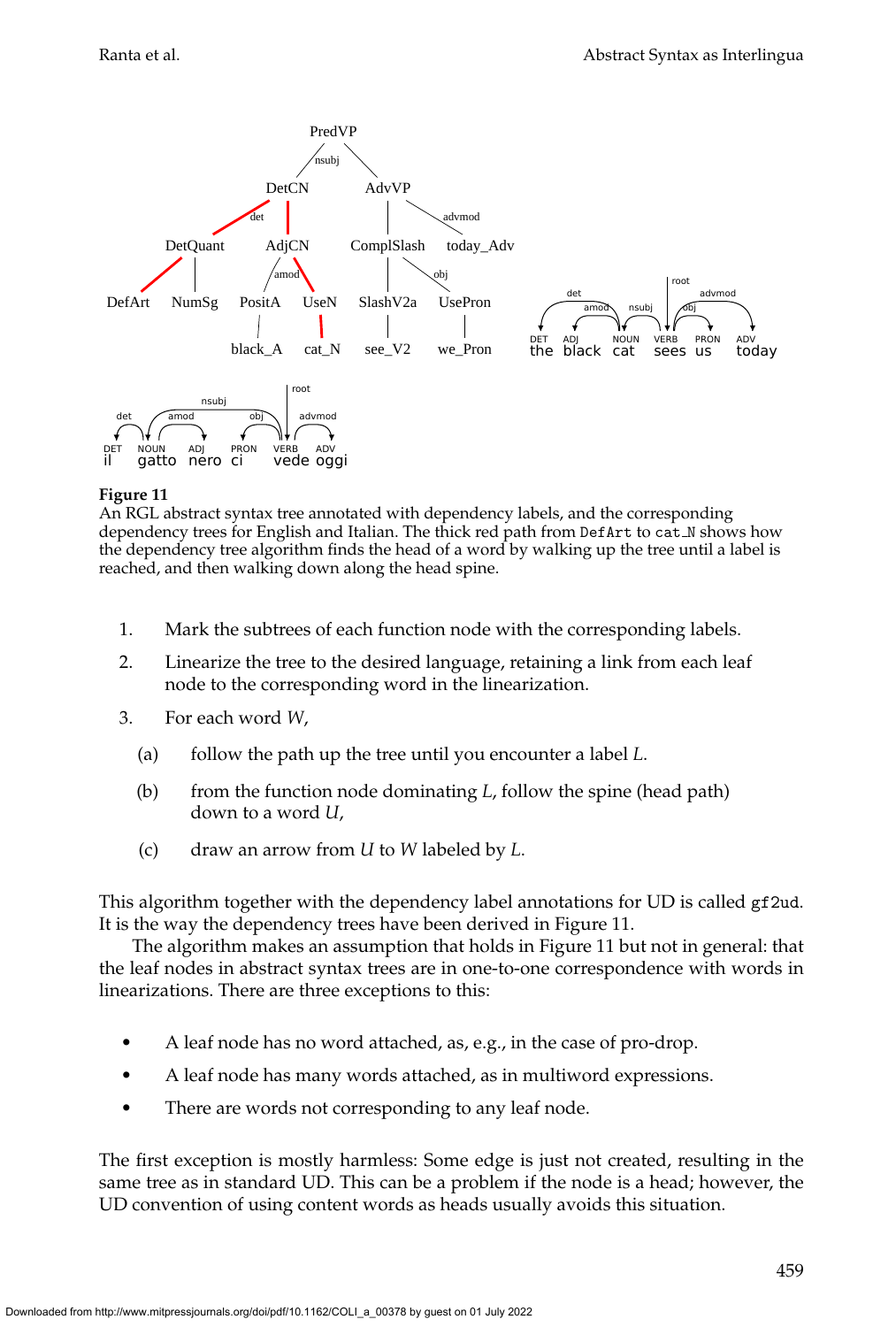The second exception, multiwords, is a problem even inside UD, solved by more or less established ways to impose some internal structure, for instance, on multiword prepositions such as *in accordance with*, *on behalf of*.

The third exception is the most serious one. It has to do with **syncategorematic words**: words that do not belong to categories, but are introduced in connection to syntactic combination rules. In the RGL, this includes copulas, negation words, tense auxiliaries, and infinitive marks. For example, the copula in sentences like *the cat is black* is often missing in Arabic, Russian, and Chinese (depending on tense and some other factors). Therefore it is not considered to be a universal meaning-bearing unit, and it is introduced in the linearization rules of adjectival and other non-verbal predication, for those languages that need it.

The dependency configurations such as given in Table [5](#page-24-0) and used in the above algorithm are called **abstract configurations**. They apply to all RGL languages and produce UD labels for all words that correspond to abstract syntax leaf nodes. The rest of the words—the syncategorematic ones—are by default given the label dep and linked to the head of the closest dominating phrase node. However, this labeling can be changed by using **concrete configurations**, which are rules referring not only to abstract syntax but also to the words produced in linearization. For example, the following concrete configuration marks the finite forms of the English verb *be* with the label cop when used as copula with a predicative complement, links them to the head of the UseComp function, and marks them with the part of speech tag VERB:

UseComp "is","are","am","was","were" VERB cop head

With appropriate shorthands and abstractions, a dozen or two concrete configurations are enough to label all words of a language with an informative UD label (i.e., other than the dummy label dep). Looking from another perspective, about 80% of text words on the average get correct labels by the abstract configurations alone [\(Kolachina and Ranta](#page-0-0) [2016\)](#page-0-0). These statistics become relevant when we consider GF as a tool for generating dependency trees automatically from grammars (Section [6.3\)](#page-37-0).

Abstract and concrete configurations, as described above, are **local** in the sense that they refer only to one function and its immediate subtrees. They could also be called **compositional** in a sense related to Section [3.5.](#page-17-0) However, if we want to match the standard UD treebanks exactly, local rules are not always enough. This is often due to language-specific variations. For instance, the combination of VP-complement verbs (VV) has two alternative configurations,

fun ComplVV : VV -> VP -> VP -- head xcomp | aux head

depending on whether the VV is considered auxiliary or main verb. The RGL does not make this distinction, because being auxiliary is not universal in the same way as being a VP-complement verb is. In some languages, such as Finnish, this distinction hardly makes any sense, because there is no corresponding difference in syntactic behavior. In some languages, such as the related Germanic languages English and Swedish, the distribution is different: The translation of *I want to sleep*, where *want* is a head verb, is *jag vill sova*, where *vill* is an auxiliary. In the RGL, auxiliarity is just a parameter in the concrete syntax, and only in those languages where it makes sense.

One possibility is to ignore some details of current UD, and work with dependency trees that are a better match to RGL abstract syntax and, in this technical sense, also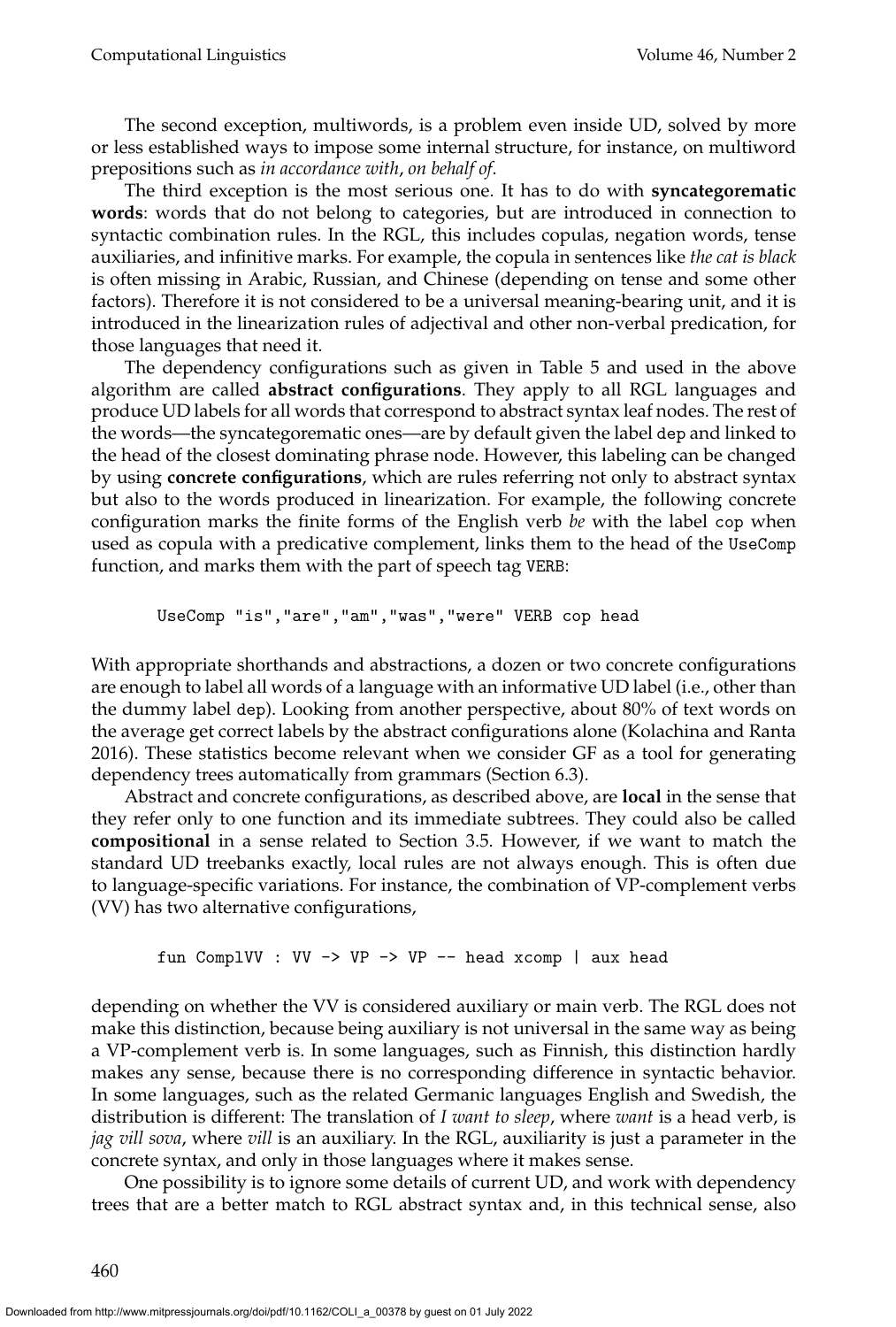![](_page_36_Figure_2.jpeg)

<span id="page-36-0"></span>Three pipelines combining UD with GF: direct translation, type-theoretical semantics (gf2tt), translation instructed by semantics.

more universal. Another possibility is to use non-local rules to satisfy the current UD conventions, which means more work specific to individual languages.

#### **6.2 From Dependency Trees to Abstract Syntax**

Converting abstract syntax trees to dependency trees is a deterministic procedure that can be carried out by a set of rules. But how is the opposite direction: Can we retrieve GF trees from dependency trees? The utility of such a procedure for GF applications would be high, because parsing in GF can be slow and brittle (Section [3.6\)](#page-18-1), whereas dependency parsing is fast and robust. On the other hand, dependency parsing has no obvious way to generate language—in particular, to convert a tree to a string in a different language. This makes UD trees alone insufficient as a translation interlingua.

Combining dependency parsing with GF generation can be used as a translation pipeline. Figure [12](#page-36-0) shows three variants of it. The first one is direct translation: UD parsing piped into GF generation. The second one uses the semantic back end of GF to produce a logical form, here a type-theoretical formula (Section [3.5\)](#page-17-0). The third one uses the logical analysis to guide translation.

Guidance from logical analysis can be used, for instance, in the translation of anaphoric expressions, to guarantee that no ambiguities are created in translation. For example, the English sentences (1) and (2) below are both translated to French (3), if pronouns are compositionally rendered as pronouns. But a logical analysis that first finds the referents of the English pronouns (via bound variables in the logical formula) can replace them by the unambiguous translations (4) and (5), as described in [Ranta](#page-0-0) [\(1994\)](#page-0-0):

- 1. *if a man owns a donkey he beats it*
- 2. *if a man owns a donkey it beats him*
- 3. *si un homme poss`ede un ˆane il le bat*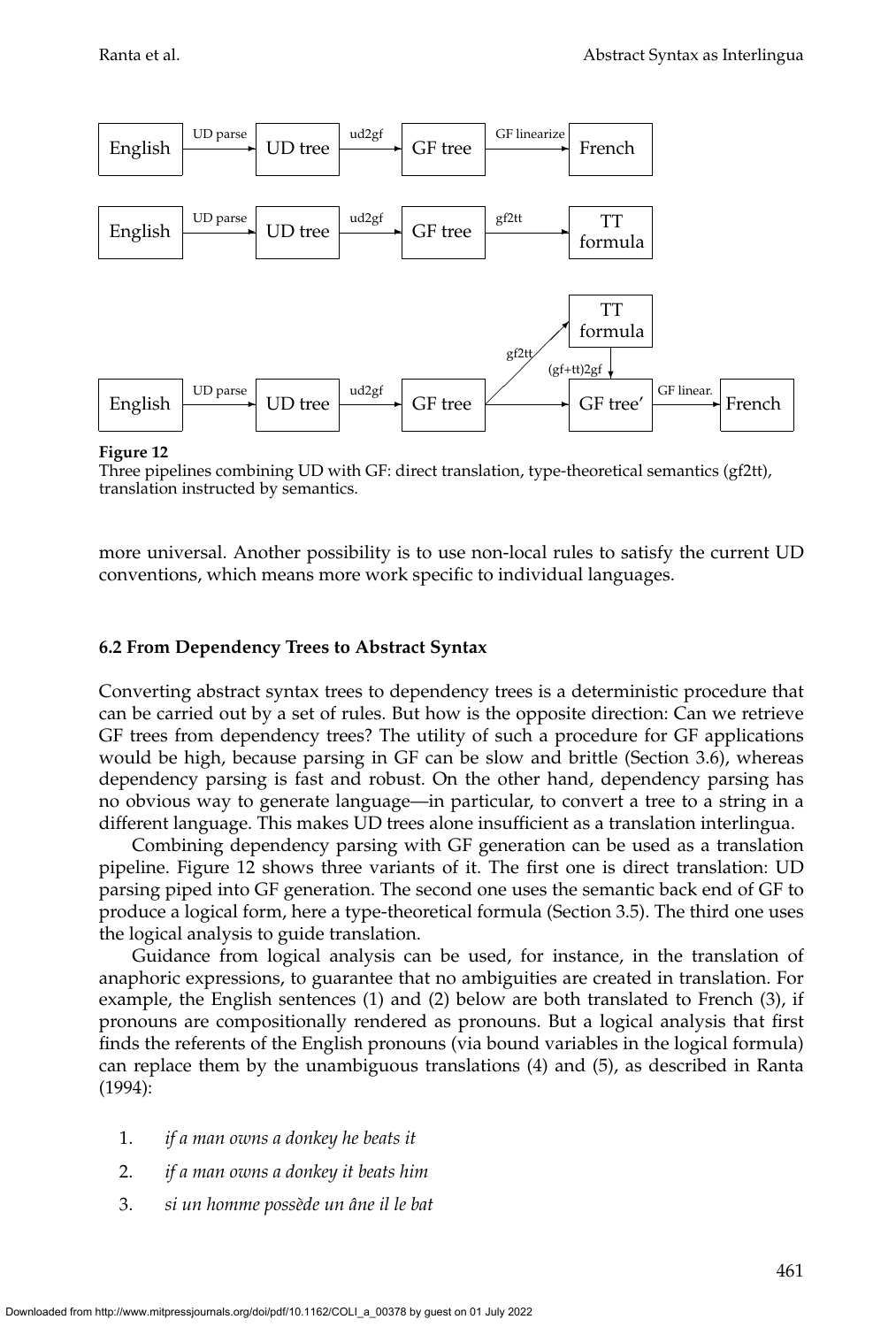- 4. *si un homme poss`ede un ˆane l'homme le bat*
- 5. *si un homme poss`ede un ˆane l'ˆane le bat*

In order to build pipelines like those in Figure [12,](#page-36-0) we need a ud2gf component to retrieve abstract syntax from dependency trees. An algorithm for this is presented in [Ranta and Kolachina \(2017\)](#page-0-0). Its core is the same kind of dependency configurations as in gf2ud, which are now used in a search mode: Given a UD tree, find all GF trees that can generate it. The ud2gf conversion is not deterministic, since gf2ud is a lossy operation. For instance, the order of adjectival modifiers is not preserved in UD: The French phrase (6) has just one UD tree, whereas the RGL gives two trees corresponding to two different English translations:

- 6. *petit animal carnivore*
- 7. (*petit animal*) *carnivore*—"carnivorous small animal"
- 8. *petit* (*animal carnivore*)—"small carnivorous animal"

Another problem is even more serious in practice: that many existing UD trees have no corresponding RGL trees. This can have many reasons:

- GF grammars do not cover everything.
- UD treebanks have annotation errors.
- UD parsers return wrong parses.

The way to cope with this in [Ranta and Kolachina \(2017\)](#page-0-0) is to introduce **backup rules**, which interpret unknown parts of UD trees as adverbial modifiers of closest possible subtrees. This makes it possible to build an RGL tree from any UD tree, but some subtrees are interpreted as modifiers with unclear grammatical status. This idea is related to chunk grammars (Section [5.2\)](#page-29-0), but it has better accuracy, since the backup phrases are attached to local subtrees, and their presence does not need to break the overall structure of the sentence. Table [9](#page-38-0) gives statistics of the coverage of nodes in terms of how much such backups are needed in parallel UD treebanks. Figure [13](#page-38-1) gives an example of a partially interpreted UD tree and the generated GF-RGL tree.

Using gf2ud as a front end to GF generation is an example of **explainable machine translation** (XMT), which uses a neural parser as a black box [\(Straka and Strakova 2017\)](#page-0-0), ´ but returns an **explanation**—the interlingual tree—which makes it possible to assess the reliability of the translation (cf. Figure [5](#page-8-0) in Section [2\)](#page-4-1).

# <span id="page-37-0"></span>**6.3 Data Augmentation and Bootstrapping**

We saw in the previous section how dependency parsing can be used as a component in GF pipelines. GF generation can, conversely, be useful in dependency parsing projects. Here are three obvious ways how to use GF to save manual work:

- 1. **Data augmentation**: Extend a dependency treebank by new trees derived from given trees.
- 2. **Data transfer**: Translate a treebank from one language to another.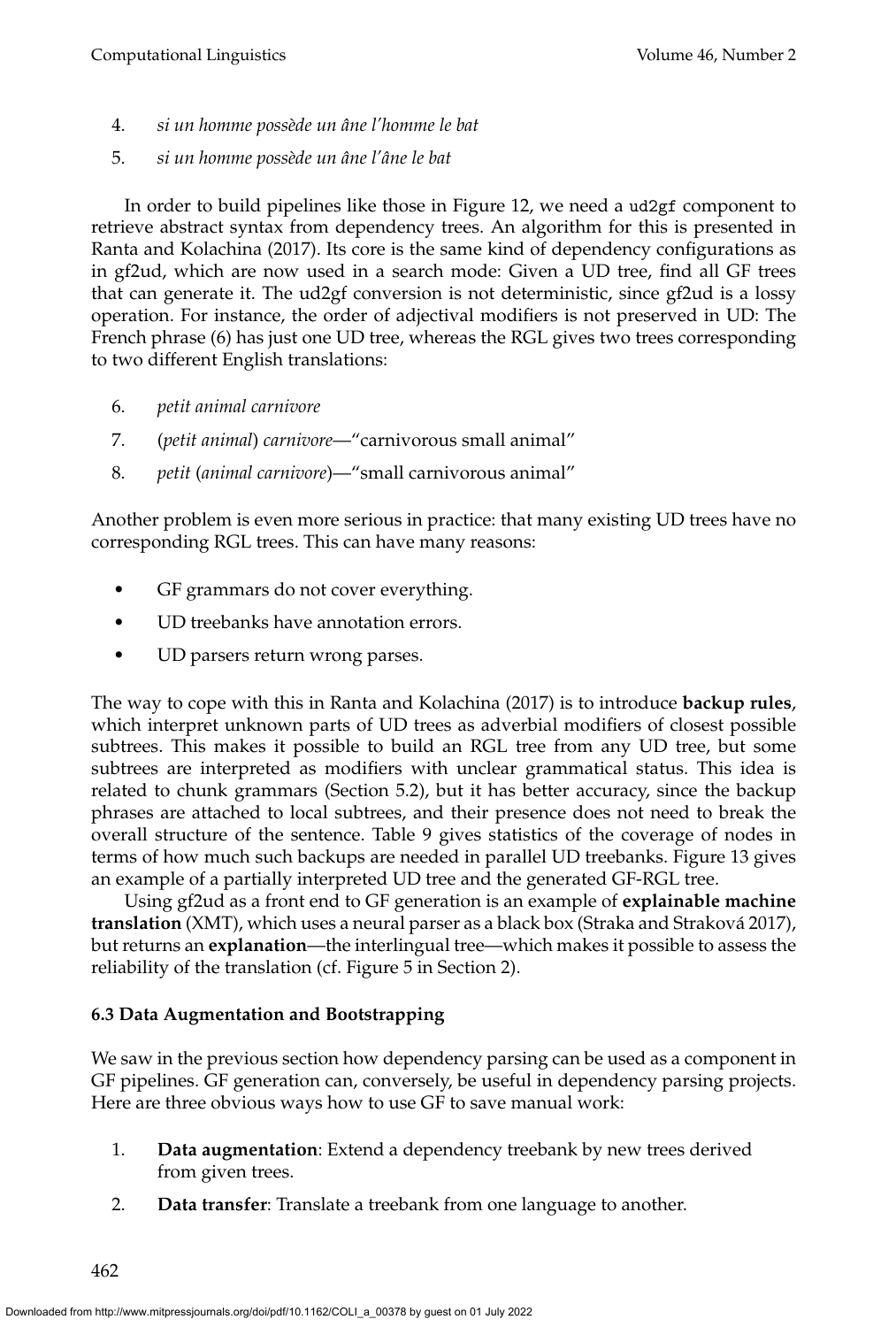#### **Table 9**

<span id="page-38-0"></span>Coverage of nodes in test sets from the PUD treebanks for English, Swedish and Finnish. L\* (Swedish\*, Finnish\*) is with language-independent configurations only. #conf's is the number of language-specific configurations.

| Language |       | # Trees # Confs | $\%$ Interpreted trees | % Interpreted nodes |  |
|----------|-------|-----------------|------------------------|---------------------|--|
| English  | 1,000 | 59              | 77                     | 96                  |  |
| Finnish  | 1,000 | 49              | 69                     | 95                  |  |
| Finnish* | 1,000 |                 | 62                     | 84                  |  |
| Swedish  | 1,000 | 62              | 71                     | 94                  |  |
| Swedish* | 1.000 |                 | 64                     | 83                  |  |

![](_page_38_Figure_5.jpeg)

# *I have a change in plans [next week] minulla on muutos suunnitelmissa [seuraava viikko] jag har en ¨andring i planer [n¨asta vecka]*

#### **Figure 13**

<span id="page-38-1"></span>A tree from the UD English training treebank interpreted in GF with a backup node, and the resulting linearizations to English, Finnish, and Swedish, where the backup part is enclosed in brackets. The grammar used here does not recognize the prepositionless noun phrase as an adverbial. The Swedish translation happens to be acceptable, whereas the Finnish translation would require a different case to make sense.

# 3. **Data bootstrapping**: Synthesize a treebank from a grammar with no previously given trees.

Data augmentation (Figure [14\)](#page-39-0) uses both ud2gf and gf2ud. The "augment" step is carried out at the level of GF trees. It can be a simple process such as generating all tense and polarity variants of a clause. But it can also vary the subject, the verb, and the object, as well as add or remove modifiers. A handful of simple tree operations can multiply the size of the treebank by several orders of magnitude. Only a part of this makes significant difference when training a parser by machine learning, and there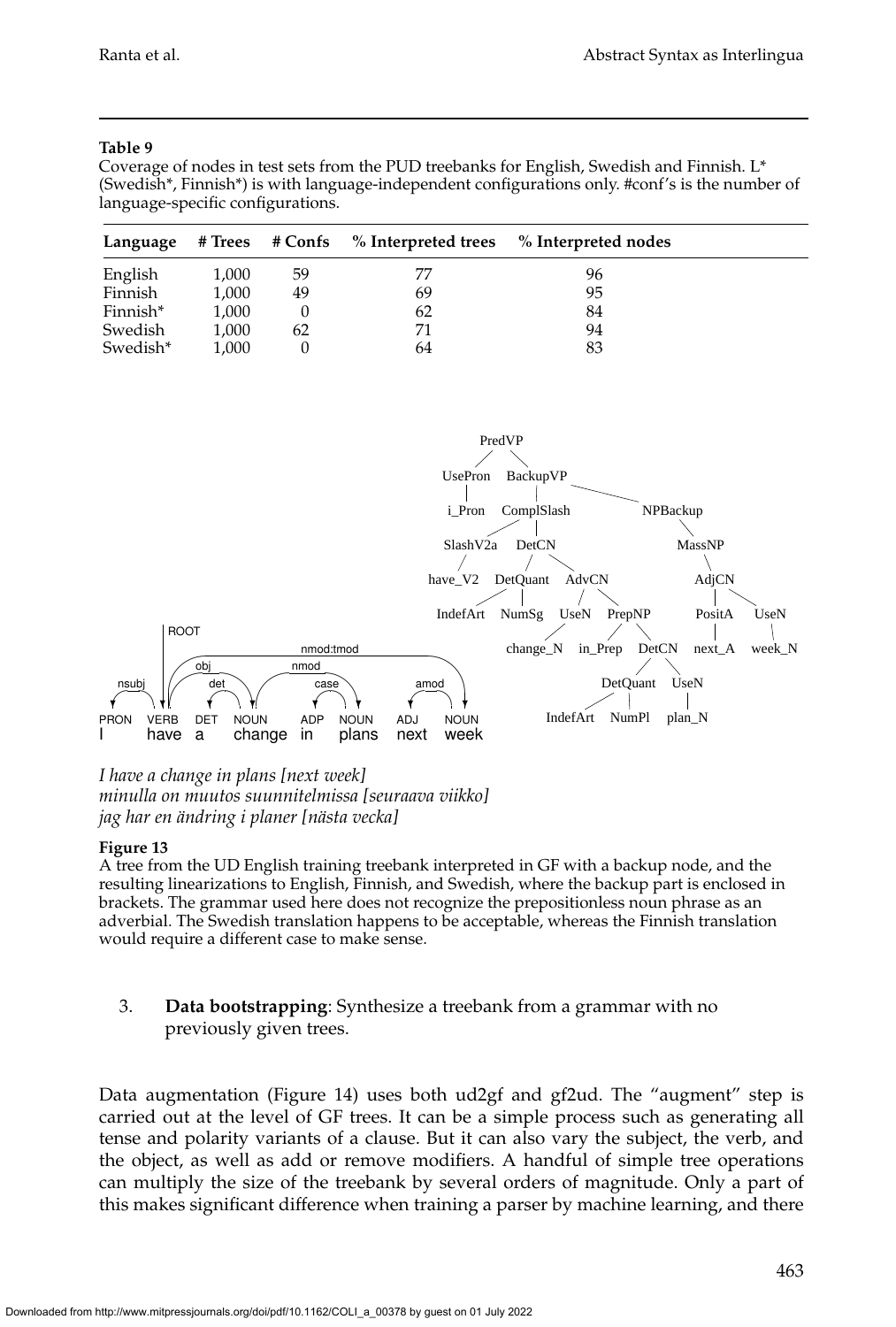![](_page_39_Figure_2.jpeg)

<span id="page-39-0"></span>Data augmentation: The tree for a sentence is transformed to trees in other tenses, polarities, and question/declarative forms. In the generated trees, morphological tags (in the UD notation) can be included to improve the training, even though not shown here.

![](_page_39_Figure_5.jpeg)

**Figure 15**

<span id="page-39-2"></span>Data bootstrapping: learning curves with synthetic (red) vs. natural (blue) treebanks for English and Finnish, showing the Labeled Attachment Score (LAS) as a function of training corpus size. Models trained on synthetic data need approximately twice the size of the real examples to achieve comparable scores in delexicalized parsing tasks. The results are from [Kolachina and](#page-0-0) [Ranta \(2019\)](#page-0-0).

are computational limits to how much data the learning can actually cope with.  $30$  The potential of the method is to help cover all grammatical variations in the language (especially morphologically complex and/or under-resourced ones). Such potential has previously been shown by [Sahin and Steedman \(2018\)](#page-0-0), whose methods are based on string-level edits of trees; the advantage of grammar-based augmentation is that it can guarantee the well-formedness of the resulting trees. Initial experiments on data augmentation show improvements of 1% to 2% units in the performance of labeled attachment scores (LAS).

Data transfer is related to augmentation, because it uses in a similar way both ud2gf and gf2ud. But the linearization involved in the gf2ud phase targets a language different

<span id="page-39-1"></span><sup>30</sup> A naive approach to augmentation increases the size of the treebank by a factor of 1,000.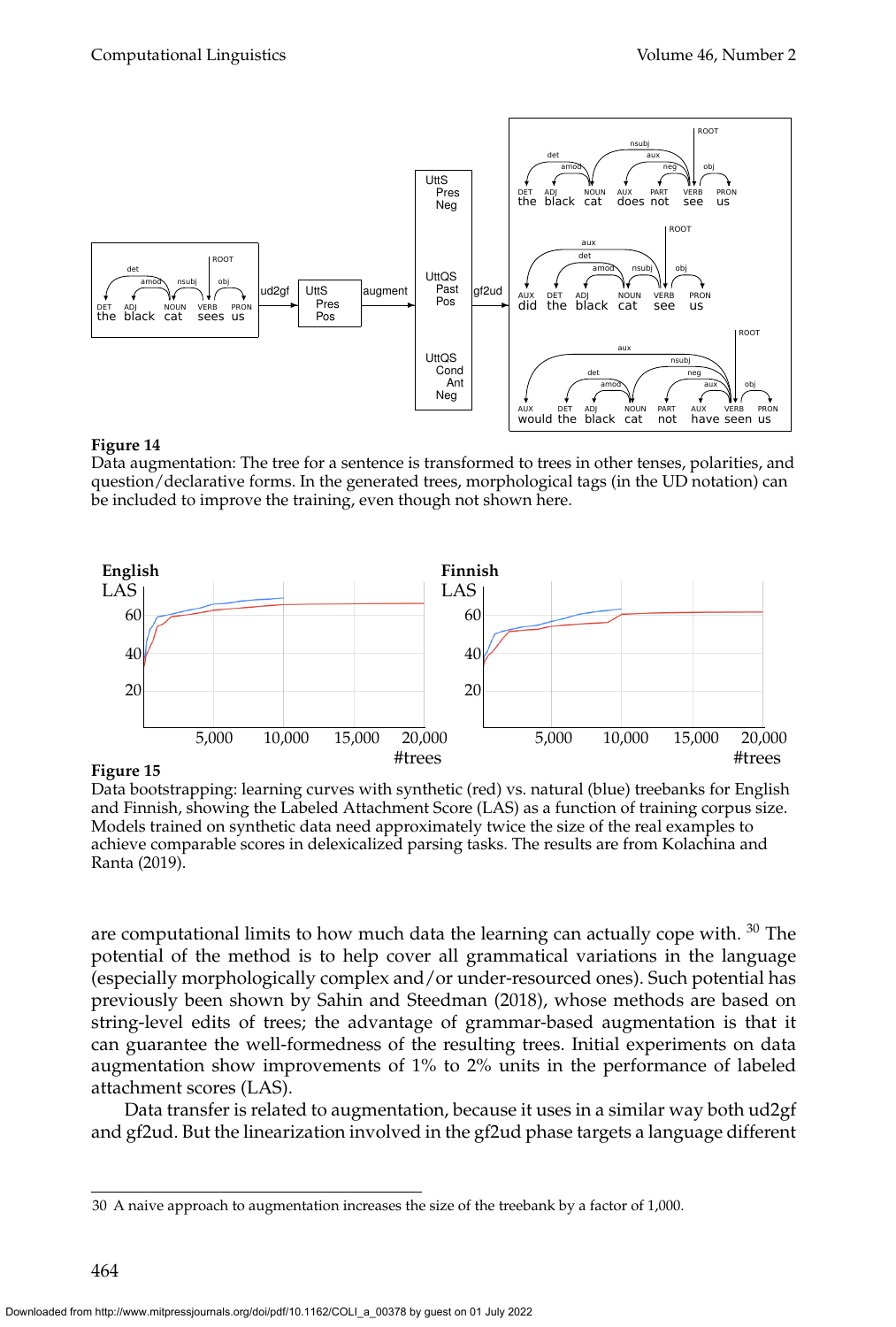from the source. The augmentation phase can adapt the data to the target language, for instance, by adding examples of morphological variation not found in the source language. This method is an instance of **crosslingual treebanking**, which in [Tiedemann](#page-0-0) [and Agic \(2016\)](#page-0-0) is approached by statistical machine translation methods. Just like in ´ data augmentation, one could expect better precision if grammatical knowledge is used in the generation phase. [Kolachina and Ranta \(2016\)](#page-0-0) give some examples of this, but a large-scale evaluation remains to be done.

Data bootstrapping is the most radical method, of particular interest for languages that have grammars but no treebanks. The method produces a set of trees from a GF grammar and converts them to UD. No ud2gf is needed, but only gf2ud. Figure [15](#page-39-2) shows, following [Kolachina and Ranta \(2019\)](#page-0-0), that 20,000 synthetic trees can be as good as 10,000 manually annotated trees, both in English and Finnish. As the process is fully automatic, no extra work is required to produce any number of trees—millions or billions. However, as noticed in [Kolachina and Ranta \(2019\)](#page-0-0), the learning curves flatten on a lower accuracy level than manual treebanks, as soon as the variations covered by the grammar are exhausted. An obvious next question is what combinations of bootstrapping, manual annotation, and augmentation are the best ways to build parsers with the minimum of manual work.

All three methods share a general problem of synthesized data: how to guarantee not only that all relevant variation is covered, but also that the distribution of data is realistic. When training a statistical parser, wrong distributions can lead to wrong behavior. Data of natural origin, if sampled in a proper way, is expected not to have this problem (although even there the distribution may vary from one domain or genre to the other).

Interlingual representations such as GF and UD suggest a simple solution: One can transfer a probability distribution of syntactic structure (that is, abstract syntax functions or dependency labels) from one language to another, and expect it to be, if not optimal, much better than a random distribution. In the bootstrapping experiment of [Kolachina and Ranta \(2019\)](#page-0-0), the distribution from the RGL version of the English Penn Treebank was used. The results showed some drop of performance from English to the other languages, but even Finnish ended up above 60 LAS points just below English.

# **6.4 The Goals of UD and RGL**

To conclude the comparison between UD and the GF-RGL, let us take a look at "Manning's Law," a set of rules followed by the developers of  $UD$ <sup>[31](#page-40-0)</sup>. We annotate each rule (in italics) with a comment on how it is followed in the GF-RGL.

- 1. *UD needs to be satisfactory for analysis of individual languages.* RGL tries to follow this rule as well, moreover with an explicit concrete syntax for each language.
- 2. *UD needs to be good for linguistic typology.* RGL enables typological comparisons, by sharing structures on different levels.
- 3. *UD must be suitable for rapid, consistent annotation.* This was not among the goals of RGL, but can be done—for example, by post-processing UD annotations.

<span id="page-40-0"></span><sup>31</sup> Not found in publications, but stated, e.g., in <http://universaldependencies.org/introduction.html>.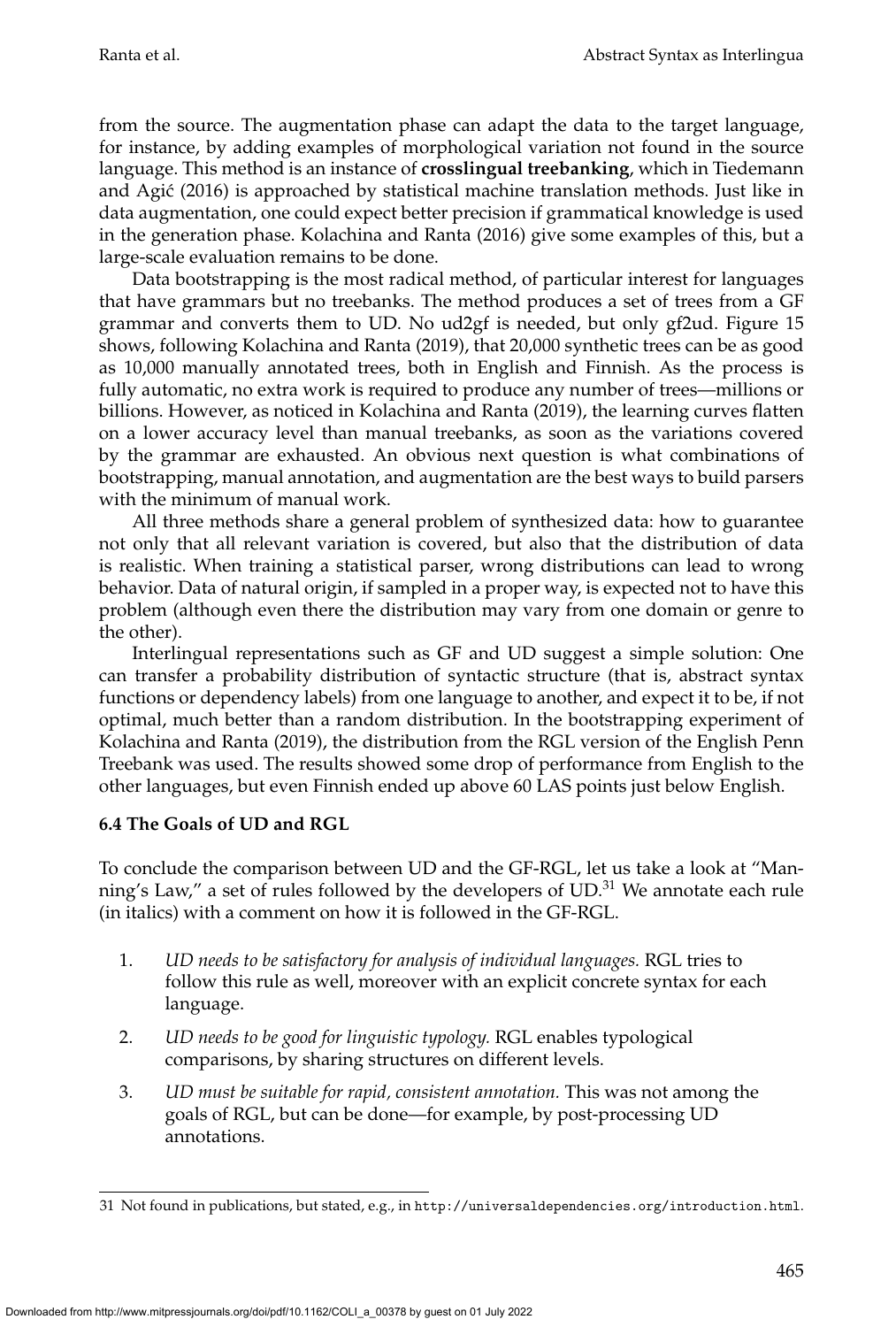- 4. *UD must be suitable for computer parsing with high accuracy.* Parsing with RGL is in principle more accurate in details, but its coverage is worse and its speed lower.
- 5. *UD must be easily comprehended and used by a non-linguist.* This is the goal we have set to the RGL API, but not to the RGL itself. However, the gf2ud mapping can be used to communicate RGL analyses to those who understand UD.
- 6. *UD must provide good support for downstream NLP tasks.* Definitely one of the main goals, even though the typical downstream tasks are different from those with UD.

# <span id="page-41-0"></span>**7. An Abstract Syntax View on Other Approaches**

In most grammar formalisms used for natural language (HPSG, LFG, TreeAdjoining Grammar [TAG], Combinatory Categorial Grammar [CCG]), abstract syntax is closely coupled with concrete syntax.<sup>[32](#page-41-2)</sup> Thus for instance the F-structures of LFG contain both semantic and morphological features. Grammars are written separately for different languages, even when packages of parallel grammars are maintained (LinGO, ParGram). There is no common abstract syntax or other kind of interlingua.

Some data-driven approaches, such as UD, can be easier to relate to GF, because they typically have abstract representations defined separately from relations to concrete languages; these relations are often established by machine learning techniques rather than grammatical rules. In this section, we will give an overview of some approaches that have established connections with GF.

### <span id="page-41-1"></span>**7.1 WordNet**

WordNet [\(Fellbaum 1998\)](#page-0-0) started as an effort to enumerate the senses of all English words, and to organize those senses into a network of interrelations. Soon after, the effort was applied to other languages. First the EuroWordNet [\(Bloksma, Diez-Orzas,](#page-0-0) [and Piek 1996\)](#page-0-0) for Dutch, Italian, Spanish, French, German, Czech, and Estonian, and later the BalkaNet [\(Stamou et al. 2004\)](#page-0-0) for Bulgarian, Czech, Greek, Romanian, Serbian, and Turkish. There are also a multitude of similar projects for other languages. In particular, all publicly available WordNet resources are aggregated by the Open Multilingual WordNet project [\(Bond and Paik 2012\)](#page-0-0).

What is interesting about WordNet from the GF perspective is that most of these resources for other languages are also linked to the English WordNet. In WordNet, a set of words that can be used interchangeably (synonyms) to express a particular meaning are grouped together. Each of these **synsets** (synonym sets) has a unique identifier in the English WordNet. For example, Princeton WordNet has the following synset:

(08094856-n) family, household, house, home, menage (a social unit living together)

<span id="page-41-2"></span><sup>32</sup> See [Pollard and Sag \(1994\)](#page-0-0) for HPSG, [Bresnan \(1982\)](#page-0-0) for LFG, [Joshi and Schabes \(1997\)](#page-0-0) for TAG, and [Steedman \(2000\)](#page-0-0) for CCG.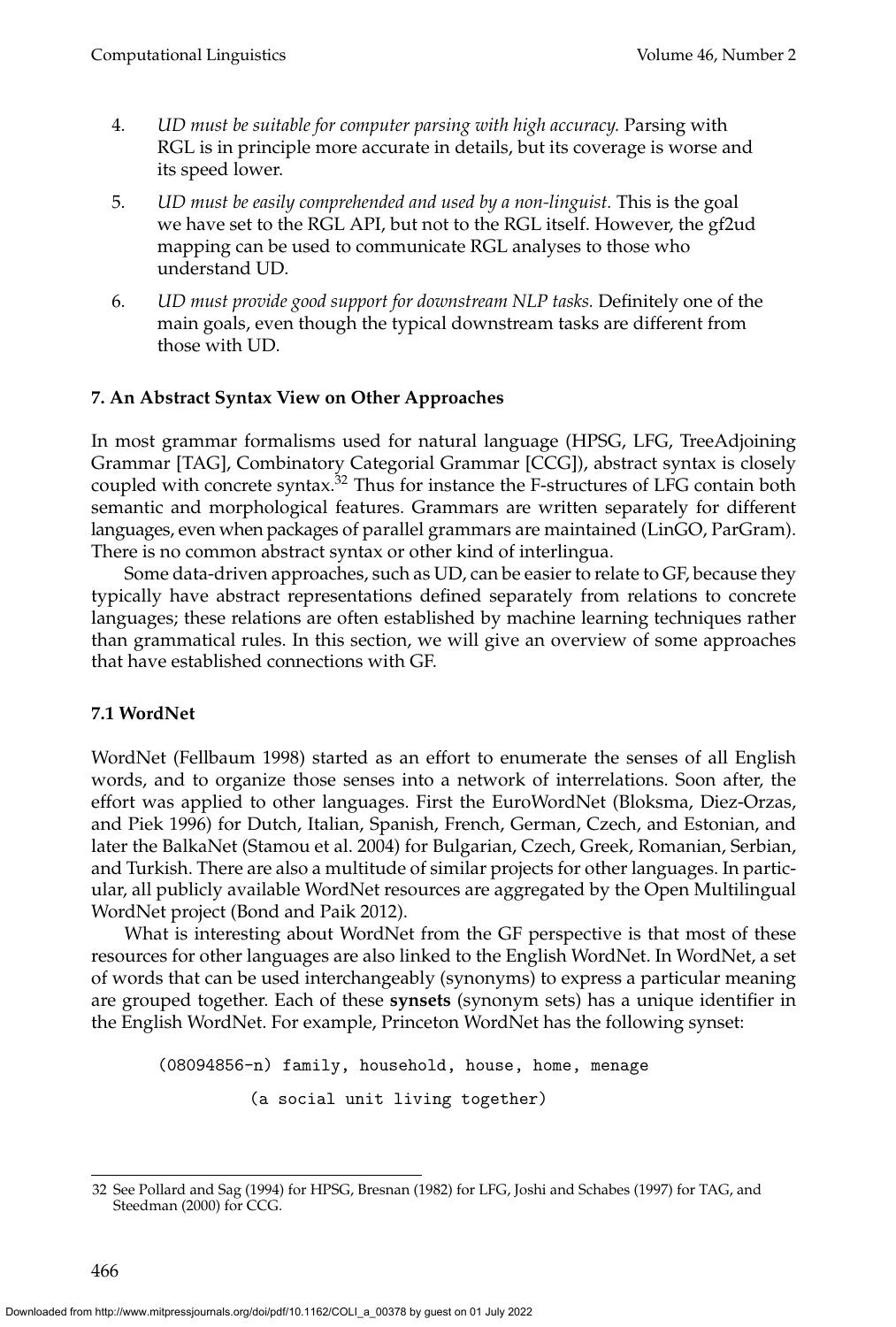When a WordNet for a new language is developed, the developers usually keep a link between the English synset and the one in the new language. Thus for Swedish for example (Borin, Forsberg, and Lönngren 2013; Viberg et al. 2002), one could find the corresponding synset:

(08094856-n) hus, hushåll, familj, hem (a social unit living together)

From the outside it seems as if the WordNet initiative is building an interlingual lexicon, which fits very well with GF's mission to build an interlingual grammar. This was attempted for instance in [Virk et al. \(2014\)](#page-0-0). There, every synset corresponds to one abstract function and then the function's linearization in each language produces all words in the language as variants.

However, a more detailed analysis shows that this is not ideal. For instance, with the above assumption it is equally likely that a translation of "family" to Swedish could be either of "hus," "hushåll," "hem," or "familj." In reality, this is true only if we are very sure about the right sense used in a particular sentence. On the other hand if we restrict "familj" to be the only translation of "family" then that choice will be valid even if the actual sense was:

(08124465-n) family

((biology) a taxonomic group containing one or more genera)

where candidates like "house," "household," and so forth, would be inappropriate.

Another problem is that very often the entries in one and the same synset might be synonyms but can be used only in very different regimes. For instance, we have:

(12654755-n) apple, orchard apple tree, Malus pumila (native Eurasian tree widely cultivated in many varieties for its firm rounded edible fruits)

Here the Latin name "Malus pumila" is used only in botany, and would be inappropriate as an everyday term for an apple tree.

A third problem is that the authors of different WordNets are prolific to different extents. For instance the synset above includes "orchard apple tree" which may or may not be included in the other languages, even if literal translation of the expression might work equally well. In fact, from the point of view of optimality of the lexicon, multiword expressions should be included only if they lead to a non-compositional translation in another language. Despite this, examples like these occur in many languages, but whether or not the equivalents in other languages are included is not consistent.

These examples suggest that translation equivalence is both more fine-grained and a more coarse-grained relation than synset equivalence. For example, the translation equivalence "family-familj" is more coarse because it can be reused for both synsets 08094856-n and 08124465-n. On the other hand, the translation equivalence should be more fine-grained in order to avoid producing "Malus pumila" in Swedish as a response to "apple." At least in the Finnish WordNet (Lindén and Carlson 2010) that equivalence was explicitly preserved because the whole database was created by manual translation.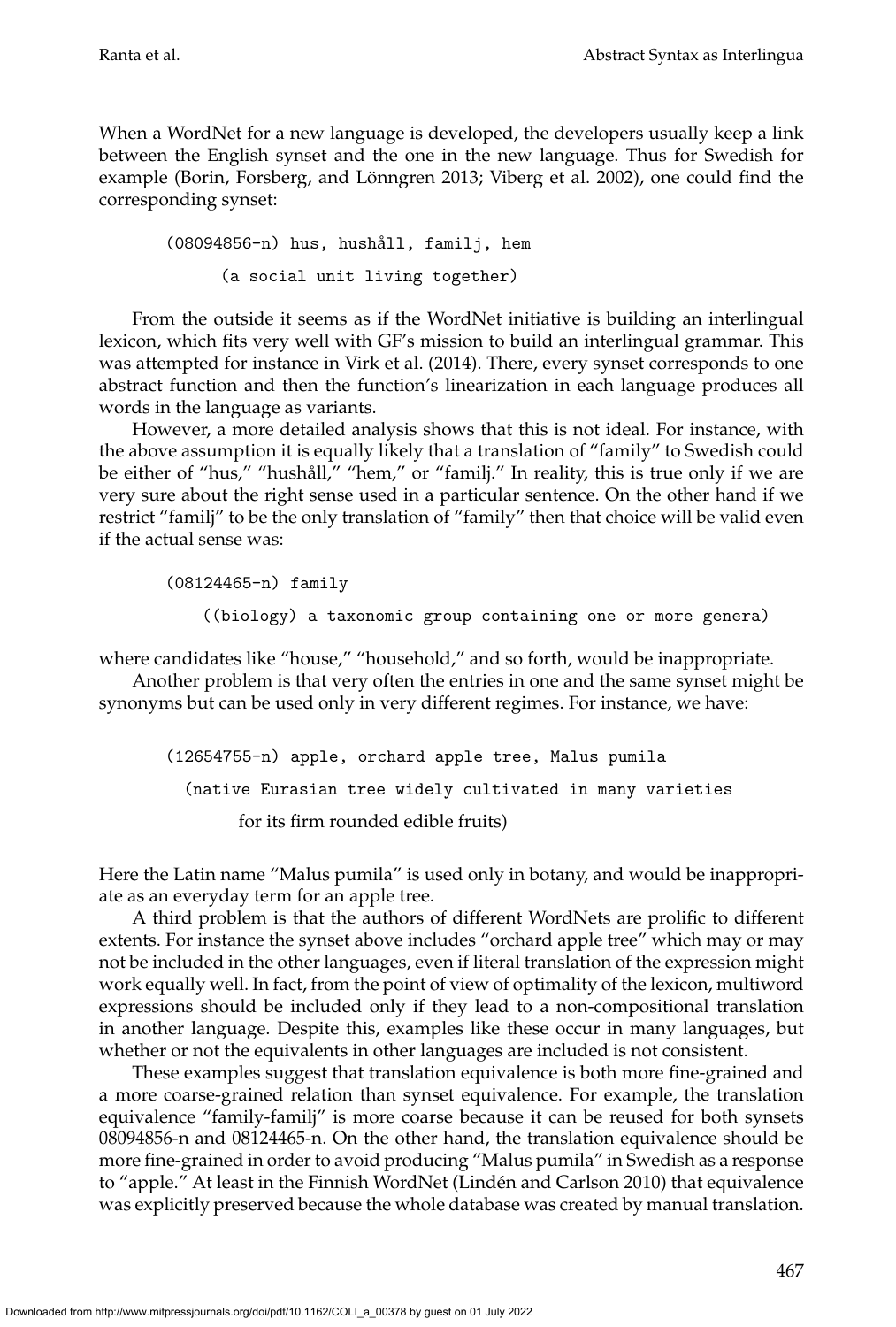| <b>Abstract</b>   | <b>Bulgarian</b>                                  |        |               | English Finnish Portuguese Slovenian |                   |                | <b>Spanish Swedish</b> |
|-------------------|---------------------------------------------------|--------|---------------|--------------------------------------|-------------------|----------------|------------------------|
|                   | household N домакинство household kotitalous casa |        |               |                                      | gospodinjstvocasa |                | <b>Swedish</b>         |
| house $10 N$ къща |                                                   | house  | <b>suku</b>   | Icasa                                | hiša              | Icasa          | <b>Swedish</b>         |
| home 8 N          | 10M                                               | home   | berhe         | llar                                 | dom               | hogar          | <b>Swedish</b>         |
| family 1 N        | семейство                                         | family | <b>talous</b> | família                              | družina           | <i>familia</i> | Swedish                |

<span id="page-43-1"></span>A snapshot of a synset from the search interface for GF WordNet.

An attempt to automatically recover the equivalence from already existing linked WordNets is presented in [Angelov and Lobanov \(2016\)](#page-0-0). The method, however, is limited by the quality and the size of the original resource. In general, the algorithm tends to produce very good results when the input data is already clean from mistakes and it covers many synsets. Post validation of the result can still be necessary.

*7.1.1 A WordNet in GF.* There is an ongoing effort to build an interlingual WordNet for Bulgarian, Catalan, Chinese, Dutch, English, Estonian, Finnish, Italian, Portuguese, Slovenian, Spanish, Swedish, Thai, and Turkish $33$  that is consistent with GF by design. Because of the wide range of languages, we decided to focus on a few languages first for which there is in-house expertise: Bulgarian, English, and Swedish, whereas for the other languages the lexicon is bootstrapped using the method in [Angelov and](#page-0-0) [Lobanov \(2016\)](#page-0-0) with very little post-validation. The exception is Finnish, where we used the translation data in FinnWordNet (Lindén and Carlson 2010). This means that the translation choices for Finnish are mostly correct, but further work is needed for multiword expressions and for correcting verb valencies. In order to compensate for the limited coverage of most WordNet resources, additional data for all languages was extracted from PanLex [\(Kamholz, Pool, and Colowick 2014\)](#page-0-0).

In parallel with the lexicon, we build a corpus that is annotated with abstract syntax trees where the lexical items in the trees are sense disambiguated. The corpus is intended for training statistical parsing (Angelov and Ljunglöf 2014) and sense disambiguation in GF.

A synset in our WordNet is a matrix as in Figure [16,](#page-43-1) where the rows of the matrix represent the translation equivalence, and the columns represent the synsets of the different languages. Note that each row also corresponds to a different abstract syntax identifier. It is important to note that a single identifier like <code>family\_1\_N $^{34}$  $^{34}$  $^{34}$ </code> could in principle be reused across synsets. For instance, it can also be used for the synset:

((biology) a taxonomic group containing one or more genera)

since all the chosen translations also fit in that sense. When identifiers are reused, this reduces the size of the interlingual lexicon, but what is more important is that for translation purposes it becomes enough to perform sense disambiguation only up to the level of abstract identifiers and not the actual WordNet sense. This means that the amount of ambiguity can be reduced to the level needed in translation, while the real sense ambiguity is much higher.

The raw data for the synsets comes from existing resources such as Princeton WordNet for English [\(Fellbaum 1998\)](#page-0-0), Svenska OrdNät [\(Viberg et al. 2002\)](#page-0-0) and WordNet-SALDO

<span id="page-43-0"></span><sup>33</sup> <https://github.com/GrammaticalFramework/gf-wordnet>.

<span id="page-43-2"></span><sup>34</sup> The identifiers are composed of an English lemma plus a GF category. When that is not enough, we add a consecutive number to make the identifier unique.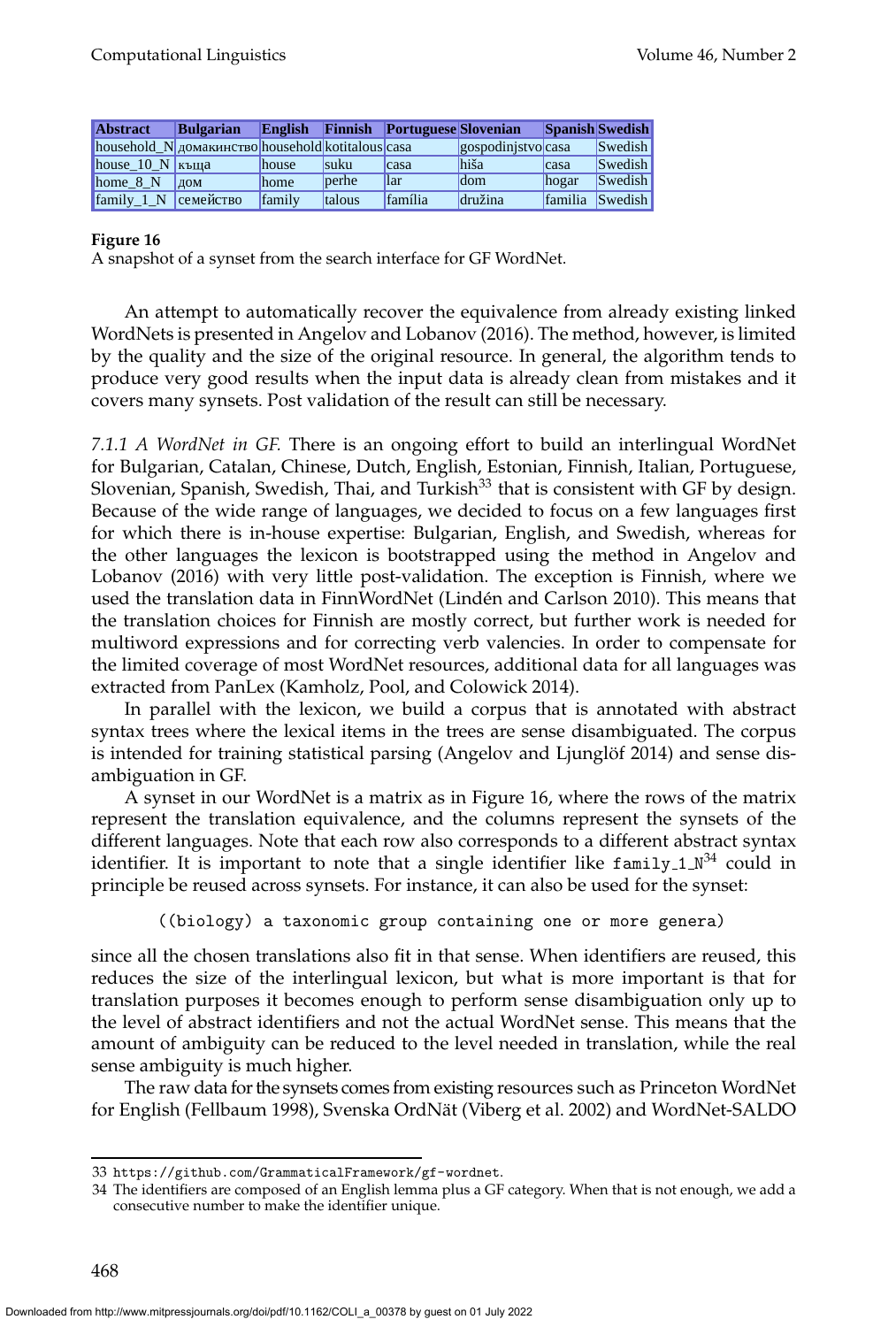|         | nom |  | gen                      |            |  |                             | нечленувано къща        |                      |                  |          | vksikkö monikko |
|---------|-----|--|--------------------------|------------|--|-----------------------------|-------------------------|----------------------|------------------|----------|-----------------|
| sghouse |     |  |                          | lhouse's l |  | ед.ч.                       | членувано               | къшата               | nominatiiviltalo |          | talot           |
|         |     |  | <b>pl</b> houses houses' |            |  |                             | пълен член              | къшата               | genetiivi        | Italon   | talojen         |
|         |     |  |                          |            |  |                             | <b>Нечленувано</b> къщи |                      | partitiivi       | Italoa   | taloja          |
|         |     |  | obestbest                |            |  | мн.ч. <sub>Ч</sub> ленувано | къшите                  | translatiivi taloksi |                  | Italoksi |                 |
|         |     |  |                          | lhuset     |  |                             | звателна форма          | КЪШО                 |                  |          |                 |
|         |     |  | nom <b>sghus</b>         | lhusen     |  |                             | бройна форма            | КЪШИ                 | $\cdots$         | $\cdots$ | $\cdots$        |
|         |     |  | sghus                    | lhusets    |  |                             |                         |                      |                  |          |                 |
| gen     |     |  | plhus                    | lhusensl   |  |                             |                         |                      |                  |          |                 |

<span id="page-44-1"></span>Snapshots of morphological tables generated from GF WordNet.

(Borin, Forsberg, and Lönngren 2013) for Swedish, and BulTreeBank WordNet for Bulgarian [\(Simov and Osenova 2010\)](#page-0-0). The BalkaNet WordNet for Bulgarian [\(Koeva, S., and](#page-0-0) [Genov 2004\)](#page-0-0) was not used because of its restrictive license. Both the Swedish and the Bulgarian resources are incomplete (28,046 senses in Swedish and 8,936 in Bulgarian), so additional translations are added from the Folkets Lexikon for Swedish [\(Kann and](#page-0-0) [Hollman 2011\)](#page-0-0) and KBEDict for Bulgarian [\(Angelov 2014\)](#page-0-0). The initial bootstrapped resources are then subjected to an ongoing validation effort. The validation ensures that the best translation pairs are chosen according to the criteria:

- the two words should share as many senses as possible;
- each of the words should be commonly used as translation of the other;
- preserve morphological derivations as much as possible, that is, if *science* is *vetenskap* then *scientific* is *vetenskaplig*;
- whenever possible, preserve cognates between languages; and
- when the data come from Folkets Lexikon or SA Dictionary, check that the translation matches the actual WordNet sense.

*7.1.2 Morpho-syntactics.* The original WordNet resources are all on the level of lemmas, whereas, as discussed earlier, in GF we also need to have complete morphological information for all languages. A large morphological lexicon for English and Bulgarian already existed [\(Angelov 2014\)](#page-0-0); to that we also added the morphology for Swedish from SALDO (Borin and Lönngren 2009). The morphology for Finnish comes from Kotus. $^{35}$  $^{35}$  $^{35}$ Whenever we encounter words that are not listed in any of the existing morphological lexica, then those words are inflected by using the smart paradigms in the RGL (Section [3.4.1\)](#page-13-2). Figure [17](#page-44-1) shows inflection tables for English, Swedish, Bulgarian, and Finnish generated automatically from our grammar.

Morphology is not the only missing piece. In WordNet all lexical items are categorized as just nouns, verbs, adjectives, or adverbs, whereas the RGL requires finer subcategorization. The most prominent need of subcategorization is for verbs, which exhibit different valency patterns. The grammar, for instance, needs to know whether a verb is intransitive, transitive, or a prepositional verb. Particle verbs are also treated specifically since in translation the particle is often absorbed as a prefix or suffix in

<span id="page-44-0"></span><sup>35</sup> <http://kaino.kotus.fi/sanat/nykysuomi/>, the free morphological dictionary of the Institute for the Languages of Finland.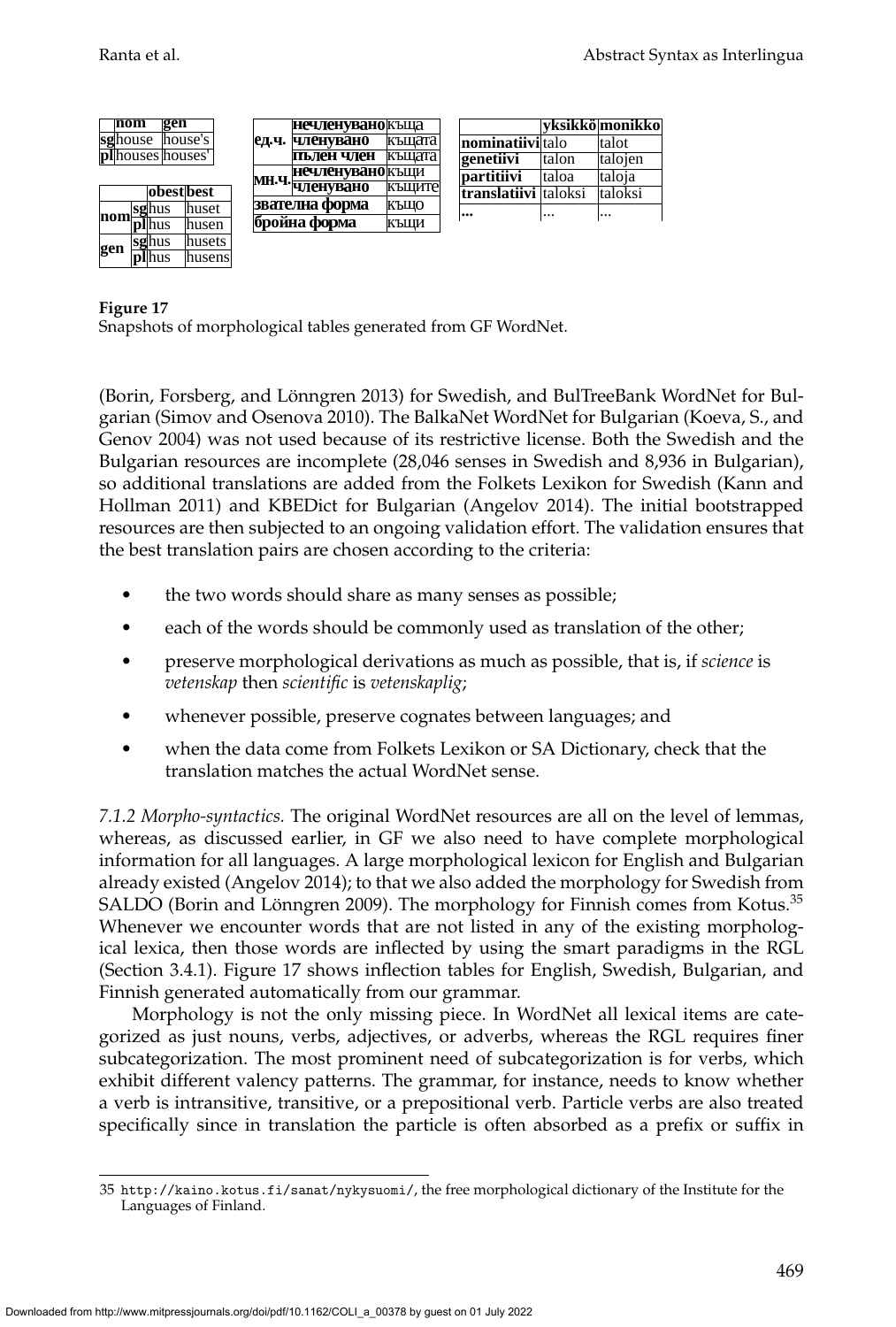the main verb, and thus, the phenomenon is treated in the concrete rather than in the abstract syntax.

Another example is the adverbs, which in WordNet are treated uniformly, whereas in the resource grammars they are categorized according to their syntactic functions. For instance adverbs like "very," which modify adjectival phrases, have different categories than adverbs like, for example, "occasionally," which typically modify verbs. There are also adverbs like "instead," which in one sense can be used on its own whereas in another is followed by "of" to form the composite preposition "instead of." In the latter case the composite phrase has the category of a preposition in the grammar whereas in the original WordNet it is treated as an adverb. Phrases like "instead of" are treated as multiword expressions with non-compositional translation to other languages.

A third apparent example are numerals, which in WordNet are classified as both nouns and adjectives according to their uses. In the RGL, there is a special category of numerals, which can be used syntactically on their own (similar to nouns), as determiners (the cardinals), or like adjectives (the ordinals).

Nouns are categorized separately depending on whether they are common nouns or proper names.

In all these cases, the categorizations in GF WordNet differ from the categorization in the ordinary WordNet. There is also an ongoing integration with VerbNet [\(Schuler](#page-0-0) [2005\)](#page-0-0) that will make the verb subcategorization more stable. The current subcategorization is based mostly on the uses of the verbs in the corpus of examples coming with WordNet.

*7.1.3 Examples Corpus.* In WordNet, most of the synset glosses contain examples in English showing typical uses of the particular senses. We extracted the examples, and each example was associated with the word that it exemplifies. This corpus is then parsed with GF and sense-annotated. Note that there is the Princeton WordNet Gloss Corpus, which also contains sense annotations but only for some words—in order to construct complete trees we had to annotate all senses.

Once we have an abstract tree for a particular English sentence, we can in principle translate it to all languages for which the grammar is available. However, because the lexicon is still under development, we cannot trust the translations. There are still a lot of mistakes and gaps. To facilitate the development, we have also bootstrapped the translations to Bulgarian and Swedish by using Google Translate. This gives us a corpus of entries like this:

```
abs: DetCN (DetQuant IndefArt NumSg)
           (AdjCN (PositA rare_1_A) (UseN word_1_N))
eng: a rare word
swe: ett sällsynt ord
bul: rjadka duma
key: 1 rare 1 A 00490548-a
```
Each abstract syntax tree is followed by its verbalizations in English, Swedish, and Bulgarian. The English sentence is the original example, and for Swedish and Bulgarian we have either the grammar generated sentence if the entry is already validated, or a Google translation if the entry is still pending.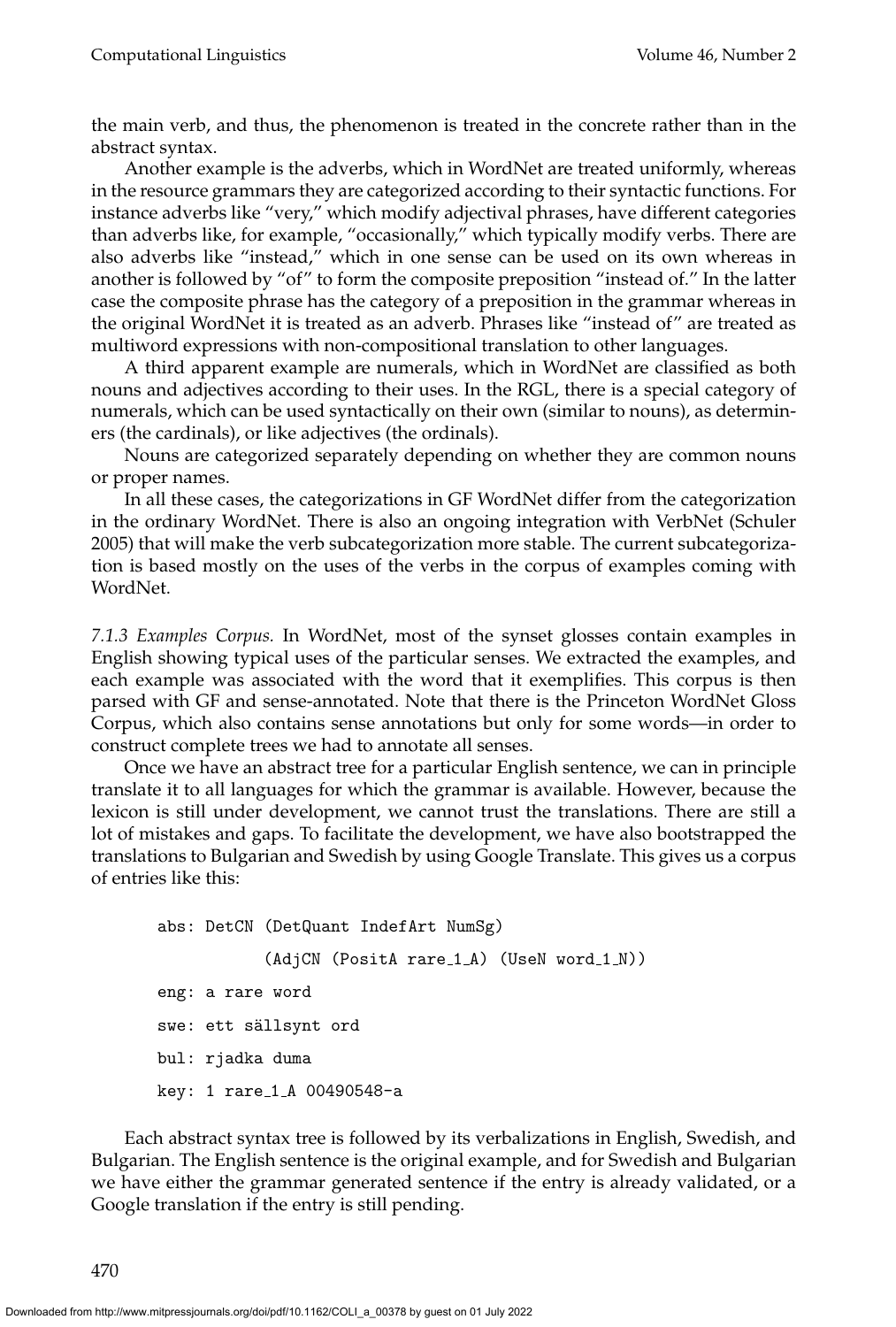| <b>Bulgarian</b>                                                  | рядка дума                             |  |  |  |  |
|-------------------------------------------------------------------|----------------------------------------|--|--|--|--|
| <b>English</b>                                                    | a rare word                            |  |  |  |  |
| <b>Finnish</b>                                                    | harvinainen sana                       |  |  |  |  |
|                                                                   | Portuguese uma palavra pouco frequente |  |  |  |  |
| <b>Slovenian</b>                                                  | redka beseda                           |  |  |  |  |
| <b>Spanish</b>                                                    | una palabra poco frecuente             |  |  |  |  |
| <b>Swedish</b>                                                    | ett sällsynt ord                       |  |  |  |  |
| word_1_N: a unit of language that native<br>speakers can identify |                                        |  |  |  |  |

<span id="page-46-0"></span>Snapshots of an example from GF WordNet. The highlighting shows the word alignment and at the bottom is shown the gloss for the selected word.

#### **Table 10**

<span id="page-46-2"></span>State of GF WordNet in terms of number of senses and number of trusted translations.

| Language   | <b>Senses</b> | Trusted |
|------------|---------------|---------|
| Abstract   | 107,955       |         |
| Bulgarian  | 81,728        | 35,906  |
| Catalan    | 95,728        | 4,470   |
| Chinese    | 41,412        | 93      |
| English    | 107,826       | 107,826 |
| Finnish    | 97,059        | 90,535  |
| Portuguese | 94,905        | 53,324  |
| Slovenian  | 86,489        | 52,017  |
| Spanish    | 98,255        | 5,066   |
| Swedish    | 76,327        | 27,998  |
| Thai       | 64,671        | 109     |
| Turkish    | 88,954        | 3,611   |

From a user interface (Figure [18\)](#page-46-0),<sup>[36](#page-46-1)</sup> it is possible to find the already verified corpus entries. Because the sentences are generated from a single abstract tree, it is possible to automatically compute the word and phrase alignments. In the user interface, when the user clicks any of the words in a sentence for one language, the corresponding words (phrases) in the other languages are highlighted as well. If the current selection covers only a single word, the user interface shows the gloss for that word below the corpus example.

*7.1.4 Current Status.* The status of the WordNet lexicon in September 2019 is shown in Table [10.](#page-46-2) As can be seen, the only complete language is English; this is because the abstract syntax was constructed from English. The next almost-complete language is Finnish, since the original data set had very good coverage. We are actively working on Bulgarian and Swedish, and the coverage for our lexicon is already better than in the original sources. All other languages are automatically aligned; for those languages we marked as trusted only those entries that we spotted and for which we are very sure. Because of the bigger sizes of the original Portuguese and Slovenian resources, the alignment proved to be consistently good. For that reason, entries coming from

<span id="page-46-1"></span><sup>36</sup> <https://github.com/GrammaticalFramework/gf-wordnet>.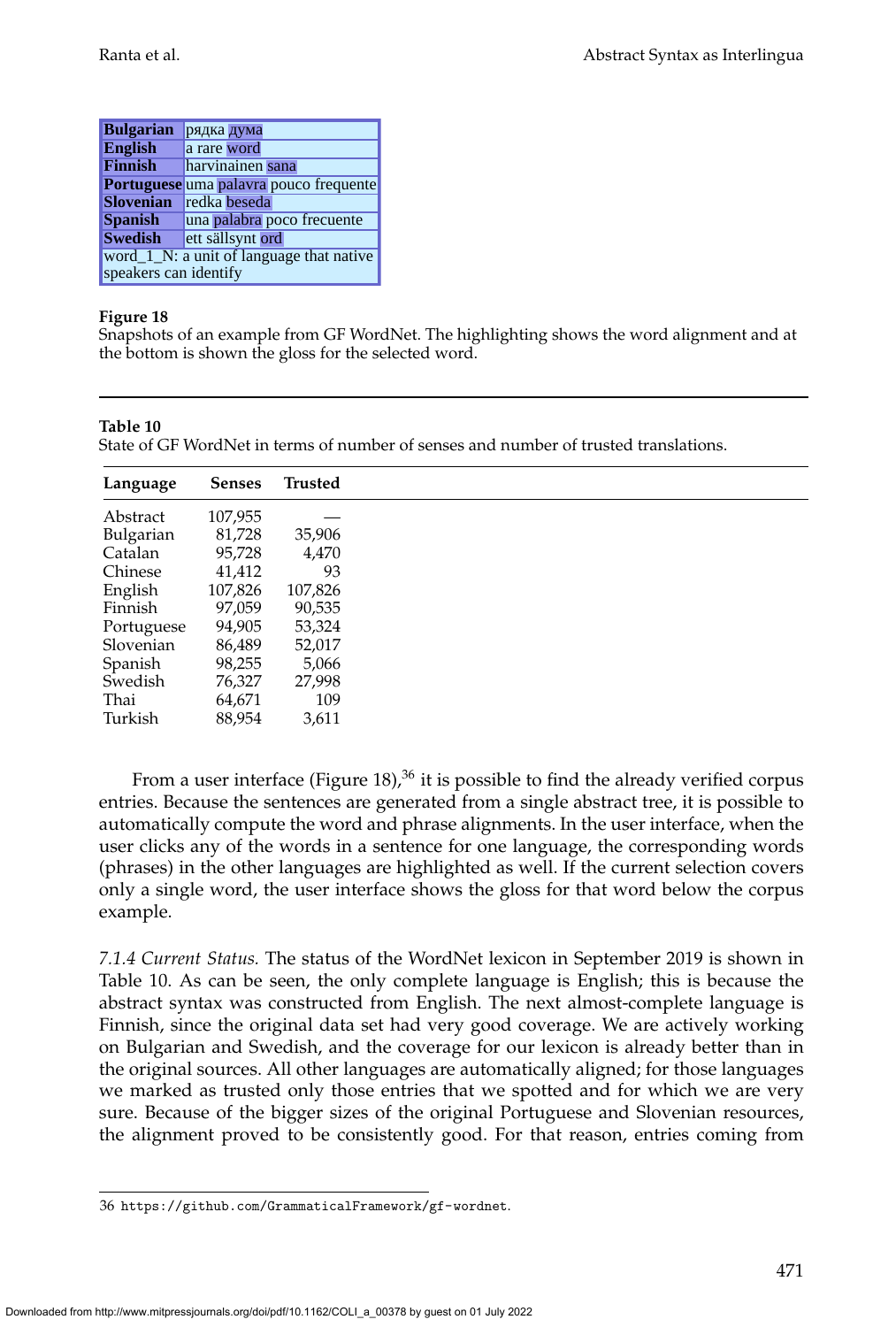#### **Table 11**

<span id="page-47-2"></span>BLEU scores for translation with RGL+WordNet versus Google Translate. RGL reference: reference obtained by post-editing RGL output. Google reference: reference obtained by post-editing Google output. RGL: output produced from manually disambiguated trees in the treebank by RGL linearization. RGL+parse: output produced by parsing the trees with automatic disambiguation and linearizing with RGL.

|                            | RGL reference |                                           |                | Google reference |                |                |
|----------------------------|---------------|-------------------------------------------|----------------|------------------|----------------|----------------|
|                            |               | RGL RGL+parse Google RGL RGL+parse Google |                |                  |                |                |
| Bulgarian 92.03<br>Swedish | 72.69         | 45.27<br>40.74                            | 35.74<br>52.88 | - 37.58<br>65.49 | 22.19<br>38.86 | 84.61<br>65.04 |

#### **Table 12**

<span id="page-47-1"></span>Coverage for English to Bulgarian and translation quality comparison between complete syntactic parses and chunks.

| Validated sentences:<br>Parsed sentences:<br>All sentences: | 4,375<br>29,376<br>38,592 | $(11\%)$<br>(76%) |
|-------------------------------------------------------------|---------------------------|-------------------|
| BLEU score for syntactic parses:                            | 45.27                     |                   |
| BLEU score for chunks:                                      | 27.20                     |                   |

WordNet and not from PanLex for Portuguese and Slovenian are currently marked as trusted.

The corpus of examples contains 38,592 sentences, of which 11% have been verified (see Table [12\)](#page-47-1). The verification ensures that the right abstract syntax tree is used, which includes a correct choice for the word senses. We also check the translations to Swedish and Bulgarian. Many of the translations sound native, but sometimes when English idioms are used in the source, the translation is too literal. This leads to phrases that are syntactically correct and understandable, but unidiomatic. As mentioned in Section [4.4,](#page-24-2) idioms and special constructions can be handled in semantic grammars, or by adding additional functions to the RGL. However, we limit ourselves to the lexical level in the WordNet project.

<span id="page-47-0"></span>*7.1.5 Translation Experiments.* Although work on the WordNet lexicon is still ongoing, we did preliminary experiments to see how good RGL+WordNet are for the translation of general text. We randomly selected 200 sentences from the section of the examples corpus that is already validated. After that we asked speakers of Swedish and Bulgarian to post-edit the translations that the RGL generates. From the automatic translation and the post-edited output we computed the BLEU scores [\(Papineni et al. 2002\)](#page-0-0), which can be seen in Table [11.](#page-47-2)

The difference between "RGL" and "RGL+parse" scores suggests that the greatest impact on GF translation quality comes from disambiguation. The drop is significant but not surprising. The current disambiguation model in GF for both the syntax and the word senses is context-free. This means that the ranking of the possible syntax trees is not as good as it could be. Similarly, instead of real contextual sense disambiguation, for every word we will just pick the most probable sense.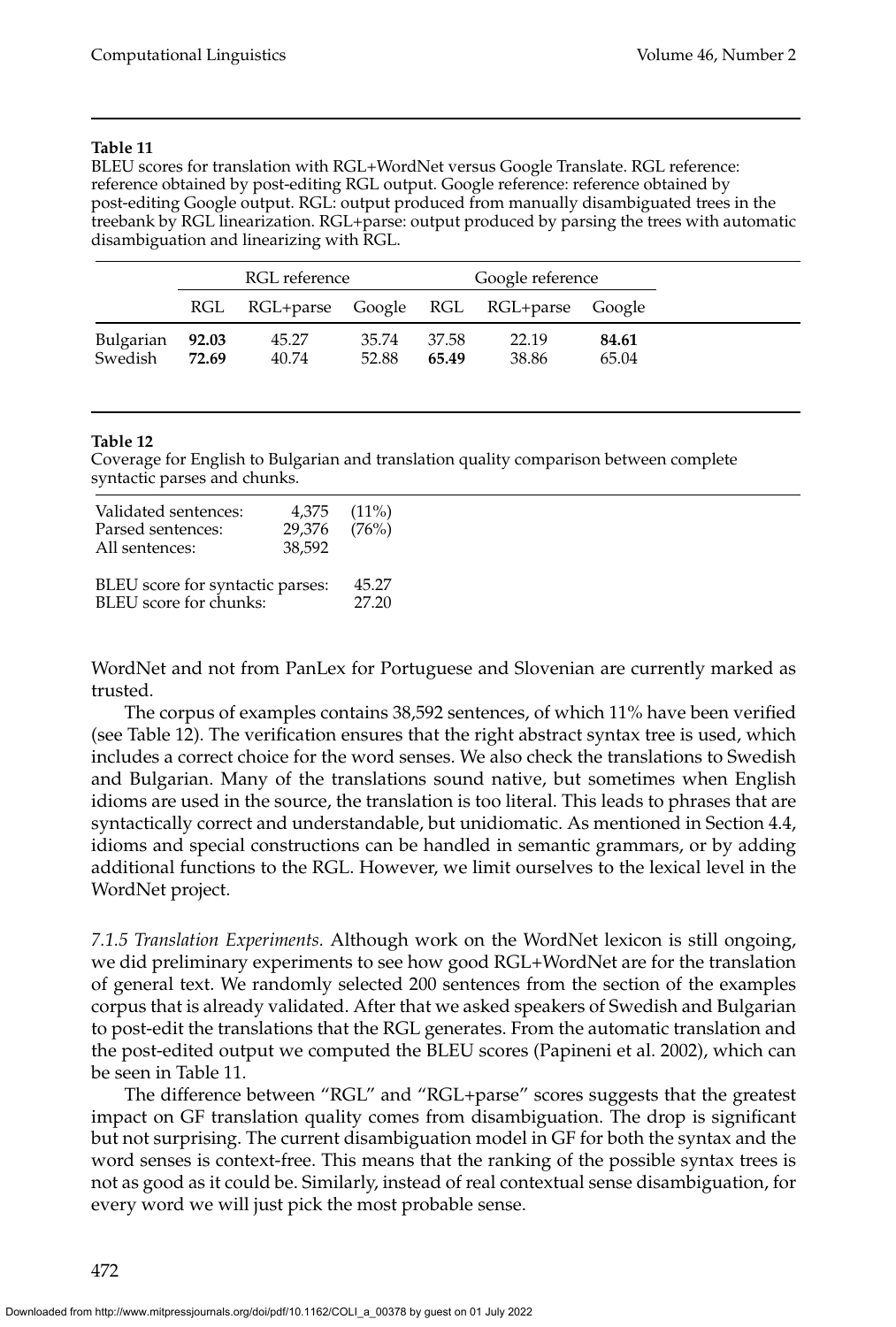A contextual ranking and disambiguation based on distributional representation models is under development. A pilot experiment is presented in the master's thesis of [Kalldal and Ludvigsson \(2017\)](#page-0-0). [Agirre et al. \(2009\)](#page-0-0) show that best results are achieved by using WordNet for supervising the learning of distributional models from large corpora. This is what we plan as well, except that in our case the vector space embedding must be for abstract syntax functions instead of concrete words.

Another question is how the limited coverage of the RGL affects the translation quality. The examples corpus contains 38,592 sentences (Table [12\)](#page-47-1), but of those only 76% can be fully parsed. The rest can be analyzed only by using chunks as explained in Section [5.2](#page-29-0) and as applied in [Angelov, Bringert, and Ranta \(2014\)](#page-0-0). Looking at the examples, it seems as though at least some of the chunking was caused by missing or wrong verb valency subcategorization in our lexicon. Integration with VerbNet [\(Schuler](#page-0-0) [2005\)](#page-0-0) could potentially improve the results.

In any case, we want to be able to produce output even for malformed inputs. This means that integration of some kind of chunking is indispensable. To see the effect of that on the translation we selected 50 chunked sentences, post-edited the RGL translation, and computed the BLEU score. As can be seen in Table [12,](#page-47-1) the result is much lower. Part of the reason is that sometimes even the analysis of the individual chunks might be the wrong one. This happens with or without chunking and is just the effect of our context-free disambiguation. With chunks, however, the effect is even worse because the agreement between different chunks gets lost.

# <span id="page-48-0"></span>**7.2 FrameNet**

The Berkeley FrameNet (BFN) [\(Fillmore, Johnson, and Petruck 2003; Fillmore and Baker](#page-0-0) [2009\)](#page-0-0) is a lexico-semantic resource based on the theory of frame semantics [\(Fillmore](#page-0-0) [1985\)](#page-0-0). An abstract semantic frame represents a cognitive scenario. A set of core frame elements (FE) represents the conceptually required components of the frame and, thus, uniquely characterizes the frame. Core FEs syntactically tend to correspond to verb arguments. Non-core FEs are not specific to the frame and typically are adjuncts. In a sentence, a frame is evoked by a target word which corresponds to a lexical unit (LU)—a pairing of the word and the frame. An LU defines a word sense with respect to the frame and, based on FrameNet-annotated corpus evidence, carries semantic and syntactic valence information about the possible realization of FEs given the LU.

Following the BFN approach, there are framenets available for many languages, which often reuse the BFN frame inventory [\(Gilardi and Baker 2018\)](#page-0-0). Exploitation of FrameNet-like resources has been appealing not only for linguistic studies but also for a range of advanced natural language understanding and generation applications.

Although the more than 1,000 BFN frames are, to a large extent, languageindependent [\(Gilardi and Baker 2018\)](#page-0-0) and can be seen as a robust semantic interlingua, LUs and their valence patterns are language-specific. Moreover, when it comes to the syntactic patterns, different framenets use different grammar models, categories, and functions. This is where the GF abstract syntax as a FrameNet-complementary interlingua comes into the picture, particularly regarding the multilingual NLG perspective.

A methodological approach for the extraction and generation of a computational FrameNet-based GF grammar and lexicon has been proposed and tested by [Gruzitis](#page-0-0) [and Dannells \(2017\)](#page-0-0). The approach leverages FrameNet-annotated corpora to automat- ´ ically extract a set of crosslingual semantico-syntactic valence patterns (Dannélls and [Gruzitis 2014\)](#page-0-0). The language-independent layer of FrameNet—the abstract frames and their semantic valence—is defined in the abstract syntax of the GF FrameNet grammar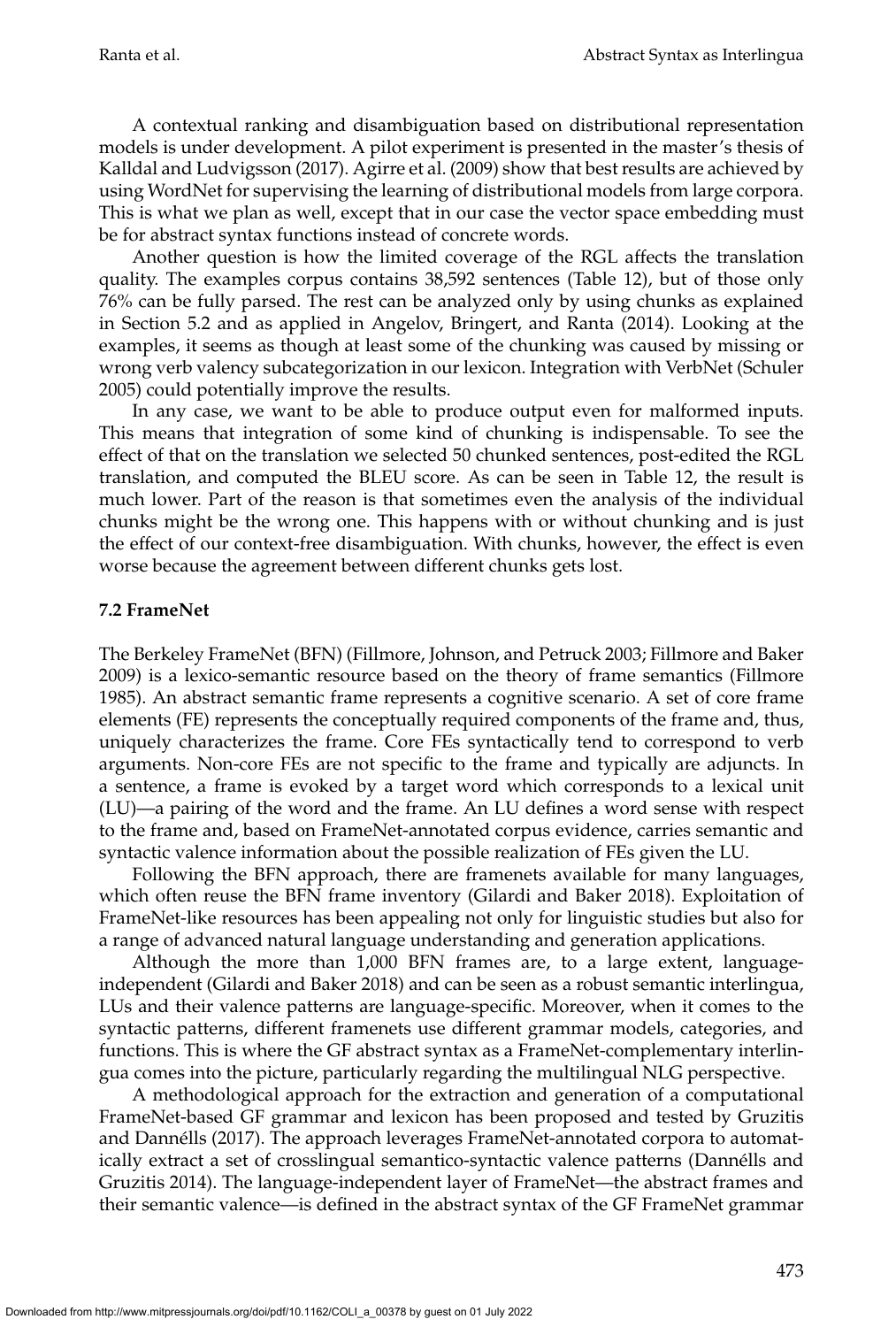```
mkCl -- mkCl : NP -> VP -> Cl
 person
 (mkVP -- mkVP : VP -> Adv -> VP
   (mkVP live_V) -- mkVP : V -> VP
   (mkAdv in_Prep place)) -- mkAdv : Prep -> NP -> Adv
Residence -2 Residence : Resident -5 Location -5 V -5 Cl
  person -- Resident (NP)
   (mkAdv in_Prep place) -- Location (Adv)
   live V -- lexical unit (V)
```
<span id="page-49-2"></span>FrameNet functions as an abstraction layer above the syntax-oriented RGL API.

library, while the language-specific layer—the surface realization of LUs and their syntactic valence—is defined in concrete syntaxes (one per language). The abstract syntax of GF RGL, in turn, is used for generalizing and unifying the grammatical categories and functions used in different framenets.

The resulting GF FrameNet grammar library has multiple effects. First, it provides a frame-semantic abstraction layer and  $API<sup>37</sup>$  $API<sup>37</sup>$  $API<sup>37</sup>$  over the syntactic abstraction layer and API<sup>[38](#page-49-1)</sup> provided by GF RGL. Thereby, application grammar developers can primarily manipulate with plain semantic constructors in combination with some simple syntactic constructors for FE fillers, instead of comparatively complex and recursive syntactic constructors for building verb phrases and gluing the clauses together. The GF FrameNet grammar library also handles the language-specific order and agreement of FEs in the generated sentence, based on dominant patterns found in the respective FrameNet corpus. Also note that, from the GF application grammar development perspective, the GF frame constructors can often be specified for all languages at once: in the shared concrete syntax (functor) of a GF application grammar, which even more facilitates porting application grammars to other languages. Second, it provides a highlevel means for both relatively wide-coverage NLG and multilingual NLG. Third, it can be used as a unified method for comparing and mapping semantic and syntactic valence patterns and lexical units across framenets of different languages.

Figure [19](#page-49-2) illustrates the use of the GF FrameNet grammar library in comparison to the use of the standard GF RGL. Note that the application of the semantic constructor Residence is flatter with respect to its arguments in comparison to the syntactic constructors mkCl and mkVP.

The Residence constructor is one of 869 shared syntactico-semantic valence patterns extracted from the BFN and Swedish FrameNet (SweFN) corpora [\(Gruzitis and](#page-0-0) Dannélls 2017). These patterns cover 483 semantic frames. For both BFN and SweFN, the concise set of 869 patterns covers 77.5% of the human-annotated examples (out of 57,615 BFN examples and 3,348 SweFN examples). This indicates that the set of shared constructors includes the most frequently used frames and their valence patterns despite the modest amount of the annotated example sentences in SweFN.

There has been previous work on FrameNet-based NLG, which typically focuses on narrow domains or specific applications, and is usually monolingual. For instance,

<span id="page-49-0"></span><sup>37</sup> <http://remu.grammaticalframework.org/framenet/>.

<span id="page-49-1"></span><sup>38</sup> <http://www.grammaticalframework.org/lib/doc/synopsis/>.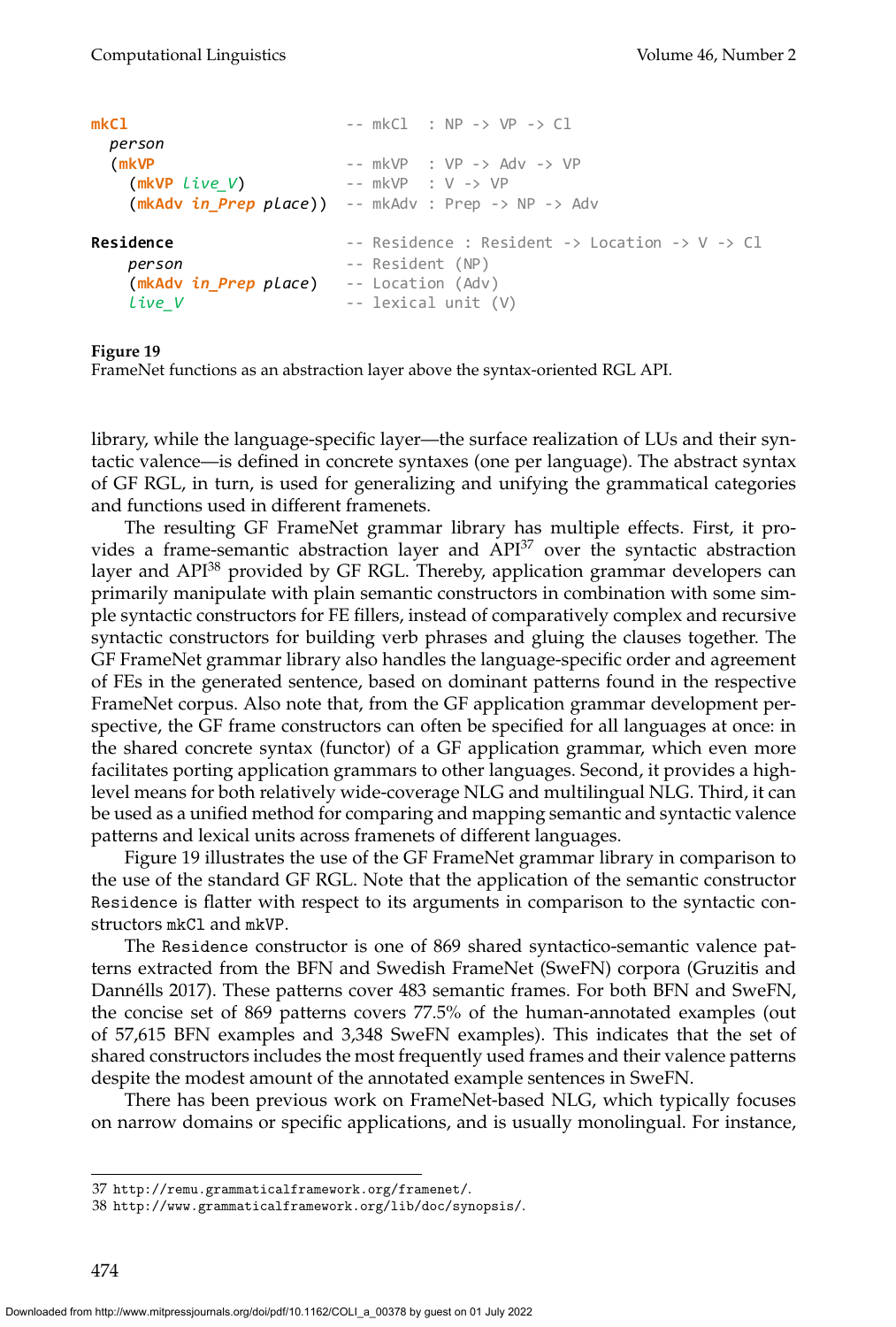[Roth and Frank \(2009\)](#page-0-0) have developed an application that generates walking directions based on a set of rules that map route segments to certain semantic frames, and landmarks within the segments to frame elements. Another example is template-based verbalization of certain facts stored in a knowledge base that has been populated by a domain-specific FrameNet-based information extraction system [\(Barzdins 2014\)](#page-0-0).

# **7.3 Construction Grammar**

Abstract syntax functions represent grammatical constructions. Basic syntactic structures such as NP–VP predication are examples of such constructions, on one end of the scale; word lemmas linked to their inflection tables and other grammatical properties are on the other end. Frames, in the sense of FrameNet, can be seen as a layer above word senses, whereas what is more specifically called constructions are mixtures of combination rules and words, which have special, non-compositional meanings [\(Gold](#page-0-0)[berg 2013\)](#page-0-0). The core GF RGL has only a few such constructions, with existentials (Section [4.4\)](#page-24-2) as a typical example. But semantic grammars are full of them, to capture all kinds of idioms that could not be translated compositionally without them. As we saw in Section [5.2,](#page-29-0) they can in a wide-coverage setting be seen as a layer on top of the syntactic grammar, as fragments of a semantic interlingua. They also have the advantage of making complicated run-time transfer unnecessary and thus maintaining the interlingual paradigm.

A study of a standard construction grammar in GF was carried out in [Gruzitis et al.](#page-0-0) [\(2015\)](#page-0-0) and Borin, Dannélls, and Grūzītis (2018). It addressed the Swedish Constructicon (SweCcn) (Bäckström, Lyngfelt, and Sköldberg 2014), converting the semi-formal descriptions to GF grammar rules in a semi-automatic way. SweCcn specifies more than 400 constructions, from which a GF construction grammar (an extension to the Swedish resource grammar) can be automatically generated for nearly 80% of the constructions, requiring post-editing for the remaining 20%. Initial evaluation of the automatically acquired GF grammar on different test sets of construction examples shows that the achieved recall is already 70% to 90% [\(Gruzitis et al. 2015\)](#page-0-0). Some of this work has continued on GF code repositories, and it is seen as a major way to improve widecoverage parsing, which of course is an open-ended task.

Development of constructicons is actively ongoing for many languages [\(Lyngfelt](#page-0-0) [2018\)](#page-0-0). The Russian Constructicon, for instance, which currently specifies nearly 700 constructions, is being built in parallel with SweCcn [\(Janda et al. 2018\)](#page-0-0), reusing the technical infrastructure and the data format of SweCcn. Thus, the SweCcn-in-GF approach can be applied to the Russian Constructicon in a relatively straightforward manner. Moreover, this would open a further research direction on developing a common GF abstract syntax for a multilingual computational constructicon, building on the recent linguistic research in multilingual constructicography by [Lyngfelt et al. \(2018\)](#page-0-0).

### **7.4 Abstract Meaning Representation**

AMR [\(Banarescu et al. 2013\)](#page-0-0) has been proposed as a robust whole-sentence semantic representation, and it has gained considerable attention in the research community. Although the original work on both AMR as a representation and AMR as a semantically annotated text corpus (sembank) has been focused on English, there have been promising efforts in pushing it toward a semantic interlingua [\(Xue et al. 2014; Damonte](#page-0-0) [and Cohen 2018\)](#page-0-0).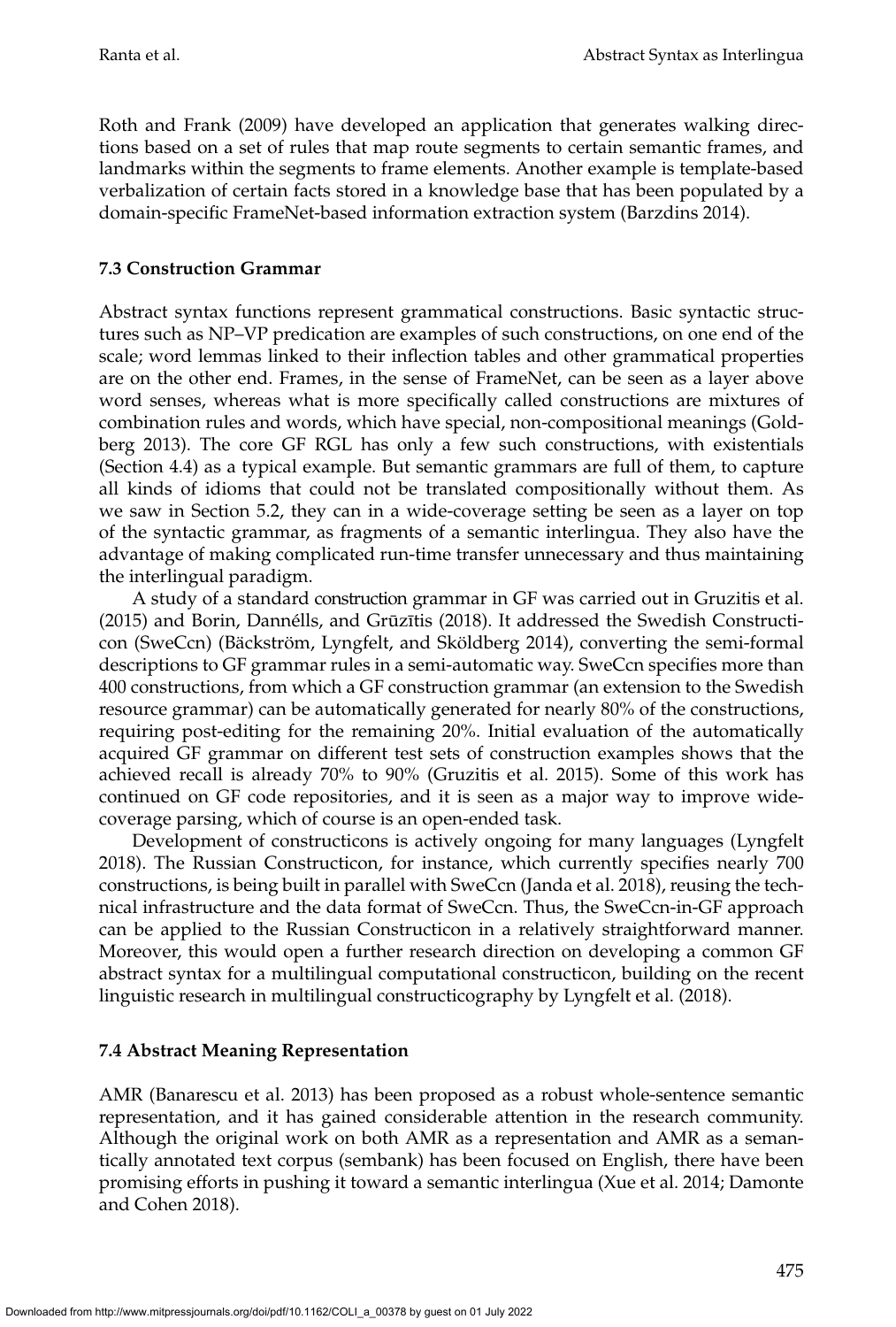Following a similar task in text-to-AMR parsing [\(May 2016\)](#page-0-0), a recent shared task at SemEval 2017 unveiled the state-of-the-art in AMR-to-text generation [\(May and](#page-0-0) [Priyadarshi 2017\)](#page-0-0). According to the SemEval 2017 Task 9 evaluation, the convincingly best-performing AMR-to-text generation system [\(Gruzitis, Gosko, and Barzdins](#page-0-0) [2017\)](#page-0-0), among the contestants, combines a GF-based generator with the JAMR generator (Flanigan et al. [2016\)](#page-0-0), achieving the Trueskill score (human evaluation) of 1.03–1.07 and the BLEU score (automatic evaluation) of 18.82 [\(May and Priyadarshi 2017\)](#page-0-0). The JAMR generator alone placed second, achieving the Trueskill score of 0.82–0.85 and the BLEU score of 19.01 [\(May and Priyadarshi 2017\)](#page-0-0). In both cases, the common approach is to convert the given AMR graph into a tree, and to generate a surface realization from the tree. While [Flanigan et al. \(2016\)](#page-0-0) transform AMR graphs into spanning trees, and decode the trees using a weighted tree-to-string transducer and an *n*-gram language model, [Gruzitis, Gosko, and Barzdins \(2017\)](#page-0-0) transform AMR graphs into GF ASTs, leaving the linearization of the acquired ASTs to the GF RGL, which resolves the word order and syntactic agreement, handles function words, and so on.

Note that the combined GF/JAMR system achieved a lower BLEU score than the JAMR system alone. The BLEU score was not binding in the SemEval 2017 Task 9 evaluation. In fact, this output confirms the inadequacy of using the BLEU score in this kind of NLG task where text is generated from meaning representations—sentences generated via ASTs are, in general, syntactic and even semantic paraphrases, if compared to the source sentences of the AMRs. Also note that the approximately 200 handcrafted rules (within the given timeframe) for AMR-to-AST conversion fully covered 12.3% of the evaluation AMRs and partially covered another 36% of the evaluation AMRs. In the combined GF/JAMR system, the incomplete ASTs and, thus, the incomplete linearizations were replaced by linearizations acquired by the JAMR generator. By adding more and more AMR-to-AST conversion rules and increasing the proportion of full GF-generated linearizations, the BLEU score would decrease even more.

Figure [20](#page-52-0) illustrates the difference between the GF-based AMR-to-text generator [\(Gruzitis, Gosko, and Barzdins 2017\)](#page-0-0) and the JAMR generator [\(Flanigan et al. 2016\)](#page-0-0), given a sample input AMR that the current AMR-to-AST conversion rule set fully covers. Note that the reference is not the original sentence from which the AMR was specified by a human annotator; it is an informed human translation by the authors.<sup>[39](#page-51-0)</sup> Although the fluency of the GF-generated linearization can be argued, it is obviously more adequate, both syntactically and semantically—and, what is important: the GFgenerated output is predictable.

It should be noted that the current AMR specification<sup>[40](#page-51-1)</sup> does not represent grammatical tense, plural, and articles. Because of this information loss, one cannot expect that such details will be correctly deduced or guessed, especially without a wider context. Therefore the default linearization by the GF generator (and the guessed linearization by the JAMR generator) of the AMR concept person in Figure [20](#page-52-0) is in the singular form. Similarly, information about the plural "boys" is lost in the AMR representation in Figure [21](#page-52-1) and is not transferred to the output linearization. Regarding the ARG2 argument of the convict-01 predicate, this however requires adding corpus-based valencies to the AMR-to-AST transformation.

<span id="page-51-0"></span><sup>39</sup> This sample AMR graph is taken from the SemEval 2017 Task 9 evaluation data set, and the original reference sentences are not available to the authors.

<span id="page-51-1"></span><sup>40</sup> <https://github.com/amrisi/amr-guidelines/blob/master/amr.md> (v1.2.6).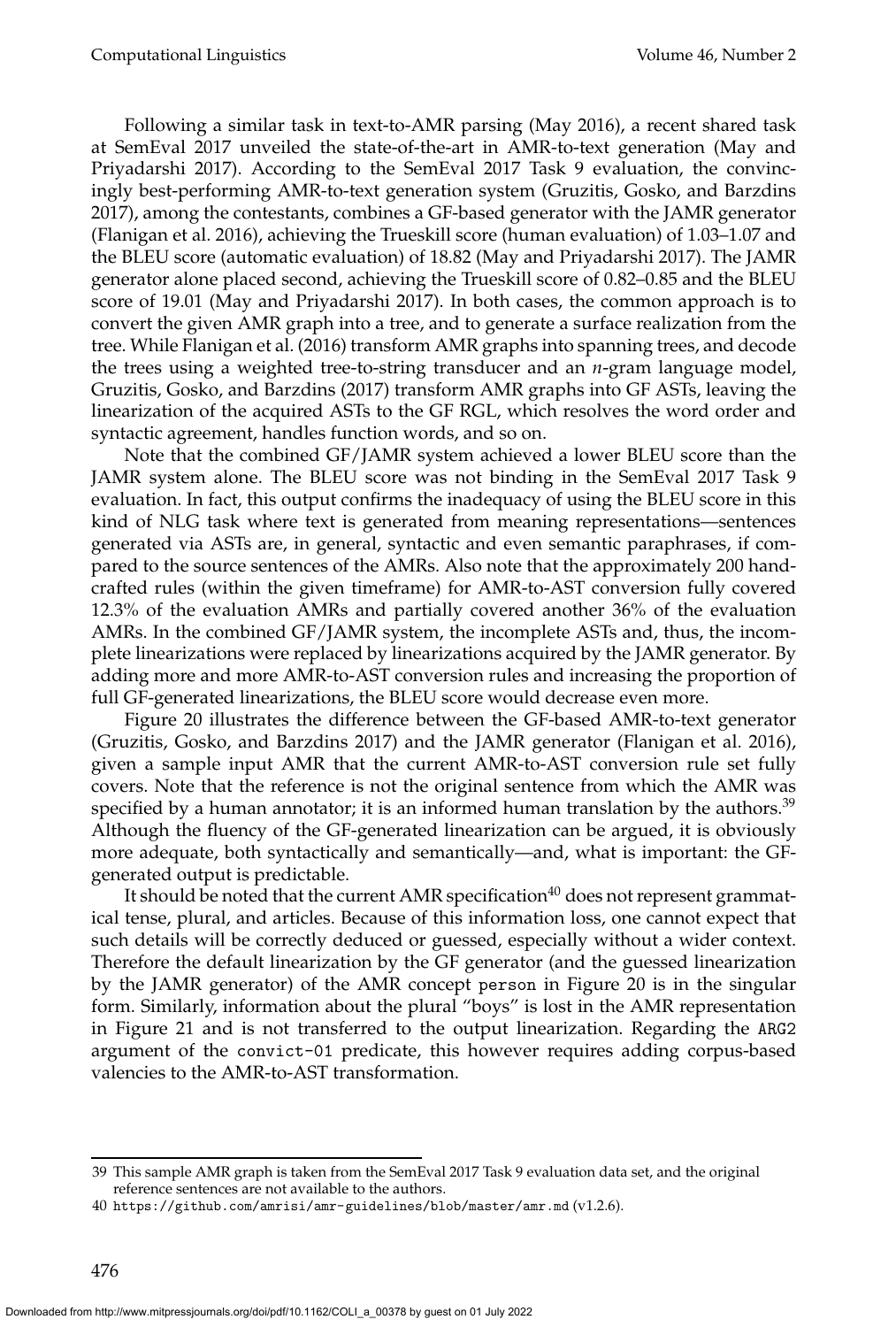```
(c3 / convict-01
  :ARG1 (p / person
    :mod (c4 / country :wiki "Iraq" :name (n3 / name :op1 "Iraq")))
  :ARG2 (s / smuggle-01
    :ARG0 p
    :ARG1 (p2 / person)
    :ARG3 (c / country :wiki "Australia" :name (n / name :op1 "Australia"))))
```

```
#	JAMR: Iraq person has been convicted of the person is being smuggled into Australia
#	GF: a person from Iraq is convicted to smuggle a person to Australia
# Human: an Iraqi person is convicted for smuggling persons to Australia
```
<span id="page-52-0"></span>The difference between GF-based and JAMR linearization of a sample AMR. The reference is an informed human translation from the given AMR.

![](_page_52_Figure_6.jpeg)

#### **Figure 21**

<span id="page-52-1"></span>The overall architecture for multilingual AMR-to-text generation via GF.

The alternative AMR-to-text approaches focus solely on AMR-to-English generation. Because the RGL supports many languages, the GF-based approach can be extended to multilingual AMR-to-text generation, given a wide-coverage GF translation lexicon such as the WordNet-based GF dictionary described in Section [7.1.](#page-41-1) Thus, AMR equipped with GF strengthens the status of AMR being an interlingua.

Figure [21](#page-52-1) outlines the architecture of the proposed approach. It also illustrates the requirement and opportunity for a multilingual GF lexicon of named entities—the wikification part of AMR.

In order to develop fully fledged multilingual linearization of AMR graphs via GF, a multilingual Wikipedia-based<sup>[41](#page-52-2)</sup> GF lexicon has to be created first, in addition to the WordNet-based GF translation dictionary. Because AMR representations specify Wikipedia identifiers of named entities (when possible), translation equivalents can be

<span id="page-52-2"></span><sup>41</sup> Technically, it can be based on the DBpedia or Wikidata knowledge base, for instance.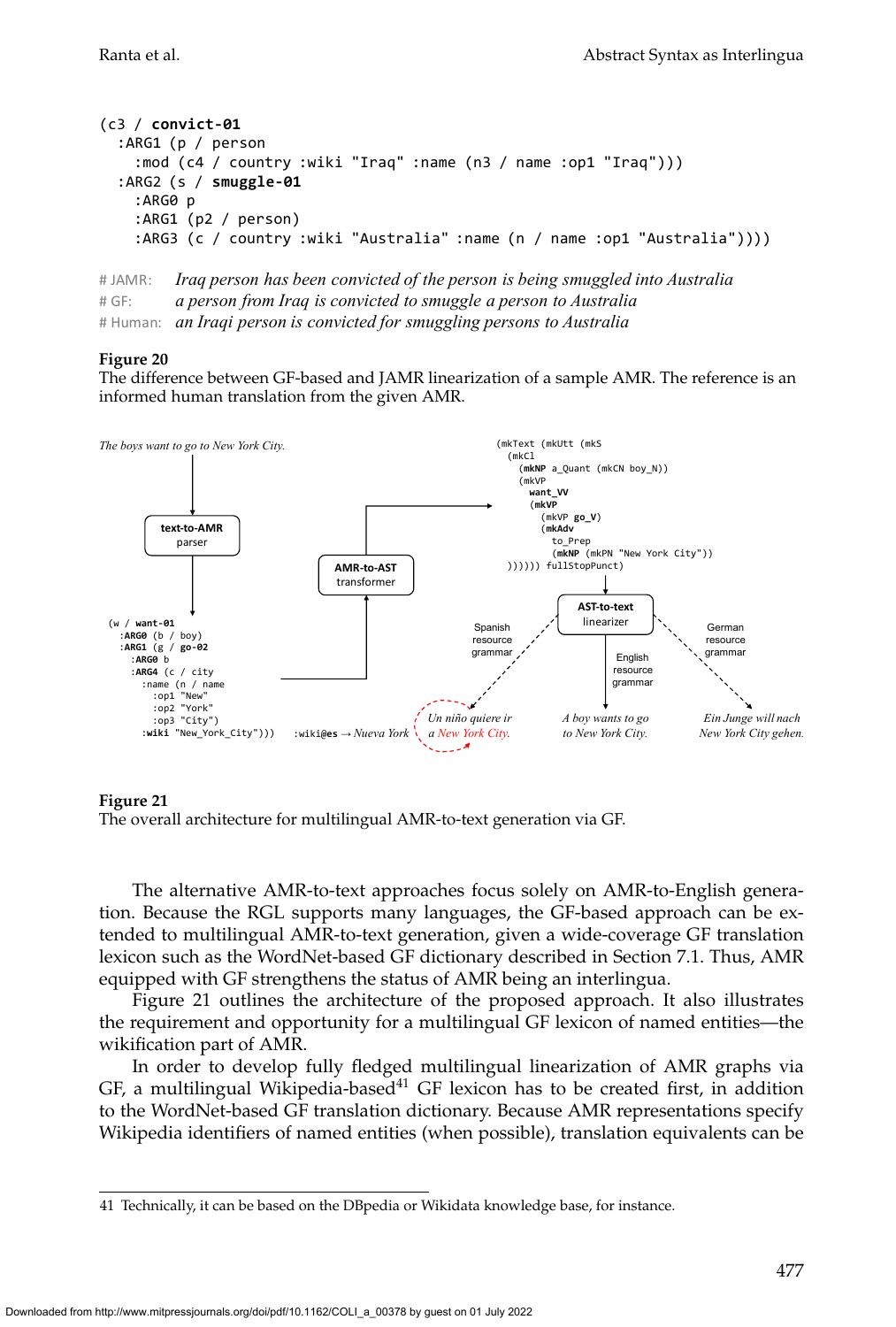found via the Linguistic Linked Open Data cloud [\(Chiarcos, Hellmann, and Nordhoff](#page-0-0) [2012\)](#page-0-0), while contextually correct inflectional forms of named entities can be provided by RGL. Thus, the Spanish linearization in Figure [21](#page-52-1) would use "Nueva York" instead of "New York City." This is a future research direction.

# <span id="page-53-0"></span>**8. Conclusion and Future Work**

We have explained the basic concepts and principles of abstract syntax and its use as an interlingual representation as implemented in the Grammatical Framework (GF). We have also outlined a number of projects where GF is used in NLP tasks, emphasizing recent developments toward wide coverage. To conclude the discussion, we list some of the projects again, grouped according to their maturity:

# **Established, stable, widely used, several publications**

- the GF programming language
- grammar compiler and runtime systems
- the resource grammar library (RGL)
- CNL translation and analysis
- natural language generation (NLG)
- logical semantics
- question answering
- commercial applications of CNL, NLG, and semantics

The core components of GF—the programming language and the RGL—have their limitations, as discussed in Sections [3.6](#page-18-1) and [4.6.](#page-26-0) At the same time, they are well established and solid tools used in numerous projects and also by several companies.[42](#page-53-1) The core GF has a clear identity, and radical changes in it would make it to something else than GF. It tries to follow the principle "do one thing and do it well"—the one thing being a tool for multilingual grammars with common abstract syntaxes. One still unexploited application of the core functionalities is the type-theoretical modeling of anaphora and other text-size phenomena (cf. Section [3.5\)](#page-17-0).

# **Emerging, published, active**

- multilingual WordNet-based concept extraction
- FrameNet-based abstraction to GF RGL
- multilingual verbalization of Abstract Meaning Representations (AMR)
- data augmentation and bootstrapping
- ud2gf pipelines
- Explainable Machine Translation (XMT)

<span id="page-53-1"></span><sup>42</sup> We have found at least 15 companies, some of which are listed on <http://digitalgrammars.com>.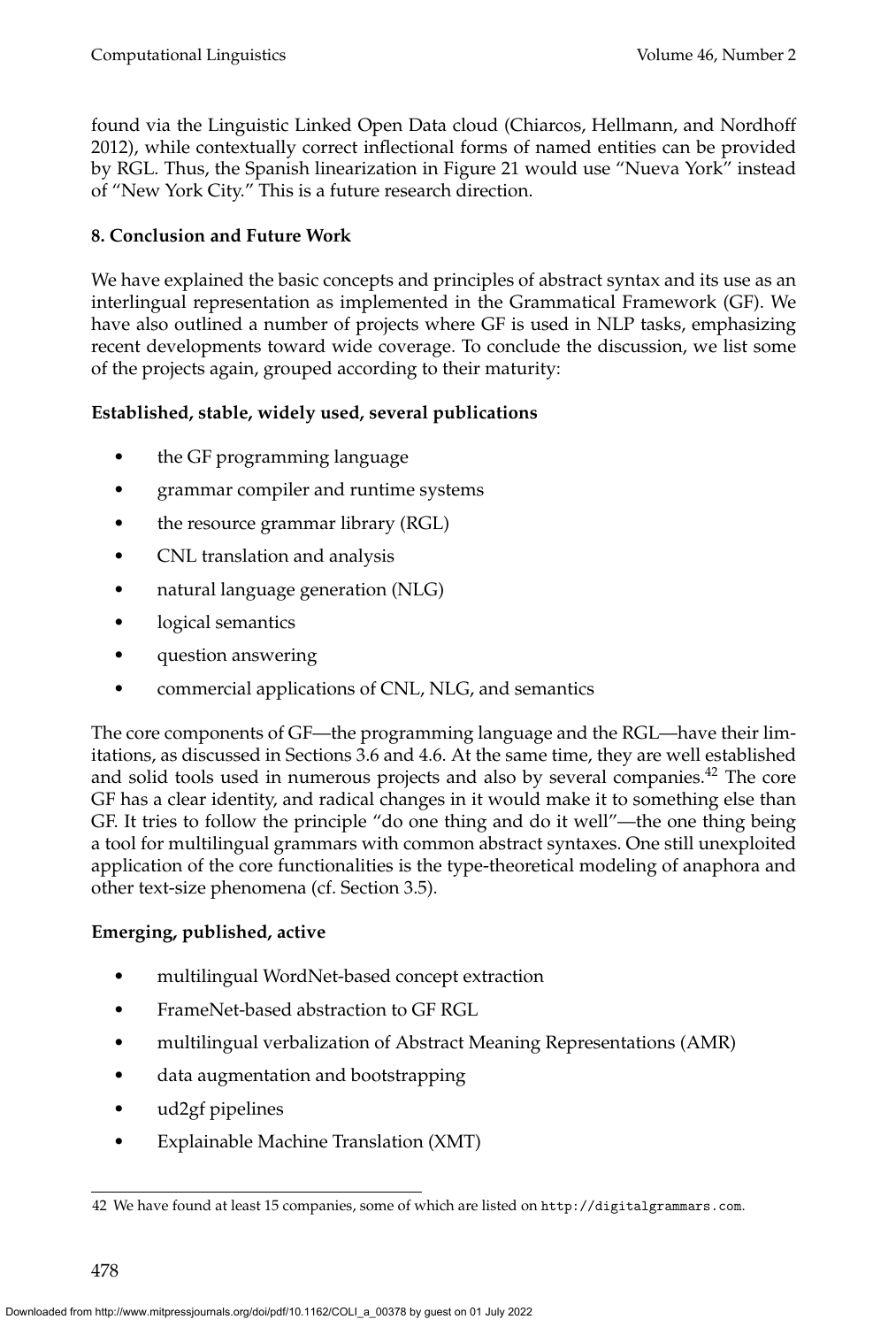WordNet, FrameNet, and AMR are approaches to crosslingual meaning representations, and hence share some of the goals of GF. The resources created in them can be converted to GF grammar modules. In return, GF can complete them by providing precise and formalized syntax and morphology. GF can also help in augmenting and bootstrapping resources. The clearest example is treebanks, which can be generated either from grammars alone or by varying previously given trees. To find good combinations of hand-annotated and generated data is one of the most active directions for future work.

A related future task is semi-automatic creation of a wide-coverage multilingual GF lexicon of named entities. Such extension to RGL would be beneficial for various practical applications, including media monitoring use cases, for instance. Although it is rather trivial to generate a GF named entity lexicon for English (e.g., from the Wikipedia/DBpedia and Wikidata data sets), as named entities are not inflected in English, it is challenging in the case of inflectional languages. Another open question is the scope and coverage of such a lexicon: common and well-established entities vs. emerging entities of global or regional importance. The RGL could provide a comprehensive core lexicon of common entities, which could be extended by domain-specific applications.

# **Tested, published, but not yet widely used**

- hybrid GF-SMT systems
- Construction Grammar implementations
- typological studies

Hybrid GF-SMT systems had a promising start [\(Enache et al. 2012\)](#page-0-0), but were not continued when SMT itself was replaced by NMT in mainstream MT. SMT phrase alignment techniques are still a useful tool for bootstrapping translation lexica for GF. The main direction in current work, however, is to relate GF with neural techniques. Using neural UD parsing as a robust front end is a first step in this direction, and also a way to make MT more explainable (Section [2\)](#page-4-1). An interesting next step would be to train neural parsers that directly return GF trees, without going via UD trees.

Grammatical constructions are needed to guarantee meaning-preserving compositional translation: It cannot scale up by word senses and syntactic structures alone. The challenge is how to identify these constructions. Phrase alignment can help in this, but a more general approach would extract abstract syntax functions and their linearizations from parallel texts. Initial experiments for such **concept alignment** align subtrees of abstract syntax trees obtained by wide coverage parsing, or—more robustly—parallel UD trees, which are then converted to GF. Preliminary results have been obtained from parallel GDPR data (Section [5.4;](#page-31-0) Ranta [2018\)](#page-0-0), but they still need a lot of manual postprocessing.

The potential for typological studies comes from the very idea of GF, which is to maintain an explicit distinction between shared and differing parts of grammars. One idea would be to elaborate the "questionnaire" technique in the LinGO Matrix: to implement a new language proceeds by answering a set of questions [\(Bender et al.](#page-0-0) [2010\)](#page-0-0). The questions are posed by the abstract syntax, and the answers end up in the concrete syntax.

*The Community.* For any approach based on linguistic knowledge, an open culture for creating and sharing knowledge is essential. An important factor in building and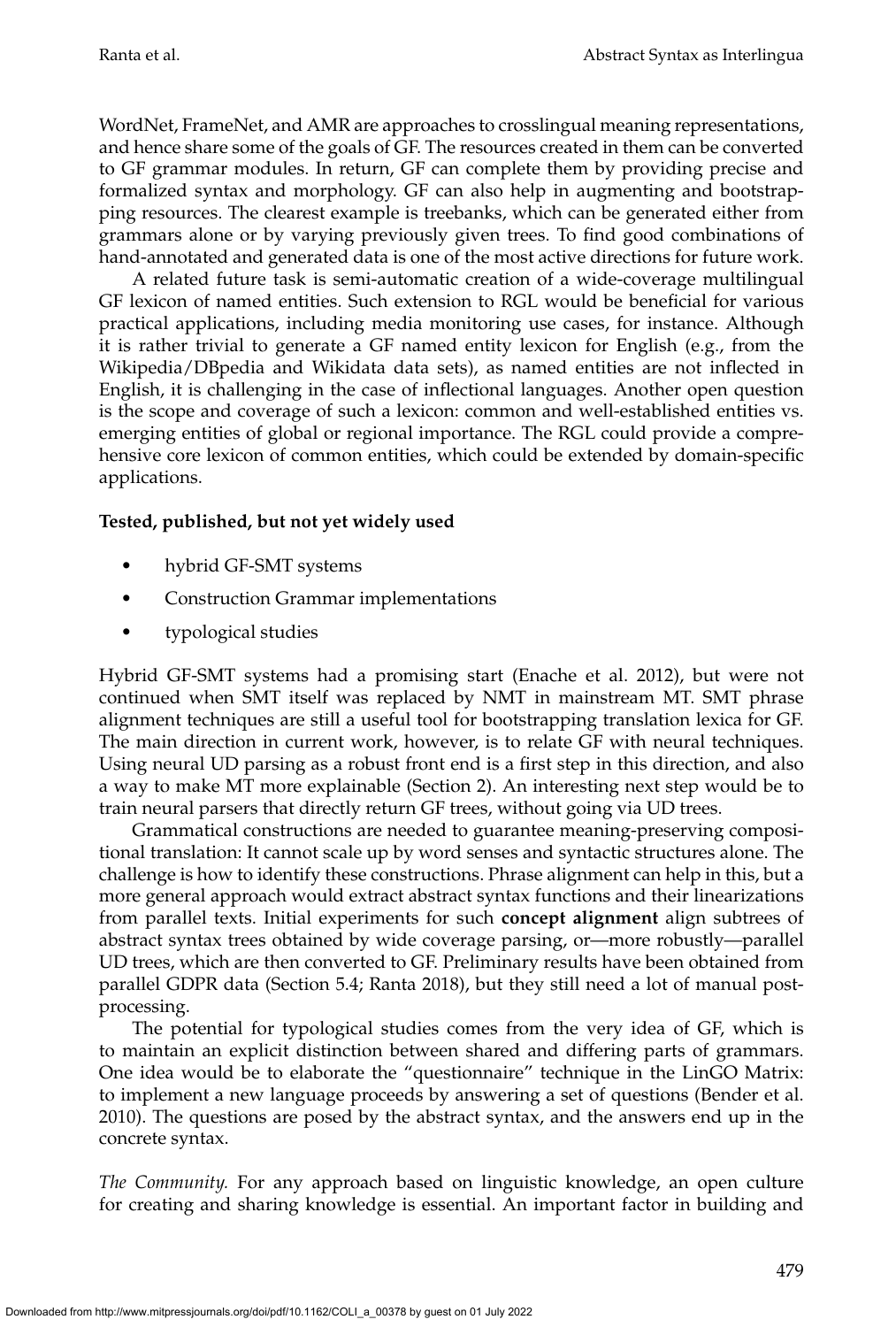expanding the RGL has been the series of summer schools training new contributors. Except for the commercial applications, all of the projects mentioned in this article are open-source and available via public repositories. The grammar compiler is distributed under GPL (GNU General Public Licence), and the libraries and run-time under LGPL (Lesser General Public Licence) and BSD (Berkeley Software Distribution).

# **Acknowledgments**

The authors want to thank the anonymous referees for their substantial and insightful comments. This work has received funding from Swedish Research Council under the grants Reliable Multilingual Digital Communication (2012-5746) and General Framework for Multilingual Text Processing (2012-4506) as well as from European Regional Development Fund under the grant agreement No. 1.1.1.1/16/A/219.

# **References**

- Agirre, Eneko, Enrique Alfonseca, Keith Hall, Jana Kravalova, Marius Paşca, and Aitor Soroa. 2009. A study on similarity and relatedness using distributional and Wordnet-based approaches. In *Proceedings of Human Language Technologies: The 2009 Annual Conference of the North American Chapter of the Association for Computational Linguistics, NAACL '09*, pages 19–27, Stroudsburg, PA.
- Aho, A., M. Lam, R. Sethi, and J. Ullman. 2006. *Compilers: Principles, Techniques, and Tools. Second Edition*, Addison-Wesley.
- Alshawi, H. 1992. *The Core Language Engine*. MIT Press, Cambridge, MA.
- Angelov, K. 2011. *The Mechanics of the Grammatical Framework*, Ph.D. thesis, Chalmers University of Technology.
- Angelov, K., B. Bringert, and A. Ranta. 2009. PGF: A portable run-time format for type-theoretical grammars. *Journal of Logic, Language and Information*, 19:201–228.
- Angelov, K., B. Bringert, and A. Ranta. 2014. Speech-enabled hybrid multilingual translation for mobile devices. In *Proceedings of the Demonstrations at the 14th Conference of the European Chapter of the Association for Computational Linguistics*, pages 41–44, Gothenburg.
- Angelov, K. and P. Ljunglöf. 2014. Fast statistical parsing with parallel multiple context-free grammars. In *Proceedings of the 14th Conference of the European Chapter of the Association for Computational Linguistics*, pages 368–376, Gothenburg.
- Angelov, Krasimir. 2009. Incremental parsing with parallel multiple context-free grammars. In *EACL'09*, pages 69–76, Athens.
- Angelov, Krasimir. 2014. Bootstrapping open-source English-Bulgarian Computational dictionary. In *LREC*, pages 1018–1023.
- Angelov, Krasimir. 2015. Orthography engineering in Grammatical Framework. In *Proceedings of the Grammar Engineering Across Frameworks (GEAF) 2015 Workshop*, pages 33–40, Beijing.
- Angelov, Krasimir and Gleb Lobanov. 2016. Predicting translation equivalents in linked Wordnets. In the *26th International Conference on Computational Linguistics (COLING 2016)*, pages 26–32, Osaka.
- Appel, A. 1998. *Modern Compiler Implementation in ML*. Cambridge University Press.
- Bäckström, Linnéa, Benjamin Lyngfelt, and Emma Sköldberg. 2014. Towards interlingual constructicography. On correspondence between constructicon resources for English and Swedish. *Frames, Constructions and Computation. Special issue of Constructions and Frames*, 6(1):9–33.
- Banarescu, Laura, Claire Bonial, Shu Cai, Madalina Georgescu, Kira Griffitt, Ulf Hermjakob, Kevin Knight, Philipp Koehn, Martha Palmer, and Nathan Schneider. 2013. Abstract Meaning Representation for sembanking. In *Proceedings of the 7th Linguistic Annotation Workshop and Interoperability with Discourse*, pages 178–186, Sofia.
- Barzdins, Guntis. 2014. FrameNet CNL: A knowledge representation and information extraction language. In *Controlled Natural Language,* volume 8625 of *Lecture Notes in Computer Science*, pages 90–101. Springer.
- Beesley, K. and L. Karttunen. 2003. *Finite State Morphology*. CSLI Publications.
- Bender, E. M. and D. Flickinger. 2005. Rapid prototyping of scalable grammars: Towards modularity in extensions to a language-independent core. In *Proceedings of the 2nd International Joint Conference on Natural Language Processing IJCNLP-05 (Posters/Demos)*, pages 203-208, Jeju Island.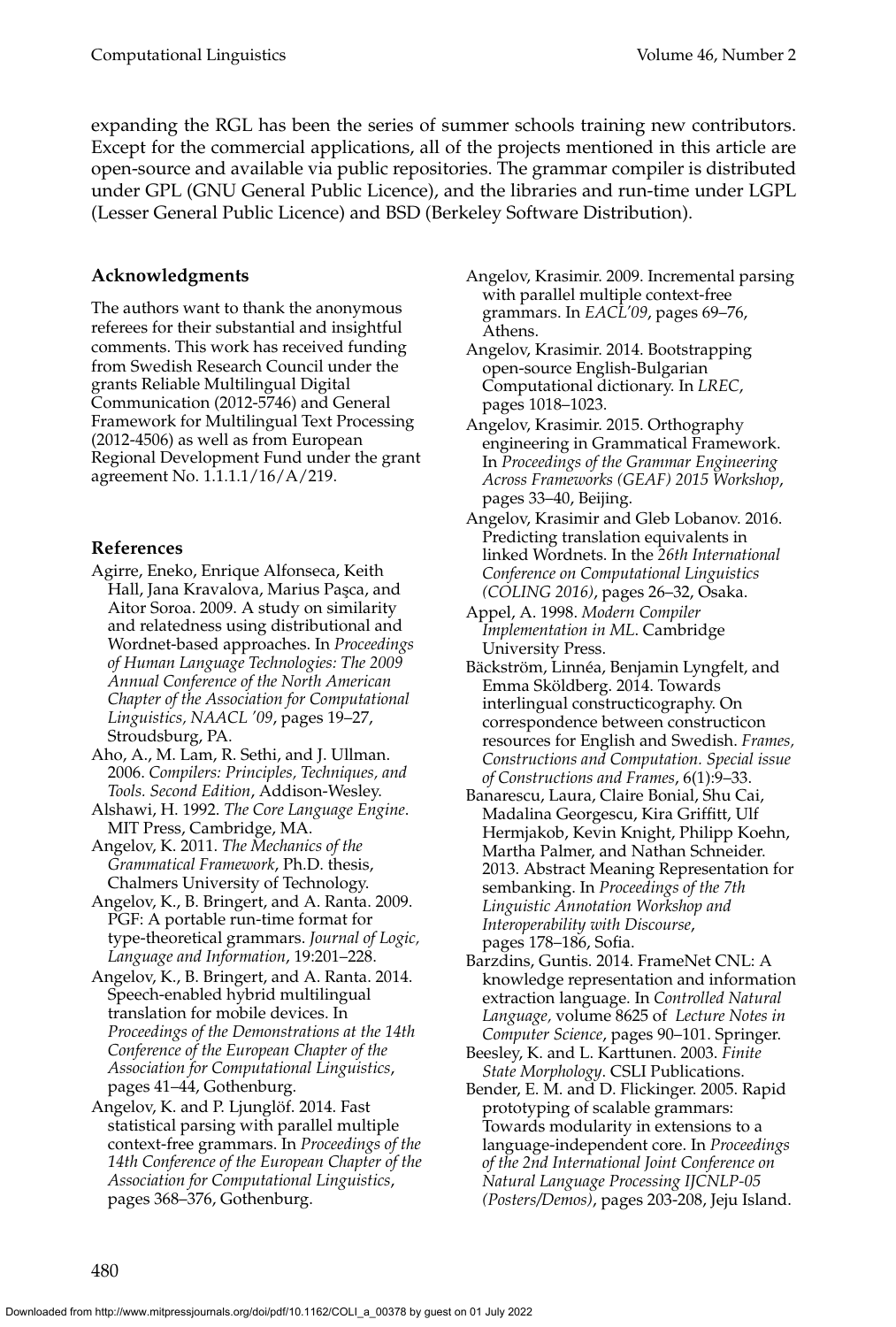Bender, Emily M., Scott Drellishak, Antske Fokkens, Michael Wayne Goodman, Daniel P. Mills, Laurie Poulson, and Safiyyah Saleem. 2010. Grammar prototyping and testing with the LinGO grammar matrix customization system. In *ACL 2010, Proceedings of the 48th Annual Meeting of the Association for Computational Linguistics, System Demonstrations*, pages 1–6, Uppsala.

Bernardy, Jean Philippe and Stergios Chatzikyriakidis. 2017. A type-theoretical system for the FraCaS test suite: Grammatical Framework meets Coq. In *IWCS 2017*, Montpellier, <www.aclweb.org/anthology/W17-6801/>.

Bloksma, Laura, Pedro Luis Diez-Orzas, and Vossen Piek. 1996. User requirements and functional specification of EuroWordNet project. Deliverable D001, WP1, EuroWordNet, LE2-4003.

Bond, Francis and Kyonghee Paik. 2012. A survey of Wordnets and their licenses. In *Proceedings of the 6th Global WordNet Conference*, (GWC 2012), pages 64–71, Matsue.

Borin, L., M. Forsberg and L. Lönngren. 2009. SALDO 1.0 (Svenskt associationslexikon version 2). Språkbanken, Göteborgs universitet. [http://spraakbanken.gu](http://spraakbanken.gu.se/personal/markus/publications/saldo_1.0.pdf) [.se/personal/markus/publications/](http://spraakbanken.gu.se/personal/markus/publications/saldo_1.0.pdf) saldo\_[1.0.pdf](http://spraakbanken.gu.se/personal/markus/publications/saldo_1.0.pdf).

Borin, Lars, Dana Dannélls, and Normunds Grūzītis. 2018. Linguistics vs. language technology in constructicon building and use. In *Constructicography. Constructicon Development Across Languages*. John Benjamins, pages 229–254.

Borin, Lars, Markus Forsberg, and Lennart Lönngren. 2013. SALDO: A touch of yin to WordNet's yang. *Language Resources and Evaluation*, 47(4):1191–1211.

Bresnan, J., editor. 1982. *The Mental Representation of Grammatical Relations*, MIT Press.

Bringert, B. and A. Ranta. 2008. A pattern for almost compositional functions. *The Journal of Functional Programming*, 18(5–6):567–598.

Butt, M., H. Dyvik, T. Holloway King, H. Masuichi, and C. Rohrer. 2002. The parallel grammar project. In *COLING 2002, Workshop on Grammar Engineering and Evaluation*, pages 1–7, Taipei.

Camilleri, John J. 2013. A computational grammar and lexicon for Maltese. Master's thesis, Gothenburg, Sweden. September.

Chandioux, J. 1976. MÉTÉO: un système opérationnel pour la traduction

automatique des bulletins

météreologiques destinés au grand public. *META*, 21:127–133.

- Chiarcos, Christian, Sebastian Hellmann, and Sebastian Nordhoff. 2012. Linking linguistic resources: Examples from the Open Linguistics Working Group. In Christian Chiarcos, Sebastian Nordhoff, and Sebastian Hellmann, editors, *Linked Data in Linguistics: Representing and Connecting Language Data and Language Metadata*. Springer, Berlin, Heidelberg, pages 201–216.
- Chomsky, N. 1957. *Syntactic Structures*. Mouton, The Hague.
- Dada, A. El and A. Ranta. 2006. Implementing an open source Arabic resource grammar in GF. In *20th Arabic Linguistics Symposium*. Kalamazoo, MI, pages 209–231.
- Damonte, Marco and B. Cohen Shay. 2018. Cross-lingual Abstract Meaning Representation parsing. In *Proceedings of NAACL-HLT 2018*, New Orleans, LA.
- Dannélls, Dana and Normunds Gruzitis. 2014. Extracting a bilingual semantic grammar from FrameNet-annotated corpora. In *Proceedings of the 9th International Conference on Language Resources and Evaluation (LREC)*, pages 2466–2473, Reykjavik.
- Détrez, G. and A. Ranta. 2012. Smart paradigms and the predictability and complexity of inflectional morphology. In *EACL 2012*. pp. 645–653.
- Diderichsen, P. 1962. *Elementær dansk grammatik*. Gyldendal, København.

Dorr, Bonnie J. 1994. Machine translation divergences: A formal description and proposed solution. *Computational Linguistics*, 20(4):597–633.

Dymetman, M. V. Lux and A. Ranta. 2000. XML and multilingual document authoring: Convergent trends. In *Proceedings of Computational Linguistics* COLING, pages 243-249, Saarbrücken.

Enache, Ramona, Cristina España Bonet, Aarne Ranta, Lluís Màrquez Villodre, et al. 2012. A hybrid system for patent translation. In *Proceedings of the 16th Annual Conference of the European Association for Machine Translation: EAMT 2012*, pages 269–278, Trento, Italy, May 28th-30th.

Erdenebadrakh, Nyamsuren. 2015. *Implementierung der Grammatik des modernen Mongolischen in der funktionalen Programmiersprache "Grammatical Framework,"* Ph.D. thesis CIS, LMU Munich.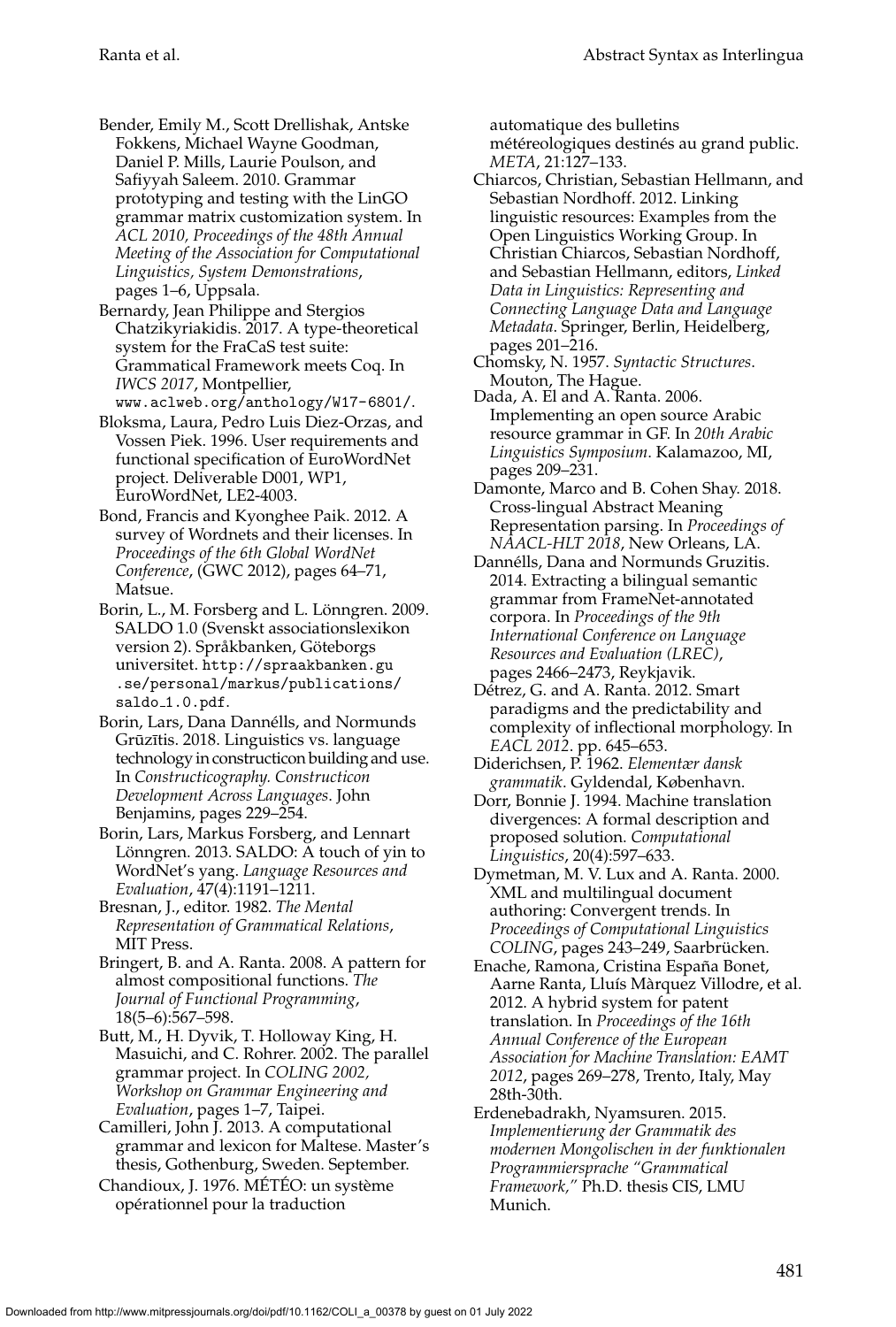Fellbaum, Christiane. 1998. *WordNet: An Electronic Lexical Database*. MIT Press.

Fillmore, Charles J. 1985. Frames and the semantics of understanding. *Quaderni di Semantica*, 6(2):222–254.

Fillmore, Charles J. and Collin F. Baker. 2009. A frames approach to semantic analysis, In *The Oxford Handbook of Linguistic Analysis*, Oxford University Press, pages 313–340.

Fillmore, Charles J., Christopher R. Johnson, and Miriam R. L. Petruck. 2003. Background to FrameNet. *International Journal of Lexicography*, 16(3):235–250.

Flanigan, Jeffrey, Chris Dyer, Noah A. Smith, and Jaime Carbonell. 2016. Generation from Abstract Meaning Representation using tree transducers. In *Proceedings of NAACL-HLT 2016*, pages 731–739, San Diego, CA.

Flickinger, Dan. 2010. Accuracy vs. robustness in grammar engineering. In *Readings in Cognitive Science: Papers in Honor of Tom Wasow*, CSLI Publications, Stanford.

Forcada, M., M. Ginesti-Rosell, J. Nordfalk, J. O'Regan, S. Ortiz-Rojas, J. Perez-Ortiz, F. Sanchez-Martinez, G. Ramirez-Sanchez, and F. Tyers. 2011. Apertium: A free/opensource platform for rule-based machine translation. *Machine Translation*, 24:1–18.

Forsberg, M. and A. Ranta. 2004. Functional morphology. In *ICFP 2004*, pages 213–223, Showbird, UT.

Fuchs, Norbert E., Kaarel Kaljurand, and Tobias Kuhn. 2008, Attempto Controlled English for knowledge representation, *Reasoning Web, Fourth International Summer School 2008*, number 5224 in LNCS, pages 104–124, Springer.

Gazdar, G., E. Klein, G. Pullum, and I. Sag. 1985. *Generalized Phrase Structure Grammar*. Basil Blackwell, Oxford.

Gilardi, Luca and Collin Baker. 2018. Learning to align across languages: Toward multilingual FrameNet. *International FrameNet Workshop 2018: Multilingual FrameNets and Constructicons*, pages 13–22, Miyazaki.

Goldberg, Adele E. 2013, Constructionist approaches. In *The Oxford Handbook of Construction Grammar*. Oxford University Press.

Gruzitis, Normunds and Dana Dannélls. 2017. A multilingual FrameNet-based grammar and lexicon for Controlled Natural Language. *Language Resources and Evaluation*, 51(1):37–66.

Gruzitis, Normunds, Dana Dannélls, Benjamin Lyngfelt, and Aarne Ranta. 2015. Formalising the Swedish Constructicon in Grammatical Framework. In *Proceedings of the ACL Workshop on Grammar Engineering Across Frameworks (GEAF)*, pages 49–56, Beijing.

Gruzitis, Normunds, Didzis Gosko, and Guntis Barzdins. 2017. RIGOTRIO at SemEval-2017 Task 9: Combining machine learning and grammar engineering for AMR parsing and generation. In *Proceedings of the 11th International Workshop on Semantic Evaluation (SemEval)*, pages 924–928, Vancouver.

Gunning, D. 2017. Explainable Artificial Intelligence (XAI). DARPA Program Information, [https://www.darpa.mil/](https://www.darpa.mil/program/explainable-artificial-intelligence) [program/explainable-artificial](https://www.darpa.mil/program/explainable-artificial-intelligence)[intelligence](https://www.darpa.mil/program/explainable-artificial-intelligence).

Harper, R., F. Honsell, and G. Plotkin. 1993. A framework for defining logics. *JACM*, 40(1):143–184.

Hublet, François. 2019. IDL-PMCFG, a grammar formalism for describing free order languages. Under submission.

Hutchins, W. J. and H. L. Somers. 1992. *An Introduction to Machine Translation*. Academic Press Limited, London.

Janda, Laura A., Olga Lyashevskaya, Tore Nesset, Ekaterina Rakhilina, and Francis M. Tyers. 2018. A constructicon for Russian. In *Constructicography: Constructicon Development Across Languages*. John Benjamins, pages 165–181.

Johannisson, K. 2005. *Formal and Informal Software Specifications*. Ph.D. thesis, Dept.of Computing Science, Chalmers University of Technology and Gothenburg University.

Joshi, A. 1985, Tree-adjoining grammars: How much context-sensitivity is required to provide reasonable structural descriptions. In D. Dowty, L. Karttunen, and A. Zwicky, editors, *Natural Language Parsing*, Cambridge University Press, pages 206–250.

Joshi, Aravind K. and Yves Schabes. 1997. Tree-adjoining grammars. In *Handbook of Formal Languages*. Springer, 69–123.

Kaljurand, Kaarel and Tobias Kuhn. 2013. A multilingual semantic wiki based on Attempto controlled English and Grammatical Framework. In *The Semantic Web: Semantics and Big Data*, Springer. pages 427–441.

Kalldal, Oscar and Maximilian Ludvigsson. 2017. Unsupervised disambiguation of abstract syntax. Master's thesis, Chalmers University of Technology.

Kallmeyer, L. 2010. *Parsing Beyond Context-Free Grammars*. Springer Publishing Company, Incorporated.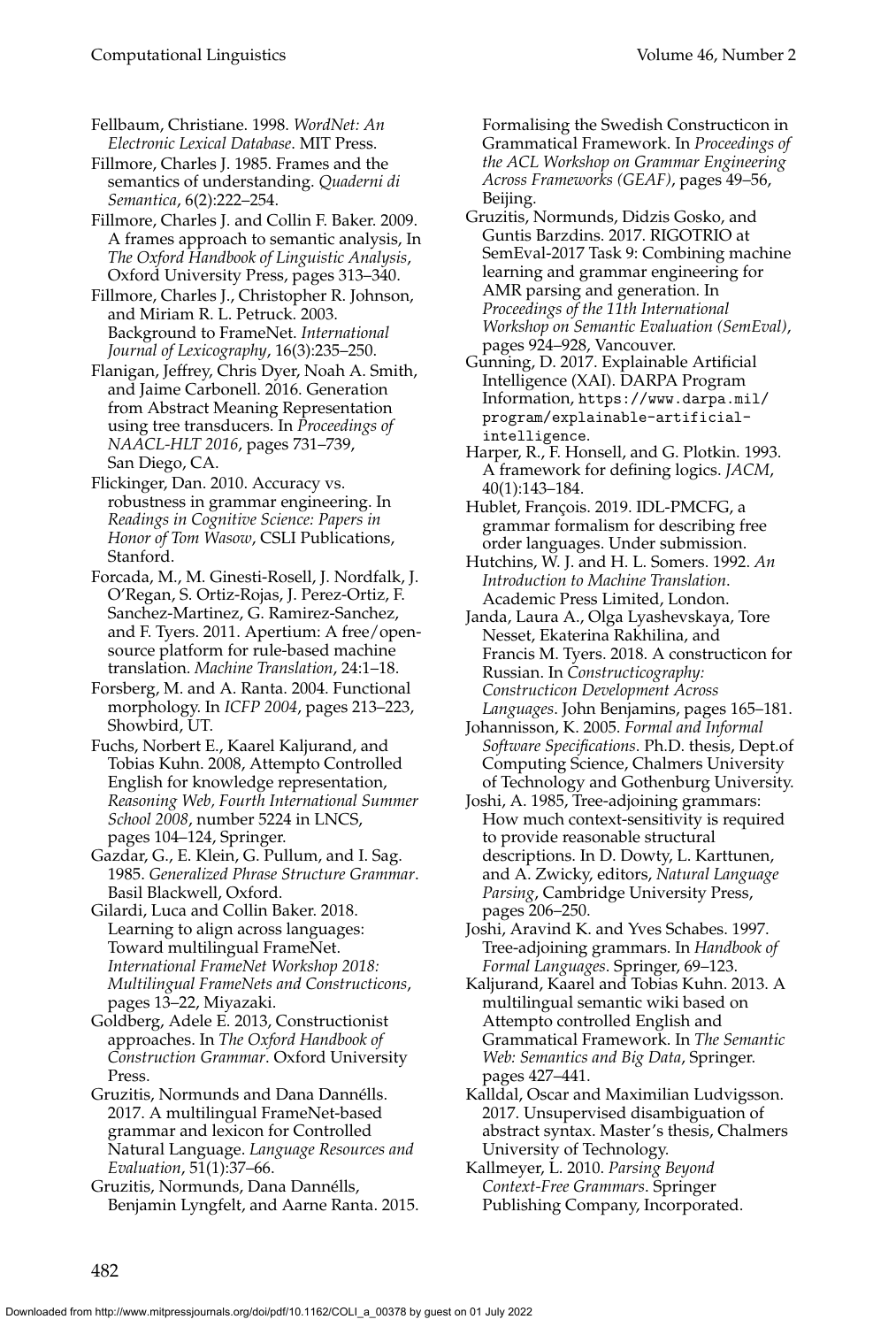Kallmeyer, Laura and Wolfgang Maier. 2013. Data-driven parsing using probabilistic linear context-free rewriting systems. *Computational Linguistics*, 39(1):87–119.

Kamholz, David, Jonathan Pool, and Susan Colowick. 2014. Panlex: Building a resource for panlingual lexical translation. In *Proceedings of the Ninth International Conference on Language Resources and Evaluation (LREC'14)*, European Language Resources Association (ELRA), Reykjavik, pp. 3145–3150.

Kann, Viggo and Joachim Hollman. 2011. Slutrapport för projektet Folkets engelsk-svenska lexikon. Royal Institute of Technology in Stockholm, [https://](https://folkets-lexikon.csc.kth.se/folkets/projekt/slutrapport.pdf) [folkets-lexikon.csc.kth.se/folkets/](https://folkets-lexikon.csc.kth.se/folkets/projekt/slutrapport.pdf) [projekt/slutrapport.pdf](https://folkets-lexikon.csc.kth.se/folkets/projekt/slutrapport.pdf).

Kaplan, R. and M. Kay. 1994. Regular models of phonological rule systems. *Computational Linguistics*, 20:331–380.

Karttunen, L. and M. Kay. 1985. Parsing in a free word order language. In D. Dowty, L. Karttunen, and A. Zwicky, editors, *Natural Language Parsing, Psychological, Computational, and Theoretical Perspectives*. Cambridge University Press, pages 279–306.

Kay, Martin. 2017. *Translation Linguistic and Philosophical Perspectives*, CSLI Publications, Stanford.

Khegai, J. 2006. GF parallel resource grammars and Russian. In *Coling/ACL 2006*, pages 475–482.

Kituku, B., W. Nganga, and L. Muchemi. 2019. Towards Kikamba computational grammar. *Journal of Data Analysis and Information Processing*, 7:250–275.

Koehn, P. 2010. *Statistical Machine Translation*, Cambridge University Press.

Koeva, G., Totkov S., and A. Genov. 2004. Towards Bulgarian Wordnet. *Romanian Journal of Information Science and Technology*, 7(1–2):45–61.

Kolachina, P. and A. Ranta. 2015. GF wide-coverage English-Finnish MT system for WMT 2015. *Proceedings of the Tenth Workshop on Statistical Machine Translation*, pages 141–144, Lisbon.

Kolachina, P. and A. Ranta. 2016. From abstract syntax to universal dependencies. *Linguistic Issues in Language Technology*, 13:1–57.

Kolachina, Prasanth and Aarne Ranta. 2019. Bootstrapping UD treebanks for delexicalized parsing. In *Proceedings of the 22nd Nordic Conference on Computational Linguistics*, pages 15–24.

Kuhn, T. 2014. A survey and classification of controlled natural languages. *Computational Linguistics*, 40(1):121–170.

Lee, J., K. Cho, and T. Hofmann. 2016. Fully character-level neural machine translation without explicit segmentation. *CoRR*, abs/1610. 03017.

Linden, Krister and Lauri Carlson. 2010. ´ FinnWordNet - WordNet på finska via översättning. LexicoNordica - Nordic Journal *of Lexicography*, 17:119–140.

Listenmaa, Inari and Kaarel Kaljurand. 2014. Computational Estonian grammar in grammatical framework. In *9th SaLTMiL Workshop on Free/open-Source Language Resources for the Machine Translation of Less-Resourced Languages, LREC 2014*, Reykjavík, p 13.

Ljunglöf, P. 2004. The Expressivity and *Complexity of Grammatical Framework*. Ph.D. thesis, Department of Computing Science, Chalmers University of Technology and Gothenburg University.

Lu, Yichao, Phillip Keung, Faisal Ladhak, Vikas Bhardwaj, Shaonan Zhang, and Jason Sun. 2018. A neural interlingua for multilingual machine translation. In *Proceedings of the Third Conference on Machine Translation: Research Papers*, pages 84–92. Brussels.

Lyngfelt, Benjamin. 2018. Introduction: Constructicons and constructicography. In *Constructicography: Constructicon Development Across Languages*. John Benjamins, pages 1–18.

Lyngfelt, Benjamin, Tiago T. Torrent, Adrieli Laviola, Linnéa Bäckström, Anna H. Hannesdóttir, and Ely Edison da Silva Matos. 2018. Aligning constructicons across languages: A trilingual comparison between English, Swedish, and Brazilian Portuguese. In *Constructicography: Constructicon Development Across Languages*. John Benjamins, pages 255–302.

Marcus, M. P., B. Santorini and M. A. Marcinkiewicz. 1993. Building a large annotated corpus of English: The Penn Treebank. *Computational Linguistics*, 19(2):313–330.

Martin-Löf, P. 1984. Intuitionistic Type Theory, Bibliopolis, Napoli.

May, Jonathan. 2016. Semeval-2016 Task 8: Meaning representation parsing. In *Proceedings of the 10th International Workshop on Semantic Evaluation (SemEval)*, pages 1063–1073, San Diego, CA.

May, Jonathan and Jay Priyadarshi. 2017. Semeval-2017 Task 9: Abstract meaning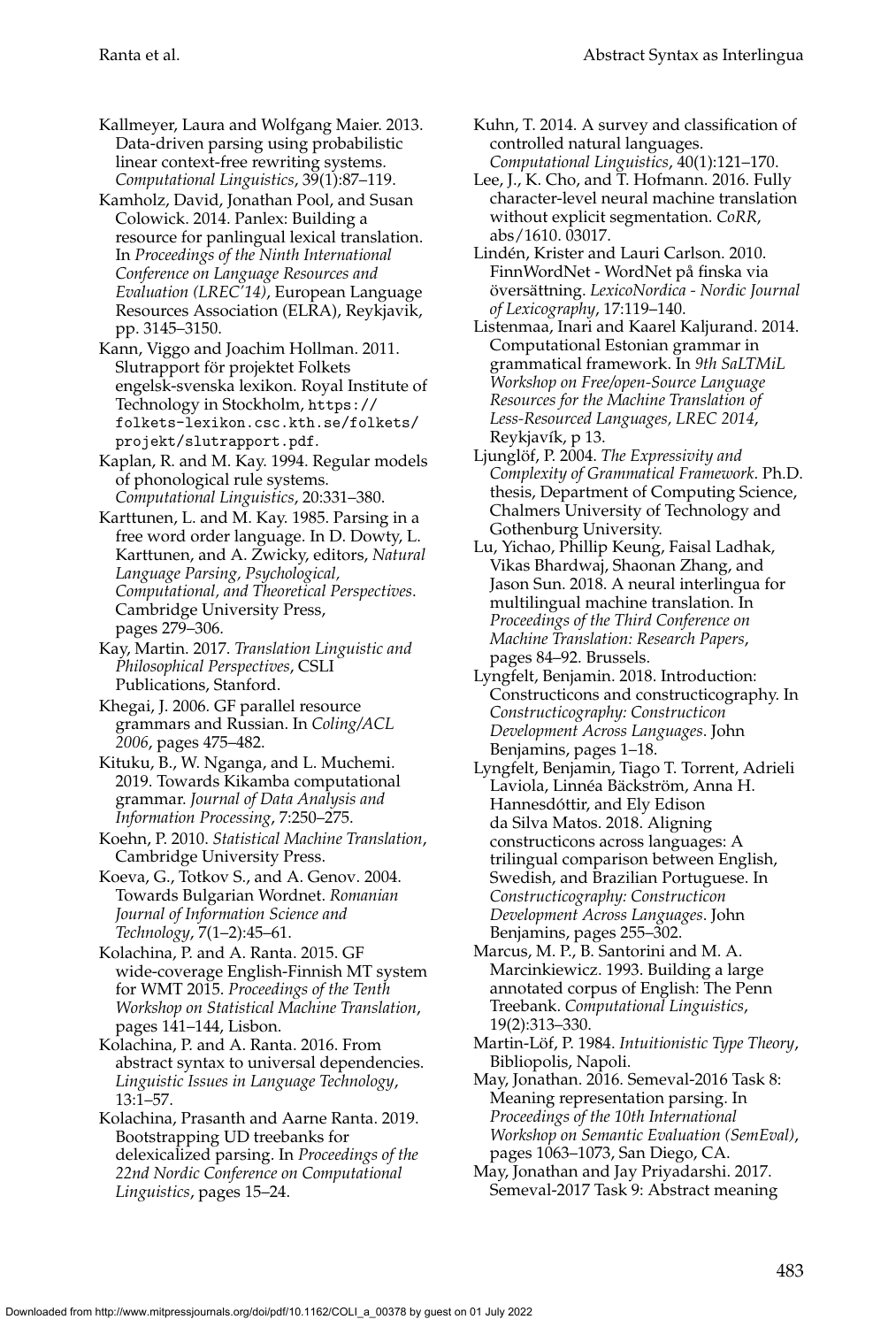representation parsing and generation. In *Proceedings of the 11th International Workshop on Semantic Evaluation (SemEval)*, pages 536–545, Vancouver.

McConnell, R. M., K. Mehlhorn, S. Naher, ¨ and P. Schweitzer. 2011. Certifying algorithms. *Computer Science Review*, 5(2):119–161.

Mel'cuk, I. 1997. Vers une linguistique Sens-Texte. Leçon inaugurale. [http://olst.ling.umontreal.ca/pdf/](http://olst.ling.umontreal.ca/pdf/MelcukColldeFr.pdf) [MelcukColldeFr.pdf](http://olst.ling.umontreal.ca/pdf/MelcukColldeFr.pdf).

Montague, R. 1974. *Formal Philosophy*, Yale University Press, New Haven. Collected papers edited by Richmond Thomason.

Mäenpää, P. and A. Ranta. 1999. The type theory and type checker of GF. In *PLI-1999: Workshop on Logical Frameworks and Meta-languages*, Paris.

Ng'ang'a, Wanjiku. 2012. Building Swahili resource grammars for the Grammatical Framework. In Diana Santos, Krister Lindén, and Wanjiku Ng'ang'a, editors, *Shall We Play the Festschrift Game? Essays on the Occasion of Lauri Carlson's 60th Birthday*. Springer, Berlin, Heidelberg, pages 215–226.

Nivre, Joakim, Marie-Catherine de Marneffe, Filip Ginter, Yoav Goldberg, Jan Hajic, Christopher D. Manning, Ryan McDonald, Slav Petrov, Sa mpo Pyysalo, Natalia Silveira, Reut Tsarfaty, and Daniel Zeman. 2016. Universal Dependencies v1: A multilingual treebank collection. In *Proceedings of the Tenth International Conference on Language Resources and Evaluation (LREC 2016)*, pages 1659–1666, European Language Resources Association (ELRA), Portorož.

Oepen, S., D. Flickinger K. Toutanova, and C. D. Manning. 2004. LinGO Redwoods, a rich and dynamic treebank for HPSG. *Research on Language and Computation*, 2:575–596.

Papadopoulou, Ioanna. 2013. GF modern Greek resource grammar. In *Proceedings of the Student Research Workshop associated with RANLP 2013*, pages 126–133, Hissar.

Papineni, Kishore, Salim Roukos, Todd Ward, and Wei-Jing Zhu. 2002. BLEU: A method for automatic evaluation of machine translation. *ACL*, pages 311–318.

Pollard, C. and I. Sag. 1994. *Head-Driven Phrase Structure Grammar*. University of Chicago Press.

Pretorius, Laurette, Laurette Marais, and Ansu Berg. 2017. A GF miniature resource grammar for Tswana: Modelling the proper verb. *Language Resources and Evaluation*, 51(1):159–189.

Ranta, A. 1994. *Type Theoretical Grammar*. Oxford University Press.

Ranta, A. 2004a. Computational semantics in type theory. *Mathematics and Social Sciences*, 165:31–57.

Ranta, A. 2004b. Grammatical framework: A type-theoretical grammar formalism. *The Journal of Functional Programming*, 14(2):145–189.

Ranta, A. 2007. Modular grammar engineering in GF. *Research on Language and Computation*, 5:133–158.

Ranta, A. 2009a. *Grammars as software libraries*. In *From Semantics to Computer Science. Essays in Honour of Gilles Kahn*, pages 281–308. Cambridge University Press.

Ranta, A. 2009b. The GF resource grammar library. *Linguistics in Language Technology*, 2, pages 1–65.

Ranta, A. 2011a. *Grammatical framework: Programming with Multilingual Grammars*. CSLI Publications, Stanford.

Ranta, A. 2012. On the syntax and translation of Finnish discourse clitics. In *Shall We Play the Festschrift Game? Essays on the Occasion of Lauri Carlson's 60th Birthday*. Springer Berlin Heidelberg, pages 227–241.

Ranta, A. and K. Angelov. 2010. Implementing controlled languages in GF. In *Proceedings of CNL-2009, Marettimo Island*, volume 5972 of LNCS, pages 82–101.

Ranta, A., G. Détrez and R. Enache. 2012. Controlled language for everyday use: The MOLTO phrasebook. In *CNL 2012: Controlled Natural Language*, volume 7175 of LNCS/LNAI.

Ranta, A. and P. Kolachina. 2017. From universal dependencies to abstract syntax. In *Proceedings of the NoDaLiDa 2017 Workshop on Universal Dependencies*, pages 107–116, Gothenburg.

Ranta, Aarne. 2011b. Translating between language and logic: What is easy and what is difficult. *Automated Deduction – CADE-23*, pages 5–25, Springer Berlin Heidelberg, Berlin, Heidelberg.

Ranta, Aarne. 2014. Embedded controlled languages. In *Controlled Natural Language*, pages 1–7, Springer International Publishing.

Ranta, Aarne. 2017. Explainable machine translation with interlingual trees as certificates. In *Proceedings of the Conference on Logic and Machine Learning in Natural Language (LaML 2017)*, pages 63–78, Gothenburg.

Ranta, Aarne. 2018. Concept alignment for compositional translation (abstract). In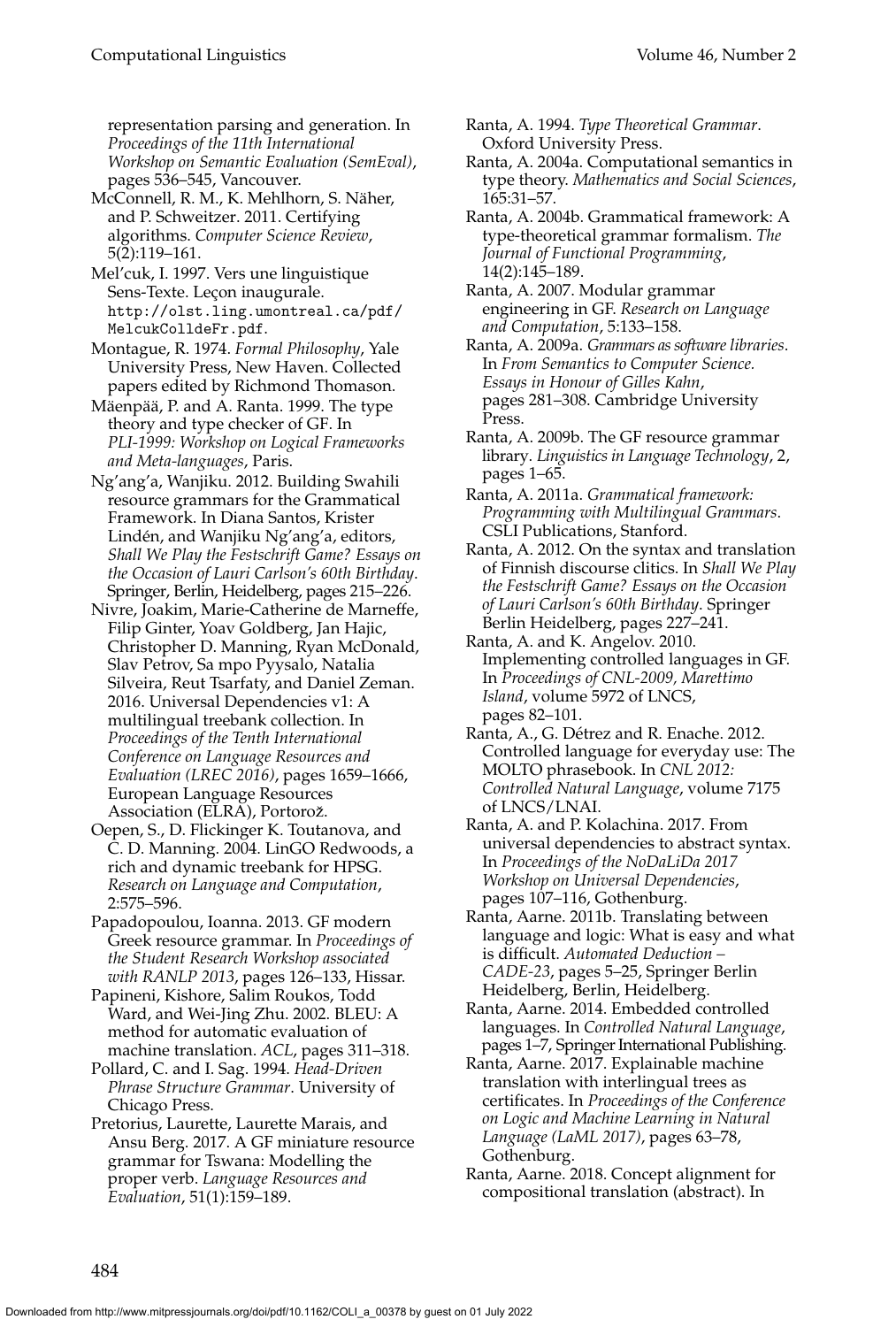*Proceedings of the Symposium on Logic and Algorithms in Computational Linguistics 2018 (LACompLing2018)*, page 17, Stockholm University DiVA Portal for digital publications.

- Ranta, Aarne. 2019. What are grammars good for? Reflections on twenty years of Grammatical Framework. In Cleo Condoravdi and Tracy Holloway King, editors, *Tokens of Meaning: Papers in Honor of Lauri Karttunen*. CSLI Publications, Stanford, pages 543–566.
- Ranta, Aarne, Qiao Haiyan, and Yan Tian. 2015. Chinese in the Grammatical Framework: Grammar, translation, and other applications. In *Proceedings of the Eighth SIGHAN Workshop on Chinese Language Processing, ACL*, pages 100–109, Beijing.
- Ranta, Aarne, Yan Tian, and Haiyan Qiao. 2015. Chinese in the Grammatical Framework: Grammar, translation, and other applications. In *Proceedings of the Eighth SIGHAN Workshop on Chinese Language Processing, ACL*, pages 100–109, Beijing.
- Ranta, Aarne, Christina Unger, and Daniel Vidal Hussey. 2015. Grammar engineering for a customer: A case study with five languages, pages 1–8, Beijing.
- Rautio, Jussi and Maarit Koponen. 2013. D9.2 MOLTO evaluation and assessment report. The MOLTO Consortium, [http://www](http://www.molto-project.eu/biblio/deliverable/d92-molto-evaluaton-and-assessment-report) [.molto-project.eu/biblio/deliverable/d92](http://www.molto-project.eu/biblio/deliverable/d92-molto-evaluaton-and-assessment-report) [molto-evaluaton-and-assessment-report.](http://www.molto-project.eu/biblio/deliverable/d92-molto-evaluaton-and-assessment-report)
- Rayner, M., D. Carter, P. Bouillon, V. Digalakis, and M. Wirén. 2000. The Spoken *Language Translator*. Cambridge University Press.
- Riezler, Stefan, Tracy H. King, Ronald M. Kaplan, Richard Crouch, John T. Maxwell III, and Mark Johnson. 2002. Parsing the Wall Street Journal using a lexical-functional grammar and discriminative estimation techniques. In *Proceedings of the 40th Annual Meeting of the Association for Computational Linguistics*, pages 271–278.
- Rosetta, M. T. 1994. *Compositional Translation*. Kluwer, Dordrecht.
- Roth, Michael and Anette Frank. 2009. A NLG-based application for walking directions. In *Proceedings of the ACL-IJCNLP 2009 Software Demonstrations*, pages 37–40, Suntec.
- Sahin, Gozde Gul and Mark Steedman. 2018. Data augmentation via dependency tree morphing for low-resource languages. In *Proceedings of the 2018 Conference on Empirical Methods in Natural Language*

*Processing*, pages 5004–5009. Brussels, Belgium.

- Schuler, Karin Kipper. 2005. VerbNet: A broad-coverage, comprehensive verb lexicon. Ph.D thesis, Department of Computer Science, University of Pennsylvania.
- Seki, H., T. Matsumura, M. Fujii, and T. Kasami. 1991. On multiple context-free grammars. *Theoretical Computer Science*, 88:191–229.
- Sharoff, Serge and Joakim Nivre. 2011. The proper place of men and machines in language technology: Processing Russian without any linguistic knowledge. In *Computational Linguistics and Intellectual Technologies*, Moscow.
- Shieber, Stuart M. and Yves Schabes. 1990. Synchronous tree-adjoining grammars. In *COLING*, pages 253–258.
- Simov, Kiril and Petya Osenova. 2010. Constructing of an ontology-based lexicon for Bulgarian. In *Proceedings of the Seventh International Conference on Language Resources and Evaluation (LREC'10)*, European Language Resources Association (ELRA), Valletta. pp. 3840–3844.
- Spevak, Olga. 2010. *Constituent Order in Classical Latin Prose*. John Benjamins Publishing, Amsterdam.
- Stallman, Richard. 2001. *Using and Porting the GNU Compiler Collection*, Free Software Foundation.
- Stamou, Sofia Oflazer, Kamel Pala, K. Christoudoulakis, et al. 2004. BalkaNet: A multilingual semantic network for Balkan languages. *Romanian Journal of Information Science and Technology*, 7(1–2):12–14.
- Steedman, M. 1988. Combinators and grammars. In R. Oehrle, E. Bach, and D. Wheeler, editors, *Categorial Grammars and Natural Language Structures*. D. Ridel, Dordrecht, pages 417–442.
- Steedman, M. 2000. *The Syntactic Process*. The MIT Press.
- Straka, Milan and Jana Straková. 2017. Tokenizing, POS tagging, lemmatizing and parsing UD 2.0 with UDPipe. In *Proceedings of the CoNLL 2017 Shared Task: Multilingual Parsing from Raw Text to Universal Dependencies*, pages 88–99, Vancouver.
- Swadesh, Morris. 1955. Towards greater accuracy in lexicostatistic dating. *International Journal of American Linguistics*, 21:121–137.
- Tiedemann, Jörg and Željko Agić. 2016. Synthetic treebanking for cross-lingual